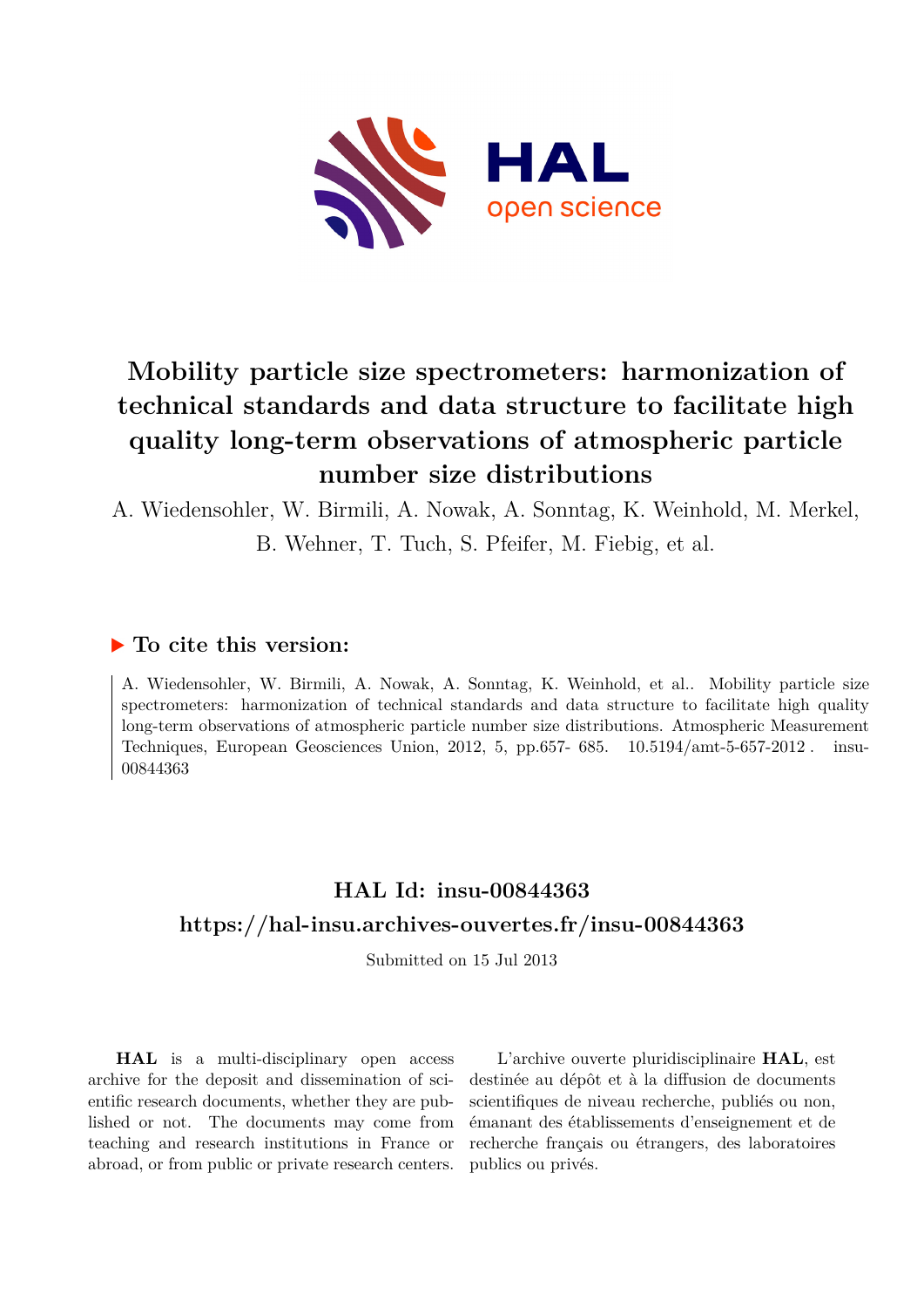<span id="page-1-0"></span>Atmos. Meas. Tech., 5, 657–685, 2012 www.atmos-meas-tech.net/5/657/2012/ doi:10.5194/amt-5-657-2012 © Author(s) 2012. CC Attribution 3.0 License.





# **Mobility particle size spectrometers: harmonization of technical standards and data structure to facilitate high quality long-term observations of atmospheric particle number size distributions**

A. Wiedensohler<sup>1</sup>, W. Birmili<sup>1</sup>, A. Nowak<sup>1</sup>, A. Sonntag<sup>1</sup>, K. Weinhold<sup>1</sup>, M. Merkel<sup>1</sup>, B. Wehner<sup>1</sup>, T. Tuch<sup>1</sup>, S. Pfeifer<sup>1</sup>, M. Fiebig<sup>2</sup>, A. M. Fjäraa<sup>2</sup>, E. Asmi<sup>3</sup>, K. Sellegri<sup>4</sup>, R. Depuy<sup>4</sup>, H. Venzac<sup>4</sup>, P. Villani<sup>4</sup>, P. Laj<sup>5</sup>, P. Aalto<sup>6</sup>, J. A. Ogren<sup>7</sup>,  ${\bf E.~Swietlicki}^8,$   ${\bf P.~Williams}^9,$   ${\bf P.~Roddin}^8,$   ${\bf P.~Quincey}^{10},$   ${\bf C.~Hüglin}^{11},$   ${\bf R.~Fierz-Schmidhausen}^{12},$   ${\bf M.~Gysel}^{12},$ **E. Weingartner**12**, F. Riccobono**12**, S. Santos**13**, C. Gruning ¨** <sup>13</sup>**, K. Faloon**14**, D. Beddows**14**, R. Harrison**<sup>14</sup> **, C. Monahan**15**, S. G. Jennings**15**, C. D. O'Dowd**15**, A. Marinoni**16**, H.-G. Horn**17**, L. Keck**18**, J. Jiang**19**, J. Scheckman**<sup>19</sup> **, P. H. McMurry**19**, Z. Deng**20**, C. S. Zhao**20**, M. Moerman**20**, B. Henzing**21**, G. de Leeuw**3,6,21**, G. Loschau ¨** <sup>22</sup>**, and S. Bastian**<sup>22</sup> <sup>1</sup>Leibniz Institute for Tropospheric Research, Permoserstr. 15, 04318 Leipzig, Germany <sup>2</sup>Norwegian Institute for Air Research, 2027 Kjeller, Norway <sup>3</sup>Finnish Meteorological Institute, Research and Development, 00101 Helsinki, Finland <sup>4</sup>Laboratoire de Météorologie Physique, Observatoire de Physique du Globe de Clermont-Ferrand, Université Blaise Pascal, 24 avenue des Landais, 63177 Aubiere, France `  $<sup>5</sup>$ Laboratoire de Glaciologie et Géophysique de l'Environnement Université Joseph Fourier – Grenoble 1/CNRS,</sup> 38400 St Martin d'Heres, France ` <sup>6</sup>Department of Physics, University of Helsinki, 00014 Helsinki, Finland <sup>7</sup>NOAA ESRL GMD, 325 Broadway, Boulder, CO 80305, USA <sup>8</sup>Division of Nuclear Physics, Lund University, 221 00 Lund, Sweden <sup>9</sup>National Centre for Atmospheric Science, University of Manchester, Manchester, UK <sup>10</sup>Environmental Measurements Group, National Physical Laboratory, Teddington, Middlesex, UK  $11$ EMPA Dübendorf Air Pollution/Environmental Technology, Überlandstraße 129, 8600 Dübendorf, Switzerland <sup>12</sup>Laboratory of Atmospheric Chemistry, Paul Scherrer Institute, Villigen, Switzerland  $13$ European Commission – DG Joint Research Centre, IES/CCU, Ispra, Italy <sup>14</sup>National Centre for Atmospheric Science, Division of Environmental Health & Risk Management, University of Birmingham, Edgbaston, Birmingham, B15 2TT, UK <sup>15</sup>School of Physics & Centre for Climate and Air Pollution Studies, Environmental Change Institute, National University of Ireland, Galway, Ireland <sup>16</sup>Institute of Atmospheric Sciences and Climate, Via Gobetti 101, 40129 Bologna, Italy <sup>17</sup>TSI GmbH, Neuköllner Straße 4, 52068 Aachen, Germany <sup>18</sup>GRIMM Aerosol Technik GmbH & Co. KG, Dorfstraße 9, 83404 Ainring, Germany <sup>19</sup>Department of Mechanical Engineering, University of Minnesota, 111 Church Street SE Minneapolis, MN 55455, USA <sup>20</sup>Department of Atmospheric Sciences, School of Physics, Peking University, Beijing, 100871, China <sup>21</sup>TNO Built Environment and Geosciences, 3508 TA Utrecht, The Netherlands <sup>22</sup>Saxon State Office for Environment, Agriculture and Geology, Pillnitzer Platz, 01326 Dresden, Germany *Correspondence to:* A. Wiedensohler (alfred.wiedensohler@tropos.de)

Received: 16 November 2010 – Published in Atmos. Meas. Tech. Discuss.: 7 December 2010 Revised: 19 March 2012 – Accepted: 20 March 2012 – Published: 29 March 2012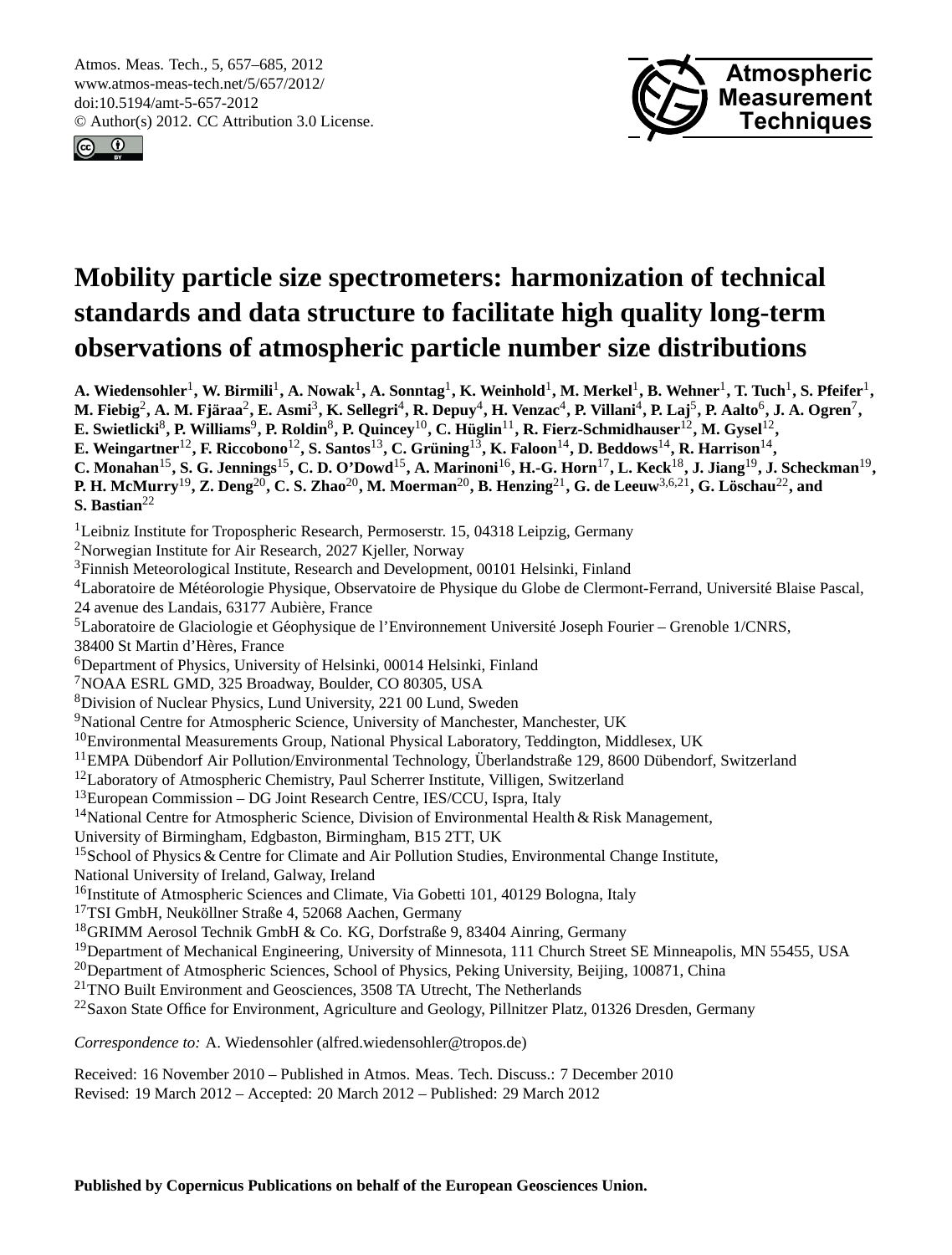**Abstract.** Mobility particle size spectrometers often referred to as DMPS (Differential Mobility Particle Sizers) or SMPS (Scanning Mobility Particle Sizers) have found a wide range of applications in atmospheric aerosol research. However, comparability of measurements conducted world-wide is hampered by lack of generally accepted technical standards and guidelines with respect to the instrumental setup, measurement mode, data evaluation as well as quality control. Technical standards were developed for a minimum requirement of mobility size spectrometry to perform long-term atmospheric aerosol measurements. Technical recommendations include continuous monitoring of flow rates, temperature, pressure, and relative humidity for the sheath and sample air in the differential mobility analyzer.

We compared commercial and custom-made inversion routines to calculate the particle number size distributions from the measured electrical mobility distribution. All inversion routines are comparable within few per cent uncertainty for a given set of raw data.

Furthermore, this work summarizes the results from several instrument intercomparison workshops conducted within the European infrastructure project EUSAAR (European Supersites for Atmospheric Aerosol Research) and AC-TRIS (Aerosols, Clouds, and Trace gases Research InfraStructure Network) to determine present uncertainties especially of custom-built mobility particle size spectrometers. Under controlled laboratory conditions, the particle number size distributions from 20 to 200 nm determined by mobility particle size spectrometers of different design are within an uncertainty range of around  $\pm 10\%$  after correcting internal particle losses, while below and above this size range the discrepancies increased. For particles larger than 200 nm, the uncertainty range increased to 30 %, which could not be explained. The network reference mobility spectrometers with identical design agreed within  $\pm 4$ % in the peak particle number concentration when all settings were done carefully. The consistency of these reference instruments to the total particle number concentration was demonstrated to be less than 5 %.

Additionally, a new data structure for particle number size distributions was introduced to store and disseminate the data at EMEP (European Monitoring and Evaluation Program). This structure contains three levels: raw data, processed data, and final particle size distributions. Importantly, we recommend reporting raw measurements including all relevant instrument parameters as well as a complete documentation on all data transformation and correction steps. These technical and data structure standards aim to enhance the quality of long-term size distribution measurements, their comparability between different networks and sites, and their transparency and traceability back to raw data.

#### **1 Introduction**

Over the past 10–15 yr, mobility size particle spectrometers have been increasingly used for long-term observations of atmospheric particle number size distributions in the submicrometer diameter range. Depending on the instrument, mobility particle size spectrometers cover diameter ranges from 3 to 800 nm for regular atmospheric observations. Mobility particle size spectrometers are commonly referred to as DMPS (Differential Mobility Particle Sizer) or SMPS (Scanning Mobility Particle Sizer). The particle number size distribution of the atmospheric aerosol is a fundamental, but also an essential parameter required in calculations of the effects of aerosols on climate, human health, and eco-systems. It is also an important parameter with regard to the description of aerosol dynamical processes as well as heterogeneous chemical reactions in the atmosphere.

The first atmospheric long-term measurements (period of several years) with mobility particle size spectrometers were realized in the 1990s at urban observation sites (Tuch et al., 1997; Woo et al., 2001; Charron and Harrison, 2003; Wehner and Wiedensohler, 2003) as well as in the rural and remote areas (Mäkelä et al., 2000; Birmili et al., 2001; Weingartner et al., 1999). Ever since, their application has expanded to a current number of more than 30 ground-based continuous observation points across the globe, whose measurement data are used for a wide range of purposes. Within the European research infrastructure projects EUSAAR (European Supersites for Atmospheric Aerosol Research) and ACTRIS (Aerosols, Clouds, and Trace gases Research InfraStructure Network), EMEP (European Monitoring and Evaluation Program), and the integrated research project EUCAARI (European Integrated project On Aerosol Cloud Climate Air Quality Interactions), mobility particle size spectrometers were implemented at more than 20 ground-based atmospheric observational "supersites" in Europe. As more and more measurement sites and institutions become involved, technical standardization of custom-built and commercial instruments, harmonization of the data evaluation, quality control, and data dissemination are needed to obtain a minimum comparability and accuracy of the data sets.

Most modern mobility particle size spectrometers operate a differential mobility analyzer (DMA; for a general theoretical background see, e.g. Knutson and Whitby, 1975; Liu and Pui, 1974; Flagan, 1999; Stolzenburg and McMurry, 2008) upstream of a condensation particle counter (CPC; Agarwal and Sem, 1980; Stolzenburg and McMurry, 1991; Wiedensohler et al., 1997; Hermann et al., 2007), which records particle number concentrations as a function of the electrical particle mobility by varying the DMA voltage. Mobility particle size spectrometers were developed over the last 30 yr (e.g. ten Brink et al., 1983; Fissan et al., 1983; Kousaka et al., 1985; Winklmayr et al., 1991; Wang and Flagan, 1990; Chen et al., 1998).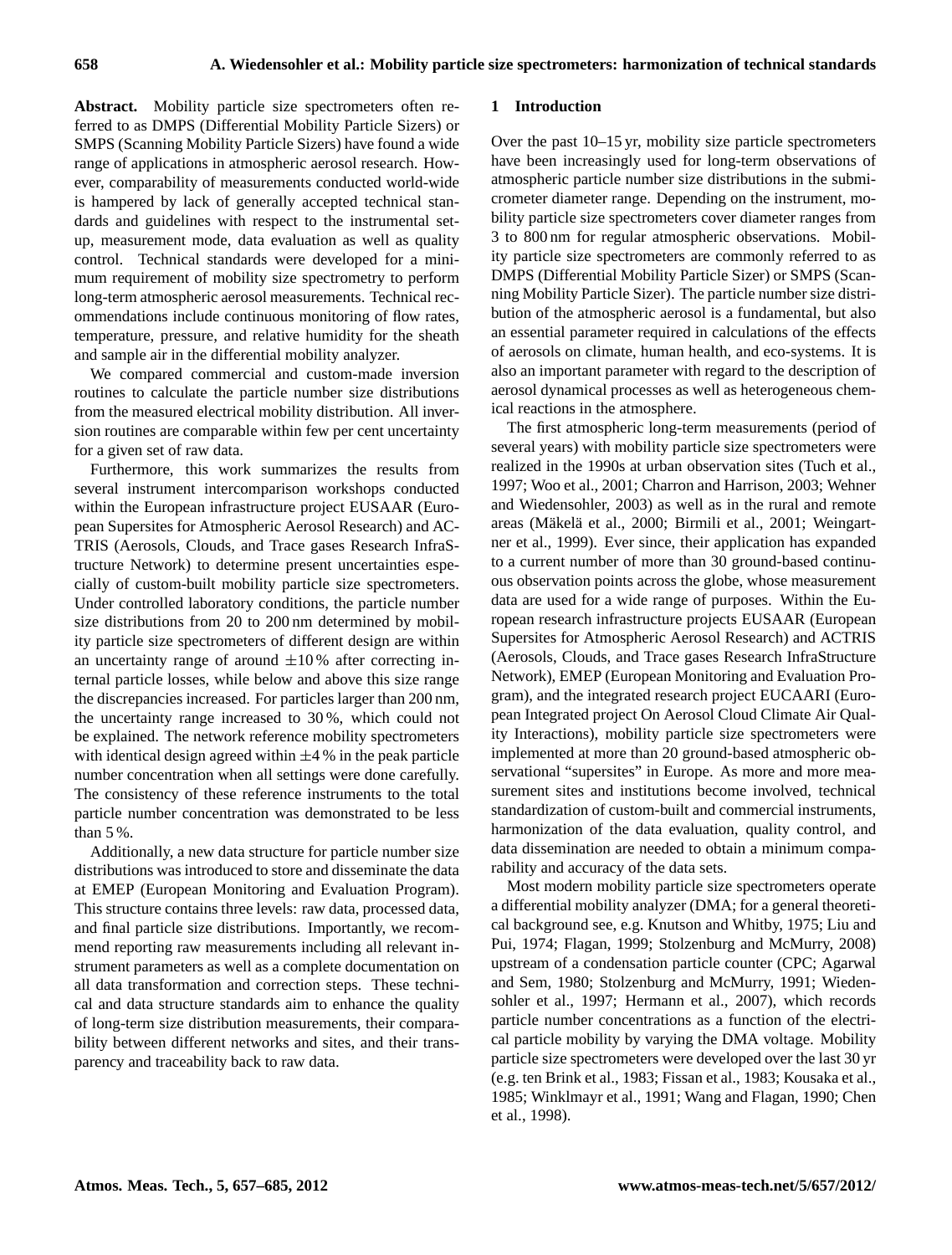Commercial mobility particle size spectrometers have been available since the 1980s and with automatic flow control only during the past 15 yr. Two examples of commercial devices are instruments from TSI Inc. (Shoreview, MN, USA) and Grimm GmbH (Ainring, Germany). Commercial mobility particle size spectrometers are generally not optimized for long-term atmospheric measurements. Several groups in the atmospheric research community have thus developed custom-designed mobility particle size spectrometers in the past (e.g. Jokinen and Mäkelä, 1997; Birmili et al., 1999).

Although mobility particle size spectrometry was established in the 1970s, published reports on the actual quality of the data as well as instrumental comparisons are scarce. The World Meteorological Organization issued recommendations for the design and the operation of continuous atmospheric aerosol measurements in general (WMO, 2003; World Meteorological Organization-Global Atmosphere Watch), but recommendations for mobility particle size spectrometers were omitted. Few intercomparisons of mobility particle size spectrometer measurements have been published. Khlystov et al. (2001) identified systematic differences between three different mobility particle size spectrometers used for atmospheric measurements. During a workshop investigating diesel exhaust, eleven instruments were compared for the first time (Dahmann et al., 2001). They concluded that different instruments (of the same and also different designs) may yield similar particle number size distributions, but emphasized that the constant supervision of the equipment in the laboratory by qualified personnel was necessary. Imhof et al. (2006) compared four different mobility spectrometers in a road tunnel experiment. They found discrepancies in the concentrations of particle number size distributions of 30 % in the size range smaller than 50 nm, approximately 25 % for the size range from 60 to 200 nm, and 10 % for particle greater than 200 nm in diameter. The reasons for these discrepancies were not clear. Helsper et al. (2008) published the results from a VDI-initiated study ("Verein Deutscher Ingenieure", The Association of German Engineers), which compared four commercial mobility particle size spectrometers (TSI long-SMPS, TSI nano-SMPS and two Grimm-SMPS) and a custom-made IFT-TDMPS (Twin-DMPS; based on Birmili et al., 1999). Integrated particle number concentrations compared well  $(\pm 12\%)$  over the limited size range of 40–350 nm for all instruments with the exception of the TSI nano-SMPS, which had a limited size range up to 200 nm. The concentrations of the particle number size distributions differed by a maximum of 25 % within the size range of 20– 200 nm although larger discrepancies occurred outside this range. The reasons for the instrumental deviations could not be rigorously assessed, because of unknown differences in the multiple charge inversion algorithms used by the different manufacturers.

An intercomparison of custom-built mobility spectrometers has not been published to date, particularly in comparison to commercial instruments. Furthermore, no publications exist in which inversion routines of mobility particle size spectrometers were systematically compared. Inversion routines are the vital basis for converting measured electrical particle mobility distributions into final particle number size distributions taking into account the bipolar charge distribution as well as the DMA (Differential Mobility Analyzer) transfer function. Possible sources of uncertainty in particle number size distribution measurements include the DMA transfer function, particle losses, the sizeand material-dependent CPC counting efficiency, or differences in the bipolar charge distribution. Instabilities in the aerosol or sheath flow rates as well as an unmeasured relative humidity in an instrument are likely to cause uncertainties in the particle number concentration and sizing. Inconsistent practices among the scientific groups regarding the measurement and automatic monitoring of such instrumental parameters made it difficult to evaluate the quality of reported particle number size distributions. Most scientists usually only report final particle number size distributions, making it difficult to trace instrumental differences back to the level of measured raw number concentrations.

The described inconsistencies and uncertainties in technical performance and undefined data quality lead to a need to harmonize technical standards of mobility particle size spectrometers and the data structure to ensure high data accuracy, comparability, transparency, and traceability of the measured particle number size distribution.

In this paper, we recommend minimum technical standards for the design and the operation of mobility particle size spectrometers including the submission of data and metadata to data archives. An additional goal is that our recommendations should be adapted for commercial mobility particle size spectrometers in the future. The experiments of these investigations were performed within the frame of the European research infrastructure projects EUSAAR and ACTRIS, the network of Excellence ACCENT (Atmospheric Composition Change: a European Network), the WMO-GAW programme (Global Atmosphere Watch), and EMEP (European Monitoring and Evaluation Program).

#### **2 The principles of mobility particle size spectrometers**

This section briefly outlines the physical principles of modern mobility particle size spectrometers. For more details, the reader is referred to reports on the development of mobility particle size spectrometers (e.g. ten Brink et al., 1983; Fissan et al., 1983; Kousaka et al., 1985; Wang and Flagan, 1990; Winklmayr et al., 1991; Chen et al., 1998; Jokinen and Mäkelä, 1997; Birmili et al., 1999; Hinds, 1999), or the documentation provided by commercial manufacturers. Most mobility particle size spectrometers consist of a sequential setup of a bipolar diffusion charger (or traditionally named neutralizer), a DMA, and a CPC. By setting different voltages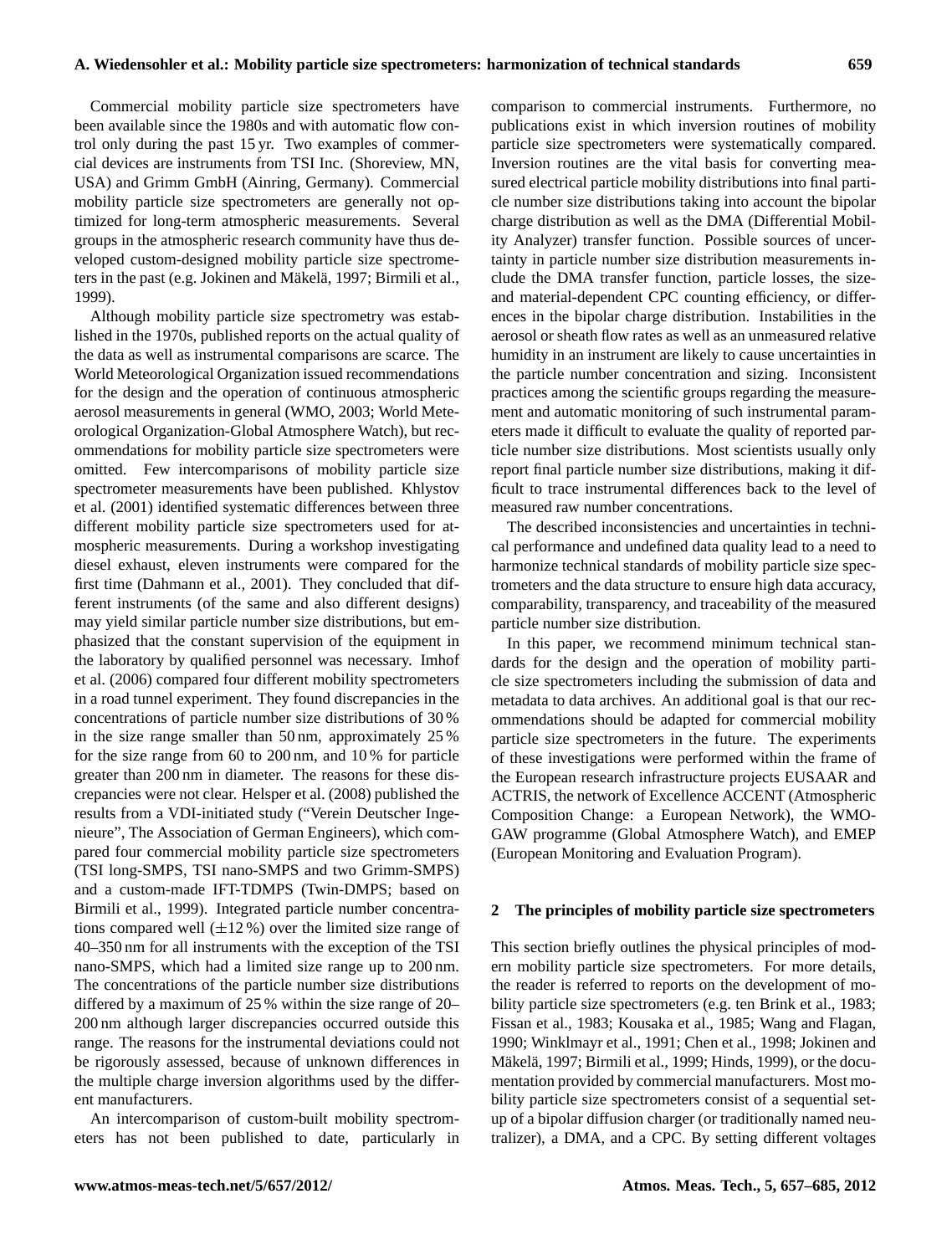in the DMA, particles of different electrical mobility are selected and their particle number concentration can be measured. Ramping or stepping the voltage yields an electrical particle mobility distribution, which can later be inverted into a particle number size distribution.

Before the aerosol particles enter the DMA, they are brought to a bipolar charge equilibrium using a bipolar diffusion charger. This bipolar charge equilibrium can be theoretically described by the work of Fuchs (1963) and Gunn (1956). Positive and negative ions are produced continuously in this bipolar diffusion charger, for instance by a radioactive source. The radioactive sources used in field observation include  ${}^{85}$ Kr,  ${}^{14}$ C, and  ${}^{63}$ Ni (both beta-radiators), and  $^{241}$ Am and  $^{210}$ Po (both alpha-radiators). To achieve a bipolar charge equilibrium (see Appendix A5), the particle number concentration should be significantly lower than the equilibrium ion pair concentration, which is believed to be approximately  $10^7 \text{ cm}^{-3}$ . Mobility particle size spectrometers can be thus only used for total particle number concentrations up to  $10^6 \text{ cm}^{-3}$ . A complication is that alpha-particles emitted from radioactive sources such as  $^{241}$ Am and  $^{210}$ Po lose their energy within 5 cm traveling distance in air and produce beside air ions also ozone leading to the production of unintended nucleation particles.

A DMA is usually built as a cylindrical capacitor. The charged aerosol is thus injected through an annular slit closed to the outer electrode into the DMA and then merged with the particle-free sheath air flow. All flows should be strictly laminar. In the DMA, charged particles are separated according to their electrical particle mobility. The electrical particle mobility depends primarily on particle charge (proportional) and particle diameter (inversely), but also on the gas viscosity (see Appendix A5), particle shape, Cunningham correction factor, and hence also indirectly on temperature and pressure of the gas flowing inside the DMA (e.g. Hinds, 1999). The smaller the particle diameter and the higher the number of charges, the larger is thus the electrical particle mobility. By knowing the dimensions of the DMA (length and diameters of the inner and outer electrode), one can calculate the voltage between the electrodes needed to transport charged particles with a certain electrical particle mobility from the entrance to the annular slit in the center rod of the capacitor. The sample flow carrying particles with the same small range of electrical particle mobility is drawn through this small slit. The particle number concentration in this sample flow is measured in a CPC. The electrical particle mobility distribution is determined by scanning the voltage through the entire electrical particle mobility range to be investigated.

Usually, the set-up of a mobility particle size spectrometer requires upstream of the DMA the deployment of a pre-impactor. The role of this pre-impactor is to remove all particles larger than the upper size limit of the mobility particle size spectrometer. This ensures that no multiple charged particles with sizes larger than the measurement range can interfere with the measured electrical particle mobility distribution, which is a pre-requisite for a correct multiple charge inversion scheme. The impactor can be omitted for most atmospheric applications, if the size range of the mobility particle size spectrometer extends up to 800 nm or more. The reason is that the atmospheric particle number size distribution declines very steeply towards larger particle sizes, making the contributions of multiple charged particles much less. Sensitivity tests have shown that multiple charges on particles larger than 800 nm diameter are only important in the case of exceptional amounts of these large particles, such as during dust events (Birmili et al., 2008; Schladitz et al., 2009) or for the marine aerosol.

The particle number size distribution is derived from the measured electrical particle mobility distribution with an inversion routine (Hoppel, 1978; Knutson, 1976; Hagen and Alofs, 1983; Stratmann and Wiedensohler, 1996; Stolzenburg and McMurry, 2008). The knowledge of the bipolar charge distribution is used here (Fuchs, 1963; Wiedensohler, 1988; Baron and Willeke, 2005; see also Appendix A5).

A DMA transfer function (Birmili et al., 1997; Knutson and Whitby, 1975; Stolzenburg, 1988; Russel et al., 1995; Collins et al., 2002; Hagwood et al., 1999; Zhang and Flagan, 1996) might be also employed to include losses in the DMA directly in the data inversion. Birmili's method is based on a triangular ideal transfer function, which may lead to small uncertainties. Later, the particle number size distribution can be corrected by the CPC counting efficiency function (e.g. Agarwal and Sem, 1980; Stolzenburg and McMurry, 1991; Wiedensohler et al., 1997; Hermann et al., 2007) estimations of internal losses by diffusion.

The quality of the measurements of mobility particle size spectrometers depends essentially on the stability of the aerosol and sheath air flow rates as well as the performance of the CPC. An error in the sheath air flow rate of 1 % corresponds to a shift of 1 % in the selected electrical particle mobility. For the typical ratio of sheath air flow rate to sample air flow rate, 10:1, a leak in the loop of the sheath air flow of 1% would cause a 10% error in the aerosol flow rate. A change in the aerosol flow translates directly into the measured particle number concentrations. Furthermore, particle-contaminated sheath air or leaks between DMA and CPC cause rather large errors. It is also essential to calculate the DMA voltages for the actual temperature and pressure conditions encountered at the field station (or particle mobility from a given voltage). It is appropriate to calculate the voltages on the basis of mean indoor temperature and pressure at the station, and additionally to monitor pressure and temperature in the instrument as confirmation. A pressure variation of  $\pm 30$  hPa leads to an uncertainty of approximately 1 % in sizing and is thus tolerable, while temperature fluctuations within  $\pm 10^{\circ}$ C are not critical in sizing. It is thus vitally important to use the correct mean pressure when operating instruments at higher altitudes.

Another important issue for atmospheric particle number size distributions is the relative humidity (RH) in the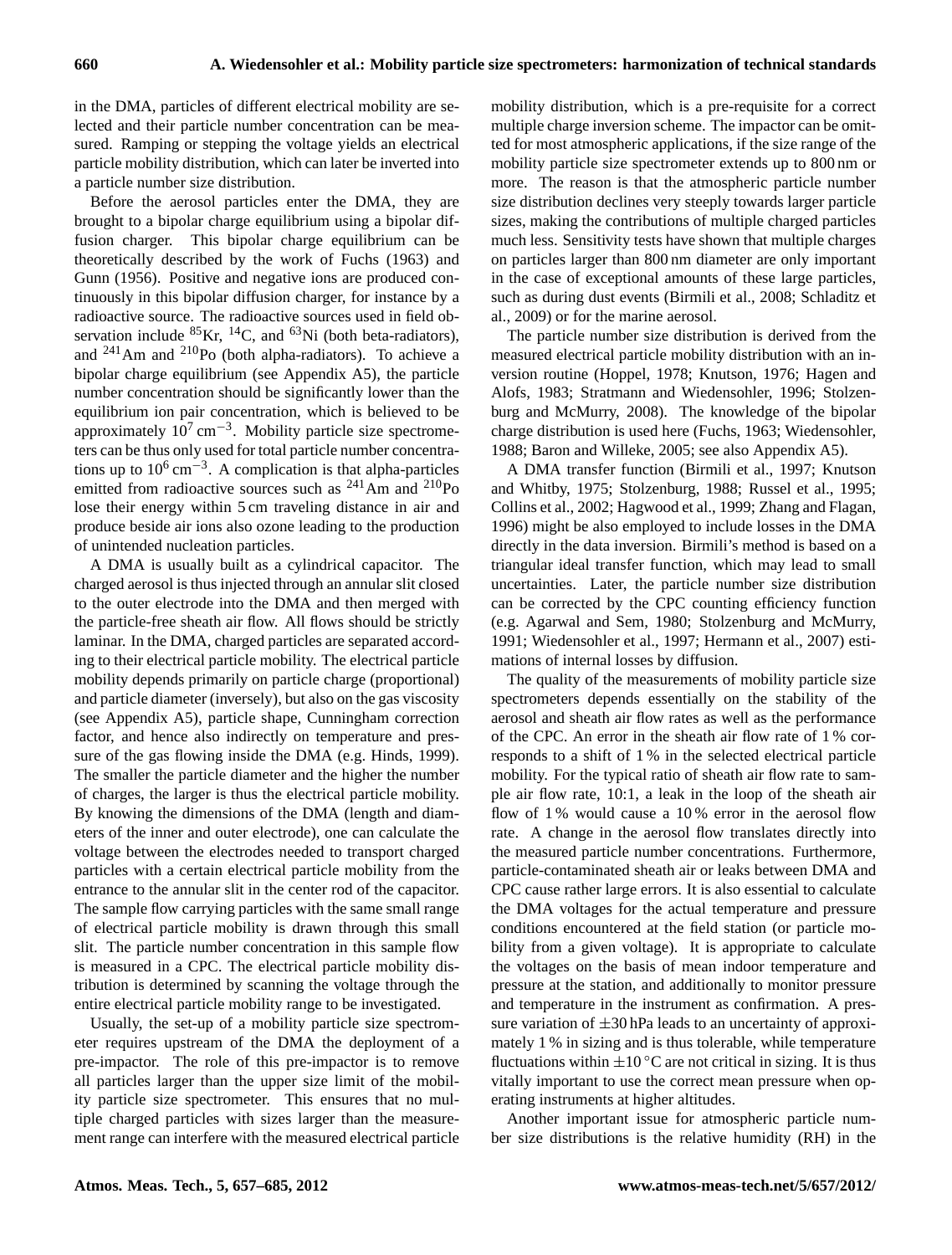

**Fig. 1.** Schematic sketch of the recommended closed-loop mobility particle size spectrometer. The set-up includes dryers for aerosol flow and sheath air, heat exchanger, particle filters, as well as sensors for aerosol and sheath air flow rate, relative humidity and temperature of aerosol flow and sheath air, and absolute pressure.

instrument. Atmospheric aerosol particles containing watersoluble material may take up significant amounts of water well below saturation. This effect is called hygroscopic growth. Ambient air may increase considerable their RH when cooled down after entering an air-conditioned laboratory. Hygroscopic growth factors in the range from 1.3–1.6 of atmospheric particles larger than 100 nm in diameter at a RH of 90 % is common (Swietlicki et al., 2008), however, depending on the mass fraction and state of mixing of watersoluble particle material. The solution to achieve comparability between measurements is to limit the relative humidity by drying the sample aerosol. Preferably, the RH should be kept below 40 %, which minimizes diameter changes due to hygroscopic growth to typically less than 5 % (Swietlicki et al., 2008).

#### **3 Harmonization of the technical standard**

Within the EUSAAR and ACTRIS projects, we developed technical standards for mobility particle size spectrometers. Parts of these standards have resulted from the desire to harmonize aspects of hardware, and enhance the accuracy and definition of the measurement. Others were conceived to enhance the data formatting and evaluation procedure of the measurements. The recommended standards have been clearly motivated by the needs of long-term field experiments, nurtured by a multi-annual practice of field observations and laboratory intercomparisons of mobility particle size spectrometers. The general spirit of these recommendations is to enhance the accuracy and world-wide comparability of such measurements. We encourage operators of atmospheric measurements of particle number size distributions to adhere to these standards as far as possible.

## **3.1 Technical features of the mobility particle size spectrometers**

The schematic of our recommended mobility particle size spectrometer is shown in Fig. 1. Here, the sheath air flow is circulated in a closed loop, a principle implemented in most commercial and custom-made mobility particle size spectrometers. The recommended set-up includes dryers to reduce RH in the aerosol sample and sheath air flows. The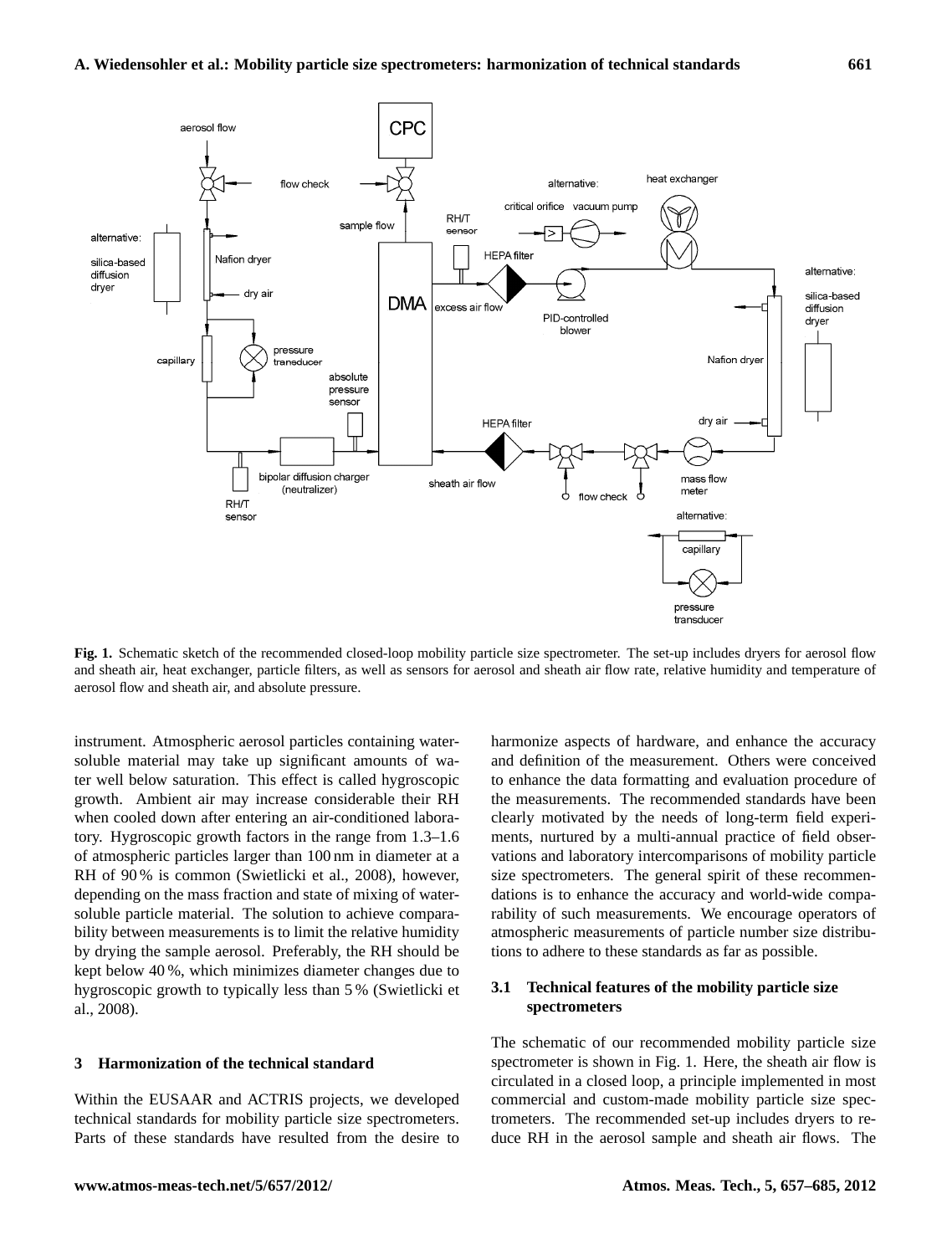dryer in the sheath air flow helps to avoid to startup measurements with moist air somewhere in the DMA and the relative humidity become more stable. Furthermore, it would take longer to get all the flows and HEPA (High Efficiency Particle) filters dry if the sheath air dryer is eliminated. The sheath air loop contains a heat exchanger and HEPA filters. Sensors continuously record the aerosol and sheath air flow rates, relative humidity and temperature in both flows, and absolute pressure in the aerosol flow entering the DMA.

For scanning mobility particle size spectrometers, we recommend to use a minimum scanning time (up or down scan) of 2 min to avoid smearing effects in the particle counters with a relatively slow responds time. These smearing effects can cause e.g. significant false measurements at the slope towards larger particles in the accumulation mode range.

#### **3.1.1 Relative humidity (RH) control and measurement**

Due to the hygroscopic growth of atmospheric aerosol particles at RH well below supersaturation, it is essential to control or limit RH in mobility particle size spectrometers. The philosophy is to obtain comparable data sets and therefore to measure the "dry" particle number size distribution. When working in warm and moist atmospheric environment, the dew point temperature can reach the standard temperature of a measurement laboratory (20–25 °C). The consequence is that the aerosol sample flow has to be dried, either directly in the main sampling line or at the instrument. A dry aerosol sample is needed to ensure the correct bipolar charge equilibrium and thus sizing downstream of the bipolar diffusion charger in the DMA. A dry sheath air is needed to ensure particle sizing inside the DMA with a minimum fluctuation in RH.

Our recommendation is to limit RH inside an instrument to below 40 %. In this regime, changes in particle diameter as a result of RH are expected to be below 5 %.

To limit RH in the aerosol sample flow, we concretely recommend to use a membrane dryer (made from materials such as Nafion<sup>TM</sup>), or a silica-based aerosol diffusion dryer. Operation of a membrane dryer will require a continuous supply of dry air in the laboratory, while a silica-based dryer will require regular regeneration. Utmost care should be taken to select or design dryers that feature minimum particle losses, such as due to Brownian diffusion. Ideally, particle losses across the dryer are characterized and accounted for in the data processing as an equivalent pipe length (see below).

In complete analogy, the sheath air flow rate should be dried below 40 % RH as well. Both membrane and diffusion dryers can be used. RH in the sheath air flow should be monitored continuously by a calibrated humidity sensor as well. The sheath air RH sensor should be installed as close as possible to the DMA at the excess air outlet. The objective is to measure RH at a temperature and pressure that best represent the conditions inside the DMA. As a guideline, the temperature of the sheath air RH sensor should not differ more than 1 K from the temperature in the DMA.

RH in both the aerosol and sheath air flows should be monitored continuously by calibrated humidity sensors with a maximum uncertainty of maximum 5 % RH across the range of 10–90 %. These data should be recorded and stored with at least the same time resolution as the electrical particle mobility distributions. When dual mobility particle size spectrometers (systems with two parallel DMAs) such as a TDMPS (Twin Differential Mobility Particle Sizer) are used to encompass a wider particle size range (e.g. below 10 nm), the RH parameters should be separately reported for each DMA.

#### **3.1.2 Sheath air flow circuit specifications**

In the case of a closed-loop sheath air flow, such as illustrated in Fig. 1, a heat exchanger is needed to remove the excess heat generated by the pump or blower. An ideal instrument employs two HEPA filters to provide particle-free sheath air at the exit from and entrance to the DMA. The pressure drop across the HEPA filters should be minimal to ensure a correct measurement in the closed loop of the sheath air flow. For a critical orifice/pump set-up, the absolute pressure downstream of the critical orifice should be monitored to ensure critical flow conditions (pressure downstream less than half of the upstream pressure).

### **3.1.3 Aerosol and sheath air flow measurement**

One of the important, but sometimes apparently underestimated issues in particle electrical mobility measurements is the correct determination of the instrumental air flows. Errors in the experimental aerosol and sheath flow rates will propagate immediately into the derived particle number concentrations and/or particle sizes. Our general advice is to combine continuous and automated flow measurements inside the instrument with the manual precision measurements that are typically part of regular maintenance. To ensure continuous observations of the aerosol and sheath air flow, our recommended set-up includes the use of calibrated flow meters in the respective positions (Fig. 1).

For the aerosol flow, we recommend to use a calibrated differential pressure transducer measuring the pressure drop across a laminar flow element (capillary). While such a capillary can be manufactured from widely available plumbing elements, care should be taken to warrant an undisturbed laminar flow across the device. It is particularly not recommended to use mass flow meters for the aerosol flow, because of particle losses. The measured flow values should be recorded and stored with at least the same time resolution as the measured electrical particle mobility distributions. As a guideline for quality control, the continuously recorded aerosol flow should not deviate more than 5 % from the setpoint. Besides the continuous measurement, the aerosol flow needs to be checked manually using a precision volumetric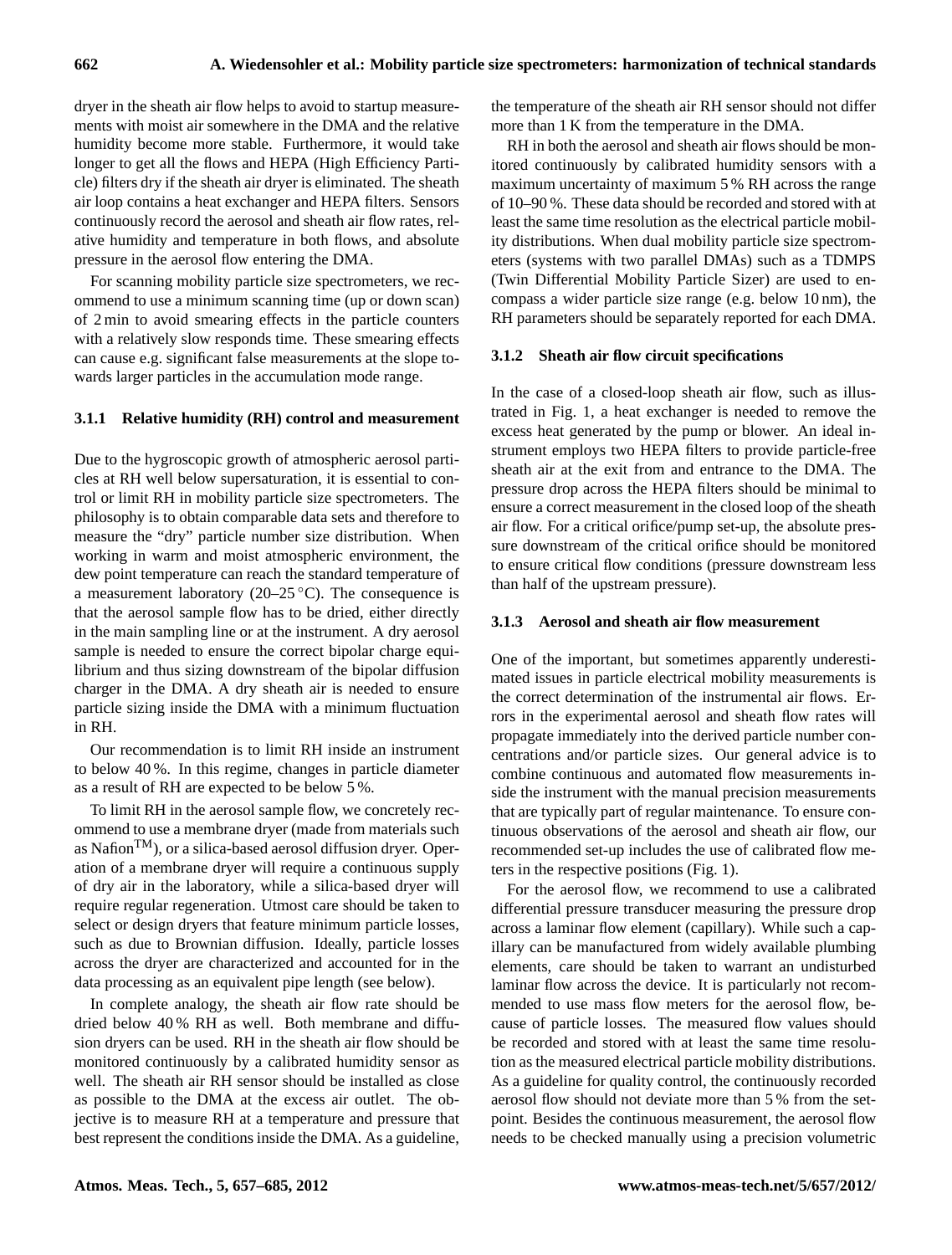flow meter (e.g. an electrical bubble flow meter). This manual measurement should take place as often as possible, but at least at each service occasion. The quality of the continuous flow measurement will be improved if the differential pressure transducer is recalibrated regularly.

For the sheath air flow measurement, two options are possible: either a differential pressure flow meter as described above, or a mass flow meter – because particle losses do not matter inside the sheath air flow. To capture the flow rate under conditions as close to the conditions (pressure, temperature) inside the DMA, the flow meter should be installed near the sheath air inlet (but upstream of the HEPA filter). For differential pressure flow meters, the sensor voltage is typically calibrated against a reference volumetric flow. Any mass flow meter should also be calibrated for volumetric flow using a reference volumetric flow meter, thereby accounting for air pressure and temperature in the laboratory. As a guideline, the sheath air flow should be kept as constant as possible, with a maximum deviation of its floating average of 2 % around the set-point value. The required temporal stability can be accomplished either by a critical orifice/pump set-up or by an air blower that is controlled by software or hardware.

#### **3.1.4 Temperature and pressure**

To ensure the highest quality and traceability of mobility particle size spectrometer measurements, temperature and absolute air pressure should be monitored in the instrument. The objective is to determine the conditions given at any time inside the DMA, because these are needed to ascertain the correct sizing of the particles and to adjust the final particle number size distributions to standard conditions (273.15 K, 1013.25 hPa) below (see Appendix A4.3). The preferred option is to monitor temperature and absolute air pressure near the aerosol inlet of the DMA (Fig. 1), however, without disturbing the laminar flow profile. Since RH sensors are usually capable of recording temperature as well, it is useful to store the temperatures values from those positions as well. As mentioned before, all parameters should be stored with at least the time resolution of the measured electrical mobility distribution. In the case of dual mobility particle size spectrometer, it is obligatory to report the parameters recorded separately in conjunction with each DMA.

#### **3.2 Electrical and mechanical units, and constants**

In the past, the comparability of measurements of mobility particle size spectrometer has been hampered by the diverging use of electrical and mechanical units and/or constants. Our recommendations are designed to enhance direct mutual comparability of different data sets, and to avoid confusion for less experienced users.

A first recommendation is to indicate electrical particle mobility distributions as a function of nominal particle size, i.e. the equivalent mobility particle diameter for singly charged particles. This allows comparing directly raw electrical particle mobility distributions of different instruments, regardless of their specific dimensions and air flows. The indication of raw electrical particle mobility distributions as a function of nominal particle size allows any operator as well as external user to easily recalculate the multiple charge inversion and any kind of subsequent data correction. The possibility to recalculate the data is a vital element towards a higher traceability and transparency of the measured data.

Calculation of the mobility particle diameter requires the dynamic viscosity and the mean free path of air as function of temperature and pressure. We strongly recommend using the constants and formulas of ISO 15900, as given below in Appendix A5.

The knowledge of the bipolar charge distribution is essential to perform the multiple charge correction to calculate the particle number size distribution from the measured electrical particle mobility distribution. Our advice is to use the bipolar charge distribution given in ISO 15900. This bipolar charge distribution is based on the approximation formulas and the Gunn (1956) equation published by Wiedensohler (1988) with corrections to two approximation coefficients published in Baron and Willeke (2005). The approximation coefficients are listed in Appendix A5.

#### **3.3 Correction of particle losses**

Particle losses may practically occur in any part of a mobility particle size spectrometer. An important mechanism is particle diffusion to walls e.g. inside of pipes, the DMA, aerosol dryer and bipolar charger, especially for particles smaller than 100 nm in size. If particle losses in a particularly device are known as a function of particle size, they can be corrected during the data post-processing. A useful parameter to describe particle losses in any component of the mobility particle size spectrometer is the method of "equivalent pipe length". Particle losses by diffusion of different components of the mobility particle size spectrometers are described by a straight pipe, which has the same particle penetration (equivalent pipe length). The losses can thus be easily computed for any particle size and flow rate from such an equivalent pipe length. Equivalent pipe lengths of different devices and plumbing elements aligned in sequence can be simply added if they are traversed by the same rate of aerosol flow. To ensure traceability of the data, any such corrections need to be documented when submitting data to a data base.

#### **3.3.1 Plumbing**

Particle losses by diffusion in a straight pipe can be described by analytical formulas derived for the laminar flow regime (Hinds, 1999). For a developed laminar flow, these losses depend only on the pipe length, the flow rate through the pipe, and the particle size. When designing a mobility particle size spectrometer, it is advisable to use connecting pipes as short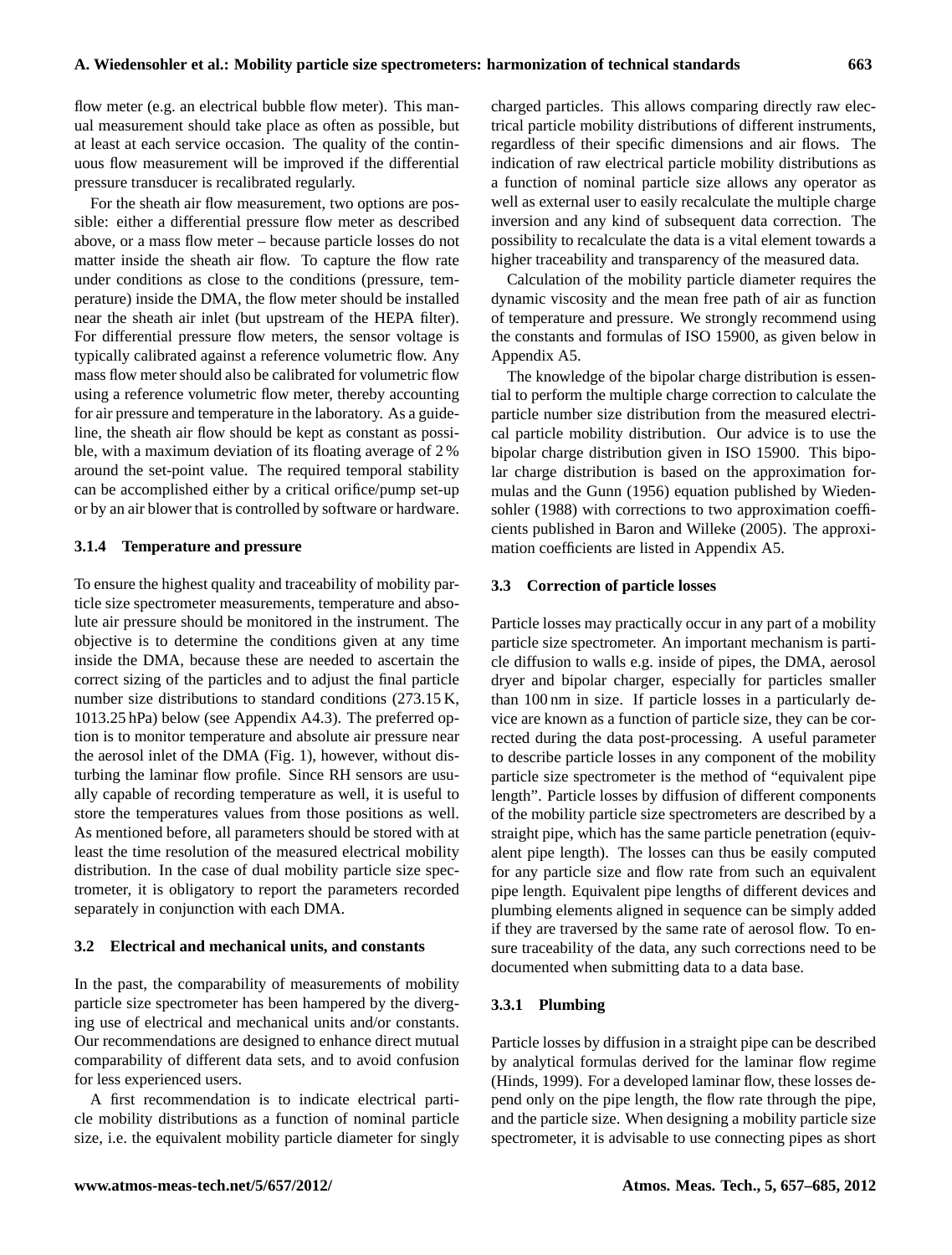| Device                                            |                     | Equivalent pipe length                                     |  |
|---------------------------------------------------|---------------------|------------------------------------------------------------|--|
| Hauke-type medium-DMA (28 cm effective length)    | 4.6 <sub>m</sub>    | Karlsson and Martinsson (2003)                             |  |
| Hauke-type short-DMA (11 cm effective length)     | 4.6m                | <b>IFT</b> internal calibration                            |  |
| TSI long-DMA (444 mm effective length)            | 7.1 m               | Karlsson and Martinsson(2003)                              |  |
| TSI nano-DMA (49.9 mm effective length)           | $3.64 \,\mathrm{m}$ | Jiang et al. $(2011)$                                      |  |
| Permapure Nafion dryer SS24"                      | 2.5 m               | Dick et al. (1995)                                         |  |
| Permapure Nafion dryer SS12"                      | 1.25 m              | Dick et al. (1995)                                         |  |
| Diffusion dryer (e.g. TOPAS)                      | 5m                  | estimated from inlet diffusion dryer in Tuch et al. (2009) |  |
| $90^{\circ}$ bend (less than 5 cm radius)         | $0.15 \,\mathrm{m}$ | estimated from Wang et al. (2002)                          |  |
| Bipolar diffusion charger (here, IFT custom-made) | 1 <sub>m</sub>      | Covert et al. (1997)                                       |  |

**Table 1.** Equivalent pipe lengths of different components of mobility particle size spectrometers to calculate diffusional particle losses.

as possible, and as straight as possible. Enhanced diffusional particle losses may occur in sampling pipes containing bends or elbows. These enhanced particle losses increase with a decreasing radius of the bend or elbow. We estimated the equivalent pipe length of a 90◦ bend based on the investigation of Wang et al. (2002). Using curves with smooth radii instead of elbow joints will also reduce the opportunity for particle losses. It is very essential that the plumbing consists of electrical conducting material, preferably stainless steel. Experience has shown that non-conductive tubing (e.g. plastics) may remove a considerable fraction of any charged particles by electrostatic forces.

#### **3.3.2 Bipolar diffusion charger**

Particle losses also occur inside bipolar diffusion chargers. The loss correction can be directly applied based on the experimentally determined penetration efficiency. Alternatively, any experimental penetration efficiency under a specific flow can be converted to an equivalent pipe length using the diffusional deposition formula for laminar flow (Hinds, 1999). Covert et al. (1997) determined particle losses for sub-10 nm particles across  $^{85}$ Kr bipolar diffusion chargers (IFT custom-made; Table 1). Wang et al. (2007) reported experimental and calculated penetration efficiencies for ten different types of bipolar diffusion chargers.

#### **3.3.3 Differential mobility analyzer**

Different DMA types exhibit different particle losses due to Brownian diffusion. The probability of a particle penetrating through a DMA depends on the losses in the DMA inlet and outlet region as well as on the transfer function in the DMA classification region. Short column lengths and high aerosol and sheath air flows are general design features that minimize particle losses. Particle losses can be either simulated by diffusional deposition models, or estimated experimentally (e.g. Stolzenburg, 1988; Fissan et al., 1996; Birmili et al., 1997). As with the bipolar diffusion charger, the diffusional losses across different DMAs have been simulated by an equivalent pipe length as given in Table 1 (e.g. Reineking and Porstendorfer, 1986; Karlsson and Martinsson, 2003; Jiang et al., 2011).

#### **3.3.4 Condensation particle counter**

Each CPC may have a rather individual particle counting efficiency, which can be determined experimentally. The sizedependent counting efficiency of an individual CPC may depend on many specific factors, such as CPC geometry, or the actual supersaturation profile inside the condenser. If experimental data on the counting efficiency of a particular CPC are not available, the manufacturer's calibration curve can be applied with caution. Our recommendation is, however, to calibrate CPCs individually against a reference instrument. Experience suggests that the performance of CPC degrades typically after one year of continuous ambient measurements due to laser power deterioration or contamination of the optics. When calibrating a CPC (Liu and Pui, 1974), particle losses inside the CPCs are implicitly included in the measured counting efficiency. Particle losses inside CPCs are primarily caused by diffusion and can be estimated using diffusional deposition models (Stolzenburg and McMurry, 1991).

#### **4 Intercomparison studies**

## **4.1 Inversion routines**

Our intercomparison of inversion routines includes 12 different variants operated by the project participants (research groups and commercial companies). As a test bed, one day of electrical particle mobility distribution measurements of ambient aerosol (particle number concentrations versus mobility particle diameter classes) were supplied to each group to run their individual inversion routine.

All inversion routines used the multiple charge correction for negatively charged particles. The pragmatic reason was that most participating groups apply positive voltages to their mobility particle size spectrometers. This also meant that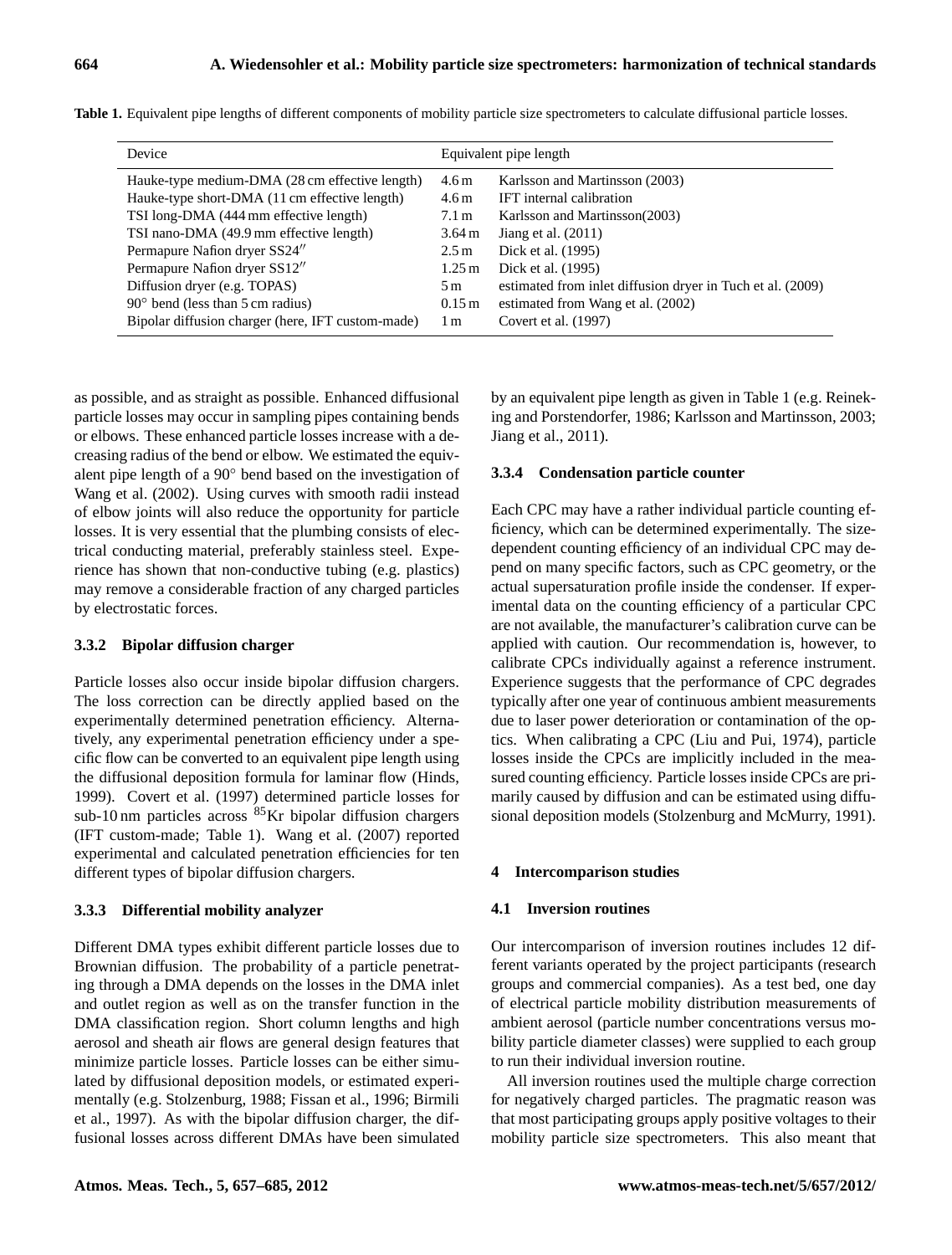some groups ran their inversion program in a non-standard fashion for this investigation. Short descriptions of all inversion routines are given in Table A2 in Appendix A.

To make the calculations comparable, an ideal DMA transfer function for all inversion programs was used (Knutson and Whitby, 1975). Apart from "Grimm old" (using Boltzmann charging probabilities for large particles), all inversion routines used the ISO 15900 recommendations (Determination of particle size distribution – Differential electrical mobility analysis for aerosol particles) for the bipolar charge equilibrium. As shown in the upper plots of Fig. 2a and b, the particle number size distributions determined by the different inversion routines visually agreed with some small differences. The shaded area represents the  $\pm$ 5 % range around the results of the IFT inversion routine.

To see small differences as function of particle size, we plotted the ratio of the results of any individual inversion routine against the IFT one (lower plots in Fig. 2a and b). Apart from "Old Grimm", which is not used anymore in newer software routines, all inversion routines agreed within 5 % over the size range 5–300 nm. Only towards the end of the size range, some discrepancies occur. These differences are probably caused by interpolating of the electrical mobility distribution to obtain the individual data format for the individual inversion routine. The results give us the confidence that significant differences in particle number size distribution by comparing mobility particle size spectrometers are not due to the applied inversion routines.

#### **4.2 CPC counting efficiency curves**

Correct measurement of the particle number size distribution for the smallest particle sizes depends critically on the sizedependent particle detection efficiency of the CPC. In order to ensure long-term quality-assured data, the CPC should be technically checked and/or calibrated preferably against a reference standard every year. Ideally, the CPC is compared to a reference instrument at the calibration facility of the observational network or at the manufacturer.

An accurate determination of the detection efficiency curve of a CPC depends strongly on the traceability of the reference instrument such as an aerosol electrometer, which measures the electric current of charged particles in an air flow. Attempts were recently taken to provide defined charged aerosol particles for CPC calibrations (Yli-Ojanpera¨ et al., 2010; Fletcher et al., 2009). From electric current measured by the electrometer, the particle number concentration can be directly calculated by knowing the exact aerosol flow rate and assuming only singly charged particles. Since the electrical current can be low as  $10^{-15}$  A, the signal has to be highly amplified by a factor of  $10^{12}$ . The uncertainty of the measurements depends thus on the uncertainty of the resistance in the amplifier circuit.

In the following, we describe the determination of the counting efficiency of CPCs as presently done at the



**Fig. 2.** Comparison of the inversion routine of different customprogrammed and commercial mobility particle size spectrometers using an ideal transfer function and no correction for particle losses due to diffusion. In the upper graphs of **(a)** and **(b)**, the shaded areas mark the  $\pm 5$ % range around the output of the IFT inversion. The lower graphs show the ratio of the IFT inversion to the different inversion outputs.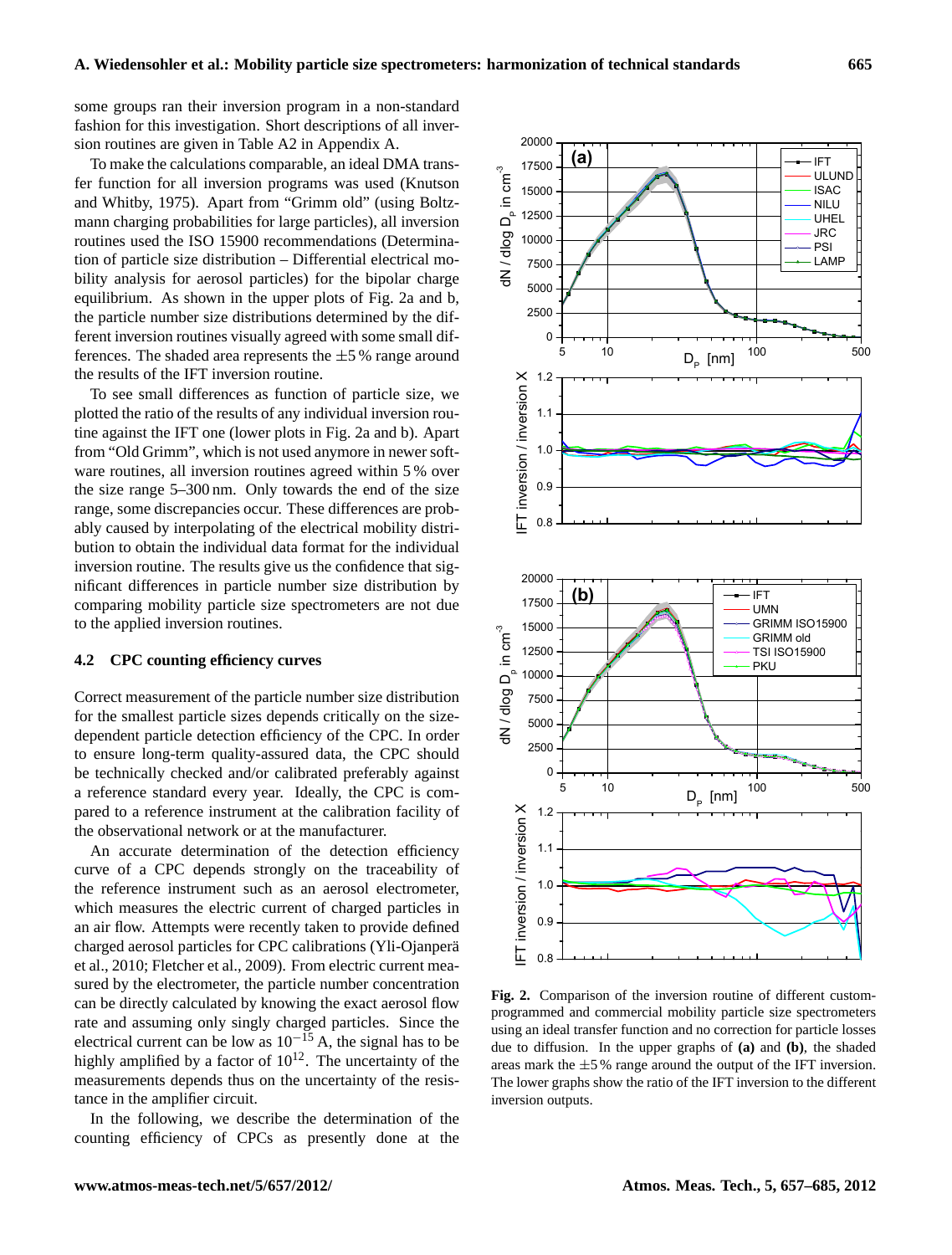WMO-GAW-WCCAP in Leipzig (World Calibration Centre for Aerosol Physic) within the EUSAAR, ACTRIS, and GAW networks (Wiedensohler et al., 1997). The results of the CPC calibration in the frame of the third EU-SAAR DMPS/SMPS intercomparison workshop (Sect. 4.3) held in Leipzig 2009 are shown here as an example. Briefly, we nucleate a silver aerosol in a tube furnace (Scheibel and Porstendörfer, 1983) and select monodisperse particles in the range from 3–40 nm using a DMA. For the size range up to 40 nm, we achieve after the DMA mainly singly charged particles. Due to the relatively small degree of polydispersity of the aerosol from the furnace generator (geometric standard deviation of 1.3–1.4), the concentration of double charged particles up to 40 nm is negligible. After dilution, the response of each CPC was then compared against a reference electrometer as a function of particle diameter. All particle counters and the aerosol electrometer were connected to a common manifold that was designed to minimize particle losses.

In the first calibration step, we used ten condensation particle counters (models TSI 3010 and 3772) and compared the particle number concentration for 40 nm particles. Taking into account the actual flow rate of each particle counter, the unit-to-unit variability was maximum  $\pm 3$  % at 40 nm around the mean value. Since the exact amplification of the aerosol electrometer used in the workshop 2009 was not known, we defined the average counting efficiency of these CPCs as 100 %. This is a necessary assumption to define an absolute measure. The average particle number concentration was then compared to the value given by aerosol electrometer. We obtained the gain error of our electrometer to 7 %, which was then used to calculate the CPC counting efficiencies for the size range smaller than 40 nm. Presently, the accuracy was not determined. This could only be done by an electric current calibration of the aerosol electrometer with a very high precision. The selected particle sizes were not correct for particle dispersion in the DMA.

The resulting detection efficiency curves are shown in Fig. 3. Four CPCs were set to a higher temperature difference of 25 ◦C between saturator and condenser, while the other CPCs were operated at the nominal, factory-set temperature difference of  $17 \degree C$  or  $25 \degree C$  for the TSI-3034-CPC (TNO instrument). The counting efficiency curves can be used later to correct the particle number size distribution measurements. It can be seen that the 50 % detection efficiency diameter of the different CPCs depends significantly on the particular design, but also on operational parameters, particularly the condenser/saturator temperature difference. Furthermore, CPCs operating with the nominal, factory-set temperature difference may also differ by a few nanometers in their actual 50 % detection efficiency diameter.



**Fig. 3.** Examples of detection efficiency curves measured during the third CPC calibration workshop. The 50 % detection efficiency diameter shifts to smaller sizes by employing a higher  $\Delta T$  between saturator and condenser.

#### **4.3 Upgraded mobility particle size spectrometers**

To evaluate the performance of upgraded mobility particle size spectrometers, several custom-built instruments from the EUSAAR/ACTRIS network were compared. The goal of this comparison was to understand the unit-to-unit variability of mobility particle size spectrometers obeying comparable technical standards under controlled laboratory conditions. We emphasize that all mobility particle size spectrometers under study were upgraded according to the technical harmonization described, with a long-term deployment at EU-SAAR/ACTRIS measurement sites in mind.

Our results are based on a series of three intercomparison workshops conducted between 2006 and 2011 at the WCCAP facilities in Leipzig in the frame of the EUSAAR, ACCENT, ACTRIS, and WMO-GAW programs. The first workshop in November 2006 aimed to obtain the status of the comparability of all participating instrumentation, and to plan the technical harmonization of all instruments for high quality long-term size distribution measurements. During the second workshop in March 2008, we checked whether all instruments were correctly upgraded and what kind of discrepancies remained. After further improvements, a third intercomparison workshop was held in June 2009 to finally evaluate the comparability of the mobility particle size spectrometers, including commercial and custom-built instruments. Specific details of the mobility particle size spectrometers used during the third workshop are listed in Table A3 in Appendix A. Striving for a maximum comparability between instruments, we conducted a fourth intercomparison workshop in September–October 2011 including the three identical WCCAP reference mobility particle size spectrometers (IFT-REF-1, IFT-REF-2, and IFT-REF-3).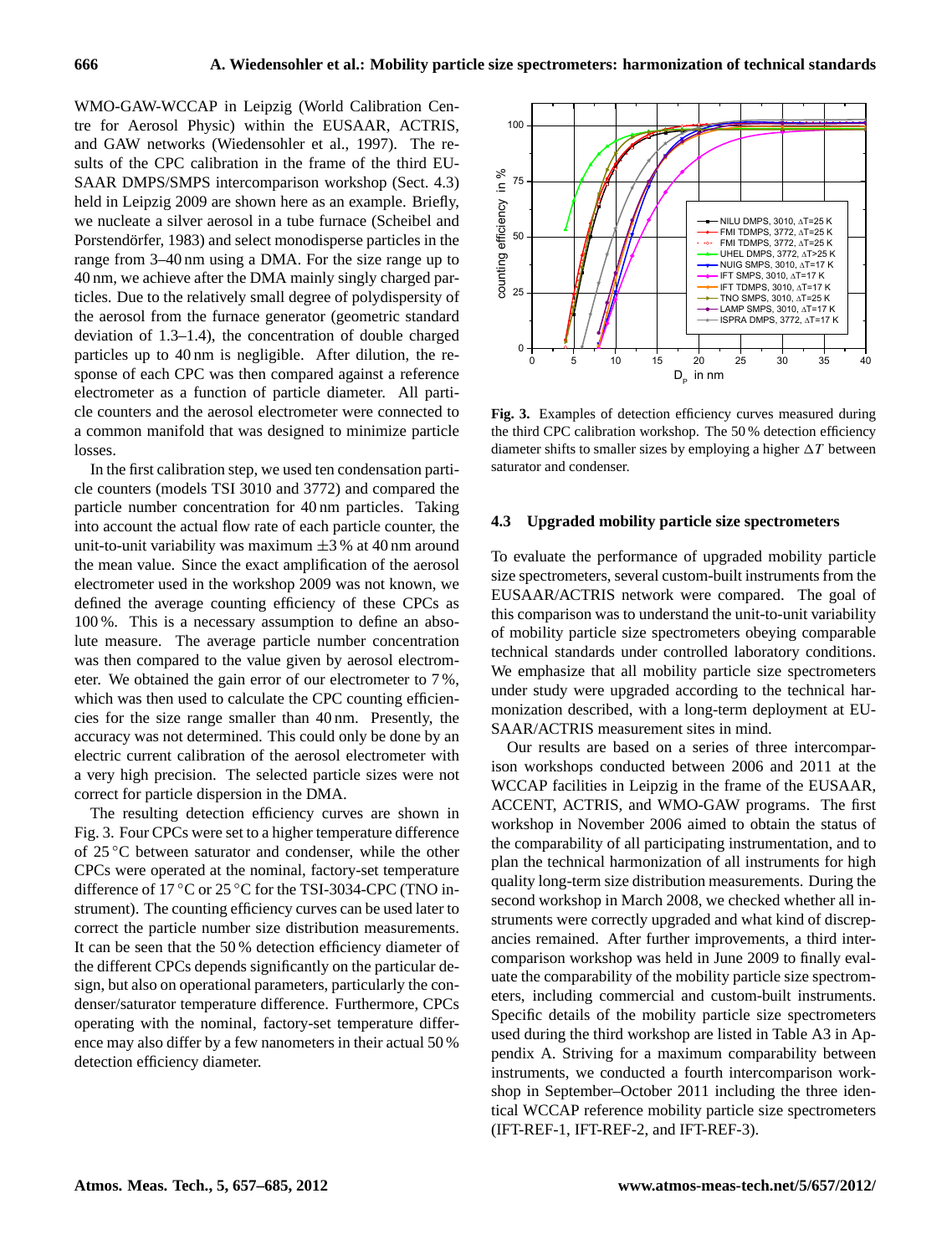In the following sections, results of the calibrations and intercomparisons of the third workshop are given describing the status of the mobility particle size spectrometers under laboratory conditions controlled by the individual users.

#### **4.3.1 Sizing accuracy using PSL particles**

A mandatory part of a performance check of a mobility particle size spectrometer concerns the sizing accuracy. This task can be accomplished using monodisperse spherical PSL (polystyrene latex) particles, whose diameters are certified by the manufacturer to be within  $\pm 2.5$  % of the nominal diameter. For a DMA size check, monodisperse PSL particles of one or more sizes should be used (Mulholland et al., 2006). For practical reasons, we recommend to use at least 200 nm PSL particles: on one hand, a sufficient particle number concentration will remain after nebulization; while on the other hand, a minimum amount of residual material will usually be left on the surface of the particles after emerging from the aqueous suspension. Taking into account an additional minimum uncertainty of the sheath air flow rate of  $\pm 1$ % for the individual spectrometers, and an uncertainty of  $\pm 2.5$ % of the actual PSL size, we defined during the workshop that a maximum deviation of  $\pm 3.5$ % from the nominal diameter of the PSL particles is tolerable for an instrument to pass the sizing quality test.

In practice, the nebulized PSL particles were pre-bipolarly charged using a custom-made bipolar diffusion charger  $(^{85}$ Kr; 370 MBq) and then fed into a well-mixed 0.5 m<sup>3</sup> mixing chamber, which fed all mobility particle size spectrometers through equivalent connecting tubes. Mixing in the chamber was achieved with a fan. During the experiment, the resulting particle number concentration of PSL particles could be modified by changing the supply rate of dry, particle-free air into the chamber.

Inverted particle number size distributions of 200 nm PSL spheres are plotted in Fig. 4. As indicated above, the width of the measured PSL particle distribution depends mainly on the ratio of the aerosol to sheath air flow rate (see legend of Fig. 4) and on the standard deviation of the size of the PSL particles. The centroid diameters of all mobility particle size spectrometers were within the uncertainty range of 3.5 %. However, if the sheath air flows of all instruments were within  $\pm 1$ %, all peak diameters should be also within this range. However, it seems to be that there were uncertainties up to  $\pm 3$ % of the sheath air flows. The TNO instrument clearly underestimated the 200 nm PSL size due to an erroneous sheath air flow rate, which we recognized and adjusted after the experiments.

## **4.3.2 Particle number concentration and size distribution**

In a final step, the comparability of mobility particle size spectrometers was evaluated by simultaneous sampling of



**Fig. 4.** PSL sphere (200 nm) measurements of the mobility particle size spectrometer to determine the sizing accuracy under laboratory conditions and controlled by the individual users. The size distributions are normalized to the peak concentration of the reference mobility particle size spectrometer. The 3.5 % uncertainty range includes the uncertainties of the PSL particles from the nominal size  $(2.5\%)$  and the sheath air flow rate  $(\pm 1\%)$ . The ratios given in the legend are aerosol to sheath air flow rate.

ambient aerosols. For the EUSAAR/ACTRIS network, the WCCAP built three "reference mobility particle size spectrometers" (IFT-REF-1, IFT-REF-2, and IFT-REF-3) dedicated to instrumental intercomparisons during laboratory workshops and on-site intercomparisons. The nomenclature "reference instrument" is not intended here to play the role of an absolute standard. An absolute standard for particle number concentration can only be defined by linkage to SI standards. Therefore, the WCCAP "reference instruments" are regarded as an intermediate comparison standard. As a second "reference instrument", particularly with regard to total particle number concentration, a total particle counter (CPC 3010 from TSI) with a standard saturator/condenser temperature difference of 17 ◦C and flow rate of 1 l min−<sup>1</sup> was deployed.

Comparison experiments involved sampling ambient aerosols through the  $0.5 \text{ m}^3$  mixing chamber described above. All mobility particle size spectrometers sampled from this chamber through equivalent connecting tubes. Each participating group processed their electrical particle mobility distributions using their individual inversion routine. To take into account diffusional particle losses in the mobility particle size spectrometers, the standardized method of the "equivalent pipe length" was used as described above. All particle number size distributions shown in the following section are corrected for particle losses following this correction method.

We present results from run# 4 of the third intercomparison workshop, since for this experiment, several instrumental problems were finally solved that had occurred before.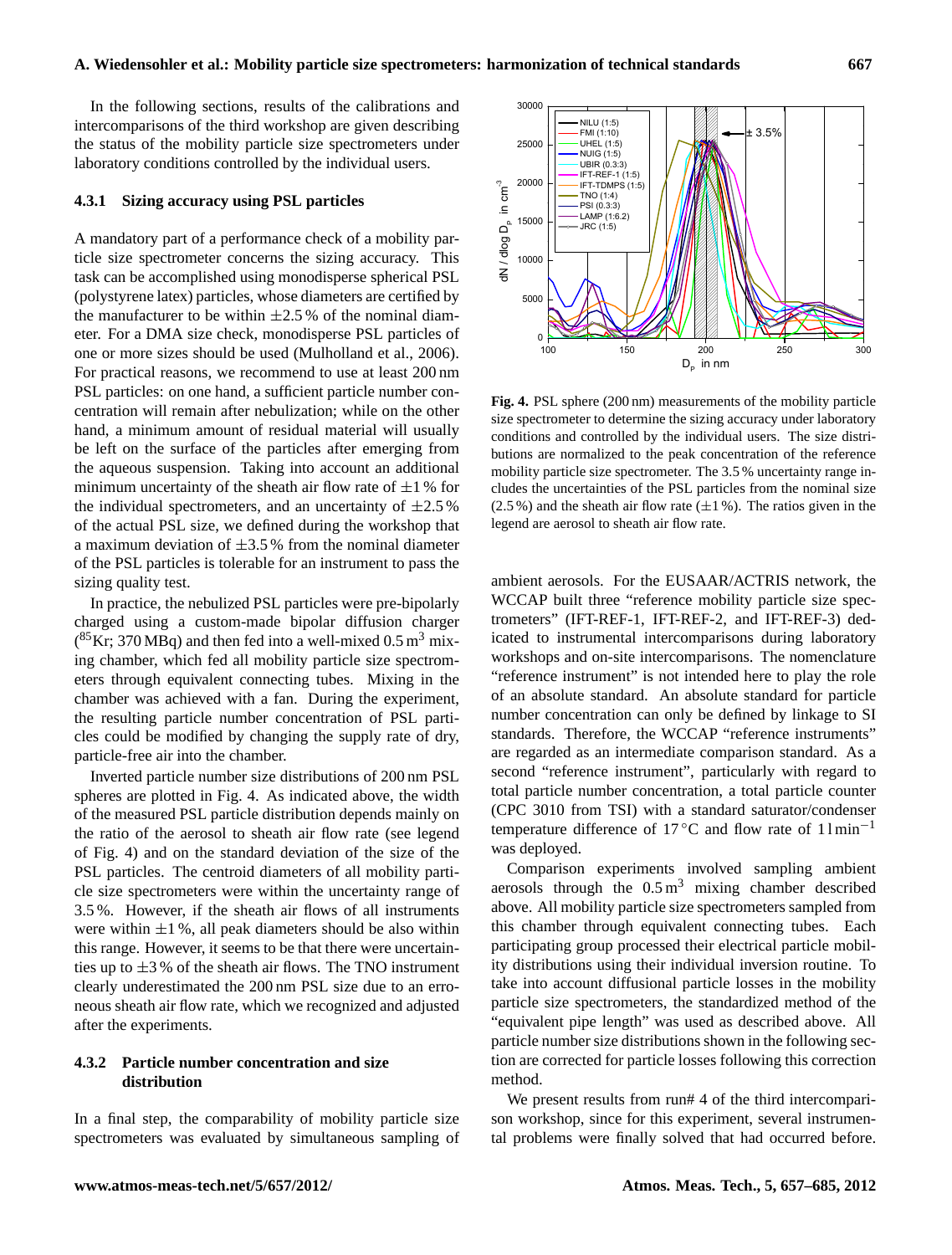

**Fig. 5.** Comparison of the ambient particle number size distributions of the different mobility particle size spectrometers against the reference mobility particle size spectrometer (IFT-REF-1). The shaded area marks the  $\pm 10\%$  range around IFT-REF-1. Internal particle losses in all instruments were corrected using the method of equivalent pipe length.

Unfortunately, however, not all mobility particle size spectrometer present in the workshop took part in run# 4. Figure 5 shows the final particle number size distributions of ambient aerosol run# 4. These particular periods were selected because (a) a maximum of instruments were available at this time and (b) the ambient particle number concentration showed limited variability.

The shaded area in Fig. 5 represents a  $\pm 10$  % range around the particle number size distribution measured by the WC-CAP reference mobility particle size spectrometer IFT-REF-1. Visually, most of particle number size distributions agree from 20 to 200 nm within the shaded  $\pm 10\%$  range around IFT-REF-1. The two UHEL-DMPS and the IFT-TDMPS are slightly outside of this range. Also the PSI mobility size spectrometer is too high in the range below 40 nm. Outside the 20–200 nm diameter range, the discrepancies increase. Two mobility particle size spectrometers were specifically designed to measure the particle number size distribution of nucleation mode particles (IFT-TDMPS and FMI) below 10 nm in diameter. They deviate however significantly below 10 nm. The deviations below 20 nm mobility particle size spectrometers might be due to additional losses, which are not considered by the method of the equivalent pipe length. These uncertainties are investigated in the research infrastructure project ACTRIS. As found out later, the TNO and NILU spectrometers had problems with the high voltage power supply with an offset, we did not realize. This led to Zero or too low voltages for particles below 20 nm during this workshop.

Above 200 nm, low counting statistics become an issue and the uncertainty range between the instruments obviously increases towards larger particle sizes. However, we were



**Fig. 6.** Particle number concentration >10 nm derived from ambient particle size distributions (10–800 nm) against a reference CPC (TSI model 3010). The shaded area marks the  $\pm 10\%$  range around the values of reference mobility particle size spectrometer (IFT-REF-1). Note: day of year starts with 1 for 1 January at 00:00 LT.

not able to firmly evaluate the true reasons for the deviations at the upper end of the size distribution.

Figure 6 compares the integral particle number concentration of the mobility particle size spectrometers for particles >10 nm with the value measured by the reference CPC (TSI model 3010). The shaded area represents the  $\pm 10\%$ range around the directly measure particle number concentration by the CPC. In the beginning of run# 4, the readings of the mobility particle size spectrometers fell below the reference CPC concentration. Our explanation is that a significant number of nucleation mode particles around 10 nm were present, which were only partially detected by the mobility spectrometers. Note: some mobility particle size spectrometers showed no sensitivity at all to particles <15 nm. After the nucleation mode particles disappeared, the particle number concentration of all instruments differed maximum  $\pm 12$ % compared to the directly measured particle number concentration.

Figure 7 shows a comparison of the integral particle number concentrations larger than 100 nm for non-diffusive aerosol particles. The shaded area is the  $\pm 10$  % range around the concentration given from IFT-REF-1. Particle number concentrations from all instruments agree within this range compared to IFT-REF-1. Note: the major number fraction is however contained in the size range 100–200 nm.

Often, particle number size distributions are used to calculate properties of a higher moment of the size distribution, such as the surface area, volume, or mass concentration, or the light scattering coefficient. Increasing sizing and counting uncertainties in the particle number size distribution towards larger particles can lead to significant inaccuracies of these higher moments. In Fig. 8, we plot particle volume size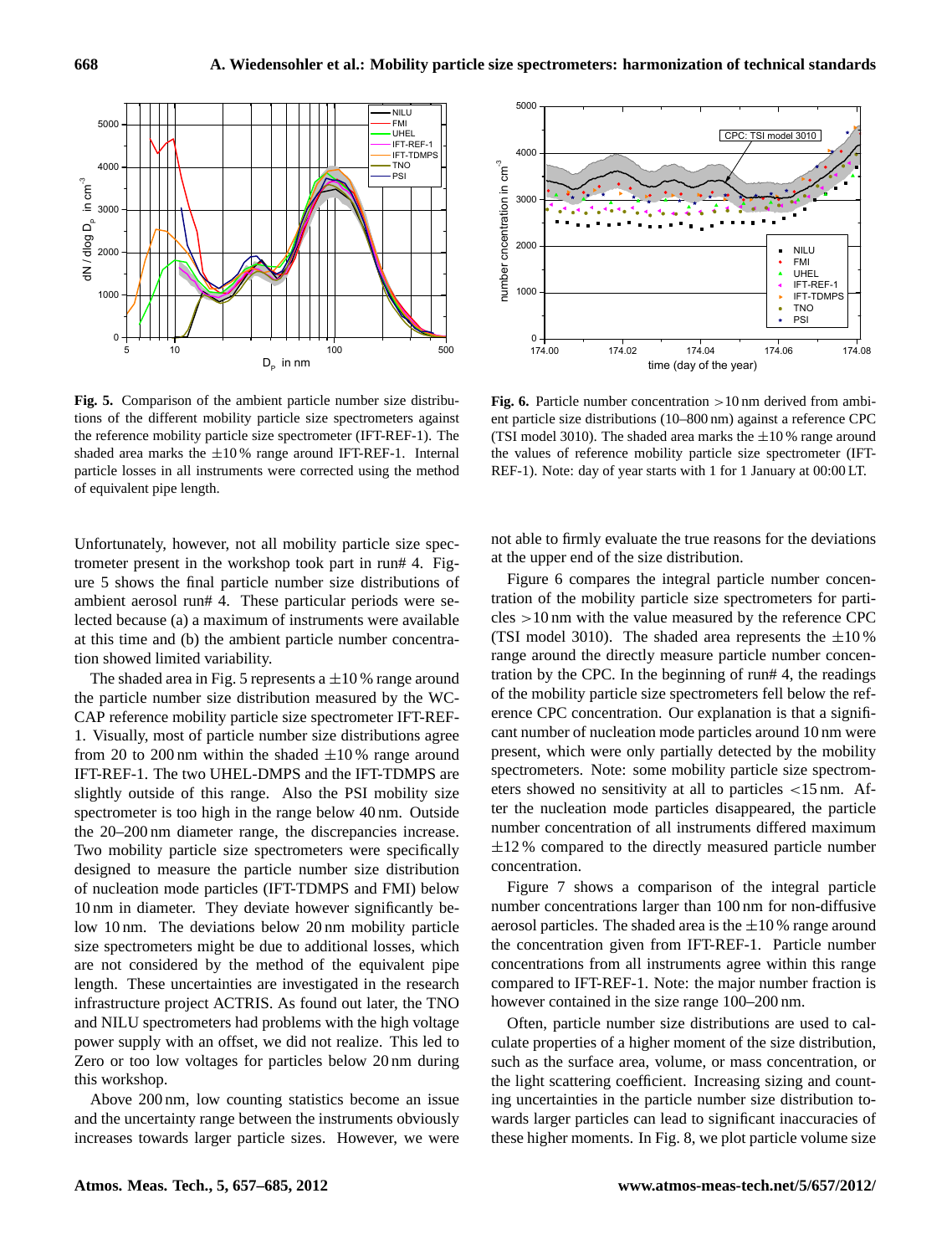

**Fig. 7.** Particle number concentration >100 nm derived from ambient particle size distributions (100–800 nm) compared to the particle number concentration of the reference mobility particle size spectrometer (IFT-REF-1). The shaded area marks the  $\pm 10\%$  range around IFT-REF-1.

distributions derived from the particle number size distributions of run# 4, assuming spherical particles. The shaded area represents a  $\pm 20\%$  range around the particle volume size distribution of IFT-REF-1. All mobility particle size spectrometers are within this 20 % range at the volume peak (250 nm) except the TNO instrument (∼40 %). Towards the end of the size range, the discrepancy of two mobility particle size spectrometers increases up to 70 % compared to IFT-REF-1. Since there is no absolute standard of particle volume size distribution, we cannot really judge the correct value. We re-run the data with the IFT-inversion routine, but this did not significantly improve the values. The multiple charge correction used in the inversion programs does not seem to be the problem. One reason can be that the bipolar charge equilibrium was not completely reached. However, we are not able to firmly conclude what the underlying reasons for the observed divergences are. On the other hand, mobility particle size spectrometers are not designed to determine the volume distribution.

## **4.4 Connection of the reference mobility particle size spectrometers to the total particle number concentration**

Missing, at this point, is the link between the three WC-CAP reference mobility particle size spectrometers and a total particle number concentration measured by an independent standard. To evaluate the performance of the reference mobility particle size spectrometers with respect to particle number concentration, a fourth intercomparison workshop was carried out in the frame of ACTRIS in September/October 2011. We compared the three reference mobility particle size spectrometers of the WCCAP (IFT-REF-1,



**Fig. 8.** Intercomparison of the ambient volume particle size distribution of the mobility particle size spectrometers. The shaded area marks the  $\pm 10$ % range around the reference mobility particle size spectrometer (IFT-REF-1).

IFT-REF-2, and IFT-REF-3). Again, the nomenclature "reference instrument" is not meant as an absolute standard. As a reference detector for total particle number concentration, a CPC (TSI model 3772) was used. This condensation particle counter was calibrated against an aerosol electrometer during the international CPC intercomparison workshop at the WCCAP facility in September 2011. This aerosol electrometer was calibrated against to a well-known femto-Ampere source at PTB (Physikalisch Technische Bundesanstalt), the German National Metrology Institute. The particle number concentration could be thus related to an SI-unit. The 50 % counting efficiency diameter of this CPC was determined to approximately 8 nm.

Figure 9 shows inverted ambient particle number size and volume size distributions as measured by the three WCCAP reference mobility particle size spectrometers (IFT-REF-1, IFT-REF-2, and IFT-REF-3) in the period from 28 September 2011, 20:00 LT to 29 September 2011, 07:00 LT. We calibrated all flow rates with extreme care, and confirmed that the sizing accuracy of the instruments was within  $\pm 2\%$  of the nominal PSL (200 nm) particle size. All particle number size distributions include the correction for diffusional losses using the method of equivalent pipe length. The maximum deviation of all different mobility particle size spectrometers was found to be  $\pm 5$ % from the average at the number peak of the size distribution. The light grey shaded area represents the  $\pm 10\%$  range around the average of the three mobility particle size spectrometers. Additionally, we plotted the calculated volume size distributions of all mobility particle size spectrometers. The dark grey shaded area is again the  $\pm 10\%$ range around the average of all systems. All mobility particle size spectrometers are within this range. This unit-tounit variability of these technical identical mobility particle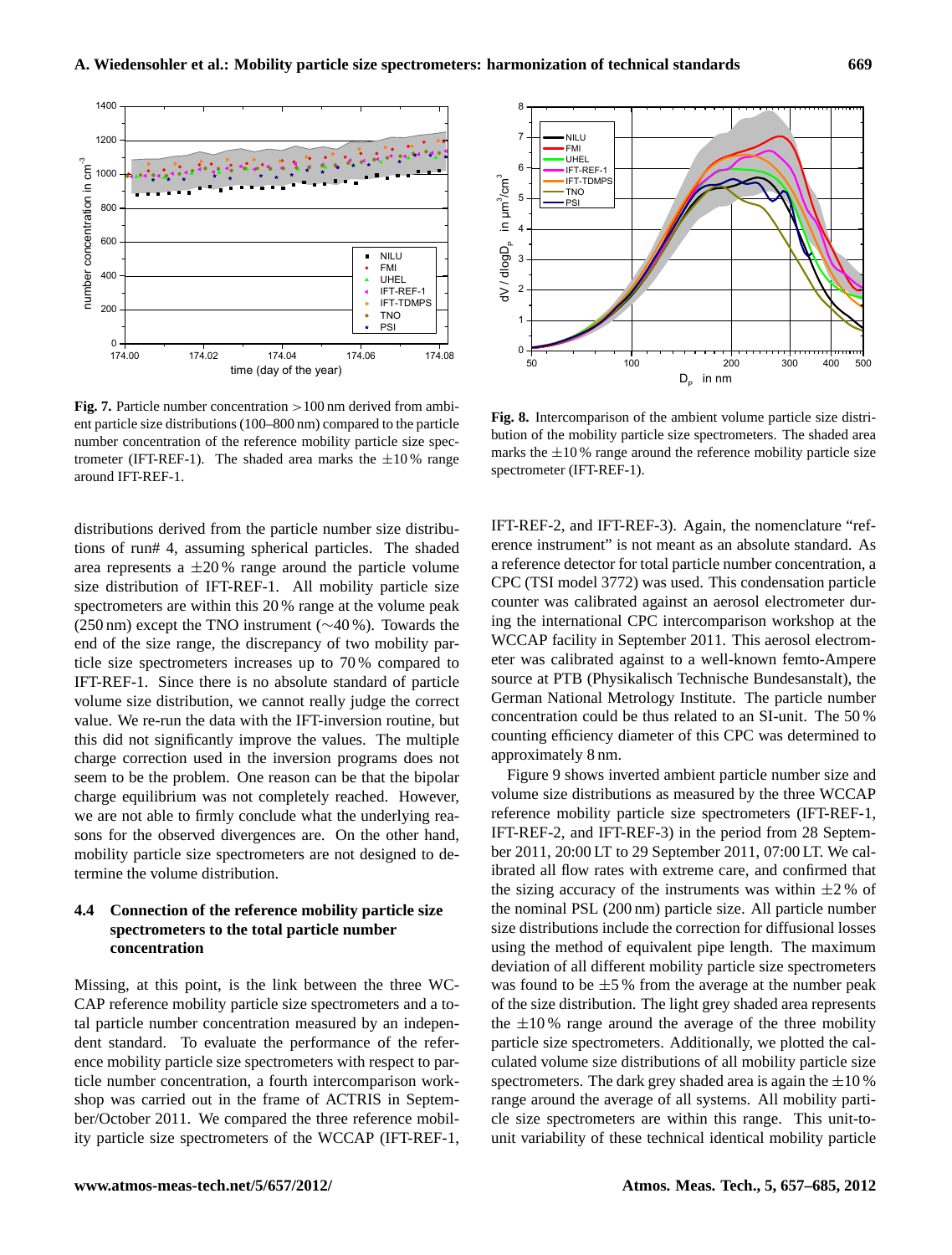

**Fig. 9.** Ambient particle number and volume size distributions measured by the three WCCAP reference mobility particle size spectrometers (IFT-REF-1, IFT-REF-2 and IFT-REF-3). The particle number size distributions include all corrections for internal particle losses using the method of equivalent pipe length.

size spectrometers represents the accuracy that we are able to achieve the current state of knowledge and technology under controlled laboratory conditions.

Figure 10 shows the comparison of the ambient particle number concentration derived from three reference instruments (size range 10–800 nm and diffusion loss correction) and the reference counter (CPC 3772) (28 September 2011, 20:00 LT –29 September 2011, 07:00 LT). This time series shows a close correspondance of the signal for all instruments. During certain time periods, the CPC 3772 exceeded however the integral particle number concentration of the three mobility particle size spectrometers. This might have been during periods with increased particle number concentrations around 10 nm particle size. Overall, the exemplary scatter diagram (Fig. 11) reveals a close linear relationship (slope = 0.97,  $R^2 = 0.97$ ) of the CPC 3772 and IFT-REF-1 after correction for coincidence and diffusional losses, respectivley.

A suspected source of uncertainty in the comparison of the mobility particle size spectrometer and a CPC seems to be at the lower end of particle number size distribution. To alleviate effects at the lower end of the particle size distribution, a package of 30 diffusion screens (traditionally used in a diffusion battery) was employed to efficiently remove particles especially at the lower tail of the ambient particle number size distribution. Therefore, the IFT-REF-2 and the CPC 3772 were set up to sample through this package of 30 diffusion screens. The effect of the 30 diffusion screens can be seen in Fig. 12. The solid black line represents the ambient particle number size distribution measured with the IFT-REF-1 system, while the dashed line shows the particle number size distribution of IFT-REF-2 sampled through the 30 diffusion screens. Particles below 25 nm in size are efficiently removed. Figure 13 shows the comparison between



**Fig. 10.** Comparison of the ambient particle number concentration derived from three WCCAP reference mobility particle size spectrometers (10–800 nm) and a CPC (TSI model 3772). The particle number size distribution and CPC data were corrected for internal losses using the method of equivalent pipe length and coincidence, respectively.



**Fig. 11.** Scatter diagram of the ambient particle number concentration of the experiment in Fig. 10 derived from the mobility particle size spectrometer IFT-REF-1 (10–800 nm) and directly measured by a CPC (TSI model 3772). The open and solid circles represent the correlation without (slope = 0.939;  $R^2$  = 0.96) and with corrections (slope = 0.987;  $R^2 = 0.97$ ), respectively, for coincidence and internal diffusional losses using the method of equivalent pipe length.

the total particle number concentration of IFT-REF-2 and the CPC (TSI model 3772). The correspondance between IFT-REF-2 and CPC particle number concentrations was found to be almost ideal. The slope of the linear interpolation was 1.012 with a  $R^2$  of 0.996. These result confirms that the WCCAP reference mobility particle size sprectrometers are reliable instruments to perform the quality assurance of particle number size distributions in observational networks.

Based on the experience of the intercomparison workshops, we conclude that the instrumental uncertainties presented in this study can be regarded as a lower limit for the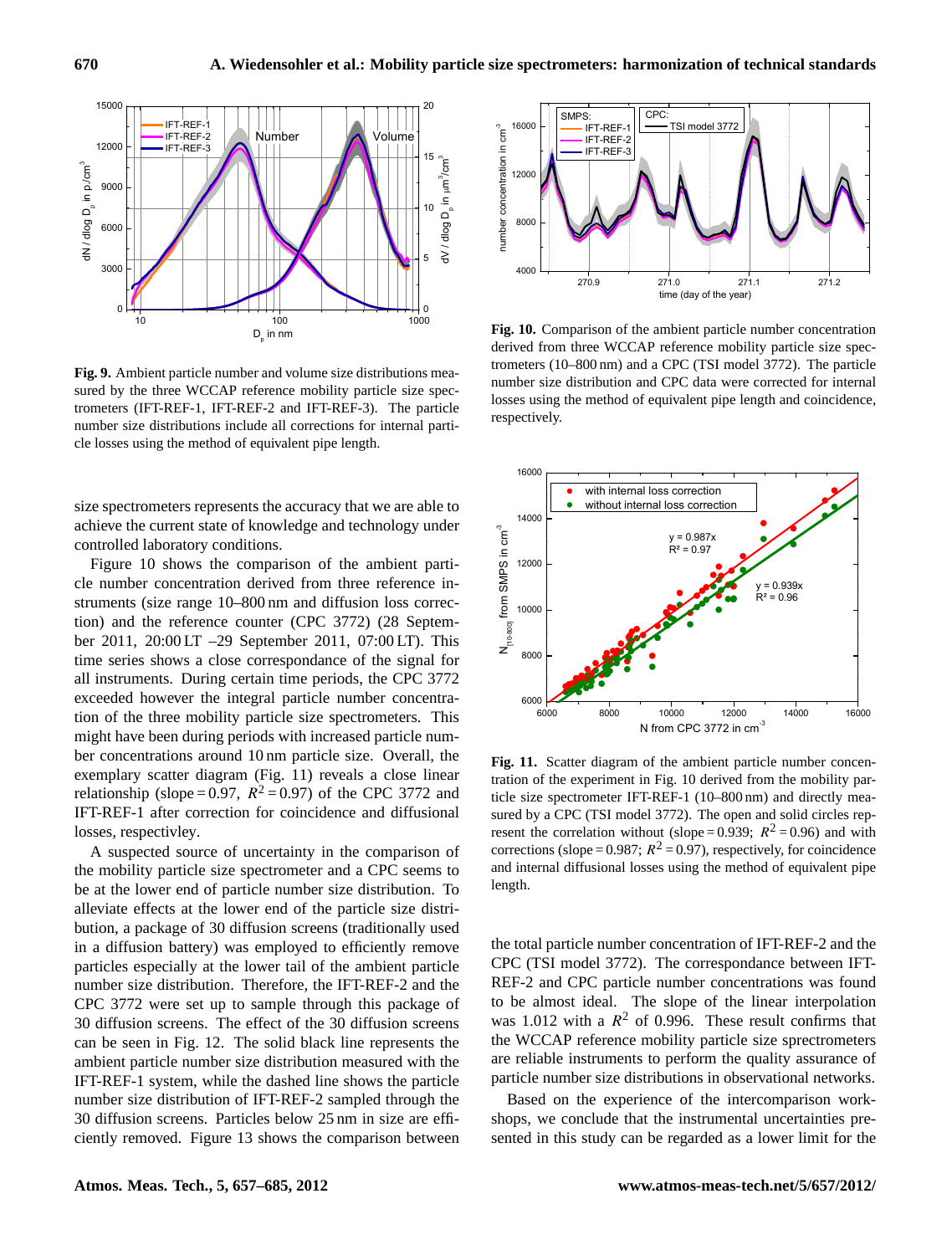

**Fig. 12.** Ambient particle number size distribution before (solid line; IFT-REF-1) and after a package of 30 diffusion screens (dashed line; IFT-REF-2) to minimize the influence of the highly time-variable particle number concentration of particles smaller than 30 nm.

uncertainties encountered in long-term field measurements. Considering the span of environmental conditions found at the variety of field stations in operation, it is likely that effects relating to, e.g. temperature and humidity fluctuations in the field laboratories, instabilities in line power, differences in atmospheric pressure, the lower degree of maintenance as compared to the laboratory workshops, and changes to the instrumentation during their transport to remote locations might add up to uncertainties that affect the comparison of global atmospheric data. While many of the latter effects can probably not be entirely avoided, it appears even more crucial to ensure a homogeneous technical standard of the instrumentation, which is a matter that can be well planned in advance. Consequently, we recommend standard operating procedures described in Appendix A1. The quality of ambient particle number size distribution measurements can only then be expected to fall within the range of uncertainty determined in the work here.

## **5 Traceability of mobility particle size spectrometer data**

In the EMEP data base (called "EBAS"), particle number size distributions have traditionally been stored as hourly average concentrations for standard temperature (273.15 K) and pressure (1013.25 hPa). Because of the previous lack of harmonization of the multiple charge inversion routines as well as subsequent correction procedures, the quality and



**Fig. 13.** Scatter diagram of the ambient particle number concentration passed through 30 diffusion screens. The correlation between the mobility particle size spectrometer IFT-REF-2 (10–800 nm) and a CPC (TSI model 3772) is almost ideal. The solid circles represent the correlation with internal diffusional losses (slope  $= 1.012$ ;  $R^2$  = 0.996) using the method of equivalent pipe length.

level of data corrections of the previously published data sets is poorly known. Traceability of the data and evaluation of uncertainties are only possible if the data originators supply raw mobility distributions, system parameters, and documentation of the data evaluation steps along with the final measurement data.

To encourage such a traceability of measurement data, an extended data structure for particle number size distribution measurements was developed within EUSAAR/ACTRIS. The new structure consists of three levels, basically representing "raw", "intermediate", and "final" data. "Raw" encompasses raw values measured directly by the instrument, including instrumental status parameters not processed through any data analysis or inversion software. "Intermediate" contains particle number size distributions at the maximum time resolution, and after applying multiple charge inversions and all instrumental corrections. "Final" adds averaging to hourly values and standardization to standard condition of 273.15 K and 1013.25 hPa. At all stages, metadata, which contain extended descriptions and qualifiers of the data, are included. The three-level structure was designed to ensure traceability of published measurement data back to their instrumental origins.

Besides the traceability of measurement data and the harmonization of their quality assurance procedures, a number of additional objectives were kept in mind when defining the data structure and file formats:

**–** The data format should be suitable for nearreal-time transmission to archives, such as the EUSAAR/ACTRIS data center (EBAS) and the WMO GAW-WDCA (World Data Centre for Aerosols)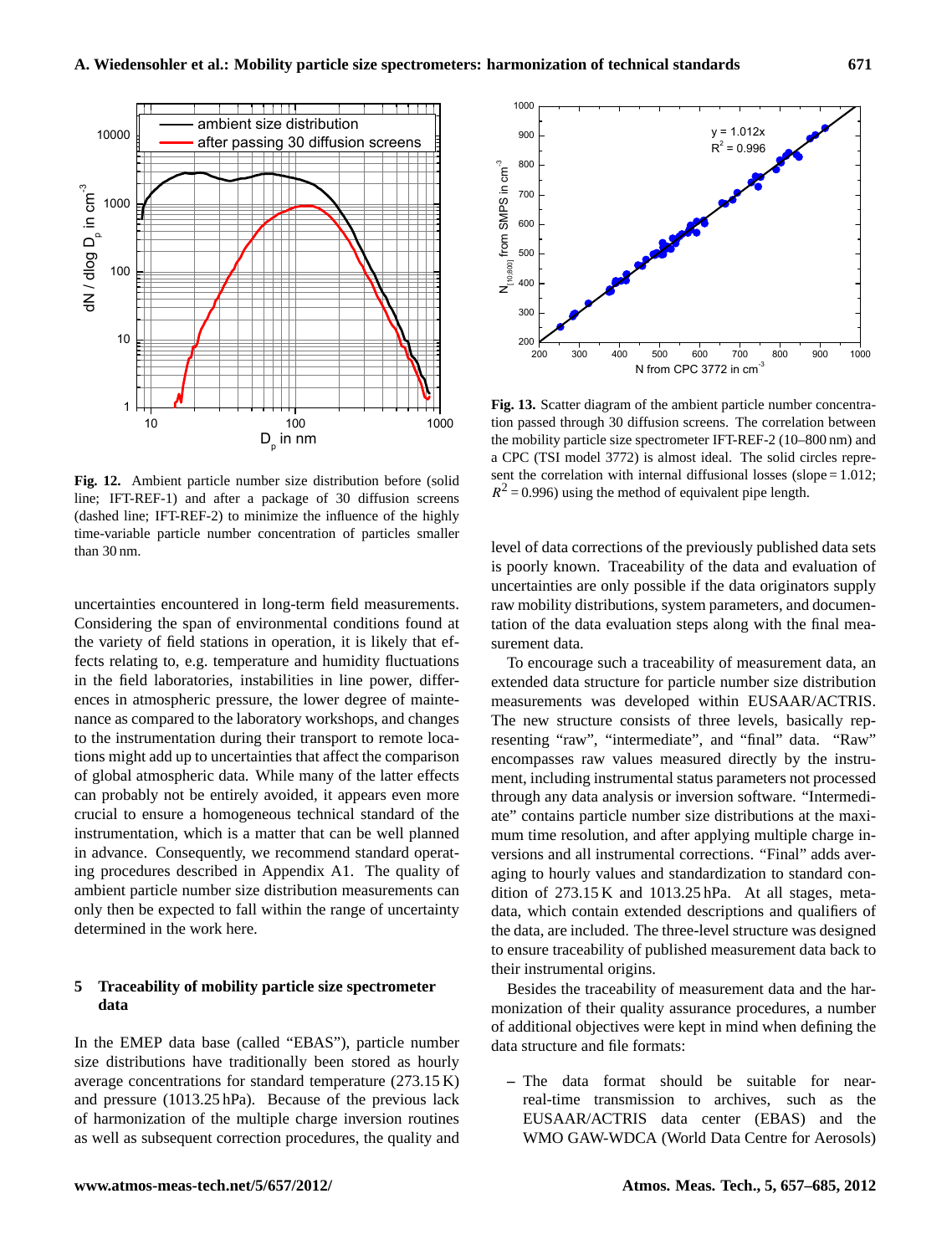hosted at NILU (Norwegian Institute for Air Research). This is intended as a first step towards including aerosol data in online information systems.

- **–** The format should collect all instrument metadata so that they can be stored and archived together with the raw data, to allow for future reprocessing of the data similar to procedures already implemented for satellite observation data.
- **–** To ease the adaptation to the new format by the data originators, it is defined to allow for gradual implementation, i.e. it distinguishes between compulsory and optional parameters.

A detailed description of the data formats for the three levels (raw, intermediate, and final) is provided in Appendix A4. A description of how the data were processed should be given, either in an additional "read-me" file or in the commenting part of the metadata.

The DMA dimensions (rod diameter and cylinder inner diameter and length), the nominal sheath and aerosol (and CPC) flow rates, and possibly the serial numbers of the DMA and CPC should be supplied in the metadata.

#### **6 Summary**

This work summarizes new experimental evidence from the intercomparison of custom-built as well as commercial mobility particle size spectrometers (e.g. SMPS, DMPS, TDMPS), and provides recommendations to harmonize the instrumental standards and modes of operation of such measurements, including data evaluation and reporting.

In the framework of the European research infrastructure projects EUSAAR/ACTRIS, we standardized the technical set-up of mobility particle size spectrometers for long-term observations. This standard set-up includes a recommendation to control, measure, and store all relevant system parameters, such as the flow rate, temperature, relative humidity in the aerosol and sheath air streams, and the absolute pressure close to the DMA. The relative humidity in the aerosol and sheath air should be kept below 40 % at all times. Drying of the aerosol sample flow is usually required if the dew point temperature exceeds  $10\degree C$  and the room temperature is kept to approximately  $20-25$  °C. Note: if the dew point temperature is occasionally higher than the room temperature, the inlet flow has to be dried before entering the room.

Certain system checks and calibrations have to be done frequently to allow long-term operation of mobility particle size spectrometers at field stations, as listed in the standard operation procedures in the Appendix A1. Most important are regular system maintenance, checks and calibration of the flow sensors, checking of the sizing accuracy by PSL particles, and comparisons against a reference mobility particle size spectrometer. Furthermore, proper function of the condensation particle counter, including the counting efficiency, has to be checked at least once per year.

It is also recommended to use common constants and equations determining the electrical mobility for the measurement and the bipolar charge distribution needed to convert the measured mobility charge distribution into the particle number size distribution. These constants and equations follow the recommendations of the new ISO standard 15900.

We compared different commercial and customprogrammed inversion routines that calculate, from a given set of electrical particle mobility distributions, the final particle number size distribution for an ideal transfer function, without correction for particle losses in the system. Most of inversion routines seem to perform in a similar fashion, with maximum deviations of 5 % with respect to individual sections of the particle number size distribution. Deviations in the particle number size distribution between individual mobility particle size spectrometers are thus not attributable to the inversion programs.

In a series of intercomparison workshops, the range of uncertainty among commercial and custom-built mobility particle size spectrometers was determined. All participating systems were upgraded to the recommended set-up and operated by experienced users. We recommended a common procedure for the correction of diffusional particle losses in the mobility particle size spectrometers. The conclusion is that we can reach uncertainties around 10 % with state-ofthe-art mobility particle size spectrometers for the size range between 20 and 200 nm in particle size. For smaller particle sizes, the deviations become significantly greater. Divergences at the upper end of the size spectrum (300–800 nm) were also observed. At present, the underlying reasons for these deviations are not well understood.

We demonstrated that the WCCAP reference mobility particle size spectrometers can be closely connected to calibrated condensation particle counters. These reference instruments can thus be used for quality assurance programs in atmospheric observational networks.

We developed a new three-level data submission protocol for particle number size distribution data, which is implemented in the EBAS data base (EMEP and GAW). Level-0 data contain electrical particle mobility distribution data and system parameters as given above. The electrical particle mobility distribution should be provided as an array of particle number concentrations versus particle diameters (electrical particle mobility for singly charged particles). Level-1 data are particle number size distributions as calculated after inversion and correction for particle losses (temperature, pressure and time resolution as measured). In level-2, the particle number size distributions are given as hourly averages corrected to standard temperature (273.15 K) and pressure (1013.25 hPa).

The technical standards and data protocols presented in this investigation have been implemented in mobility particle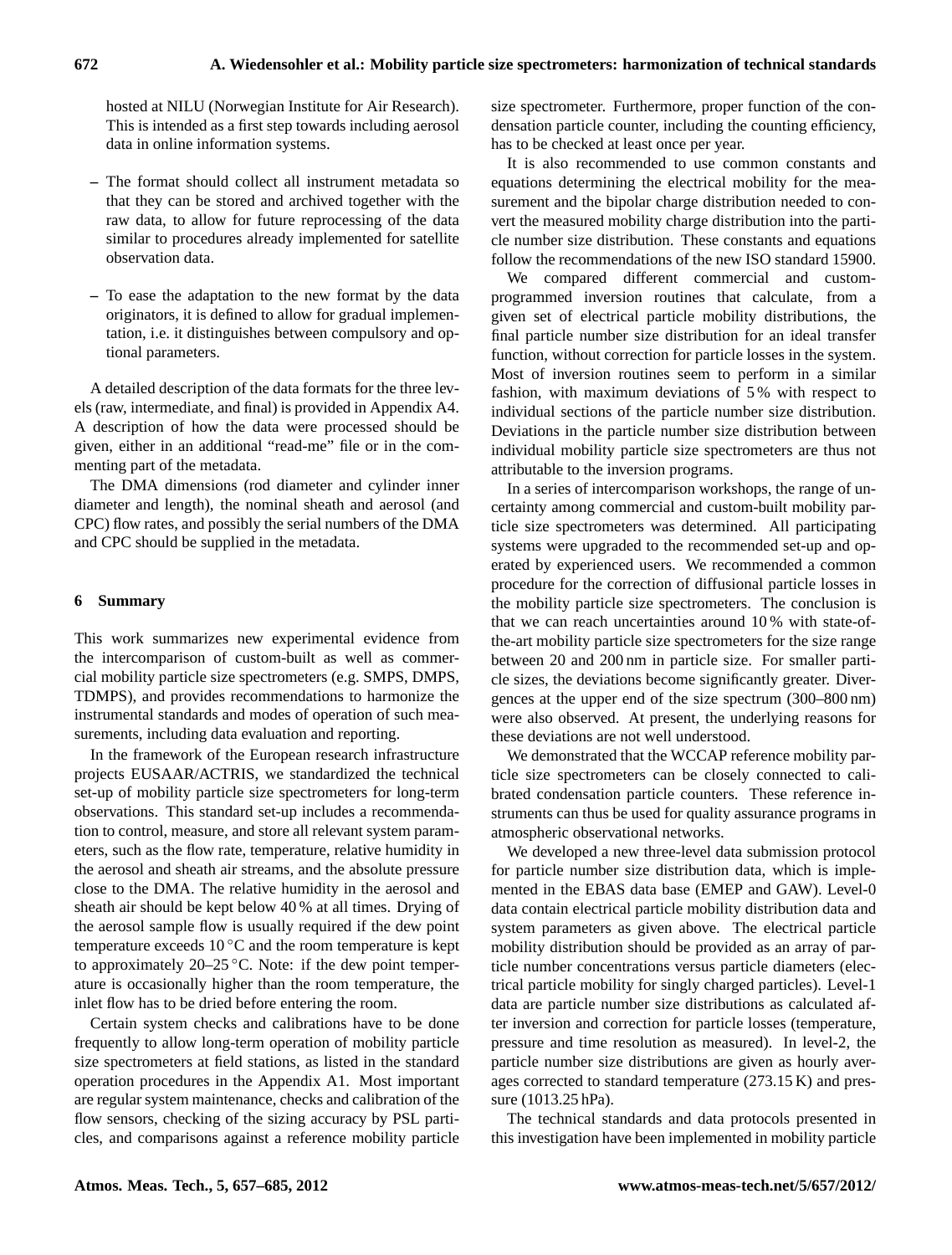size spectrometer measurements in a number of observational networks. These include EUSAAR/ACTRIS (Asmi et al., 2011), the Nordic Aerosol Network (Tunved et al., 2003), the German Ultrafine Aerosol Network (Birmili et al., 2009), and parts of the GAW network.

The goal of these recommendations is that world-wide mobility particle size spectrometer measurements become more standardized and comparable, which adds to the reliability and usefulness of the global surface-based atmospheric observation network. Another goal is to set a standard, which can be adopted by manufactures and applied in commercial mobility particle size spectrometers.

#### **Appendix A**

#### **Supporting information**

## **A1 Standard operation procedure for calibrations and system checks for mobility particle size spectrometers**

For long-term mobility particle size spectrometer measurements, we recommend the following listed items to improve the quality of the measurements.

- **–** Pressure transducers employed to measure the aerosol flow rate or mass flow meters used to determine the sheath air flow rate have to be calibrated at least twice a year. The aerosol and sheath air flow rates should be regularly measured once per month with an independent flow standard such as an electrical bubble flow. The reference standard should have a low pressure drop. The flow rate at the pressure within the DMA should be determined.
- **–** In case of a closed-loop instrument, the pump/blower must be sealed and leak testing should be part of the regular maintenance schedule for the instrument.
- **–** Humidity and temperature sensors for the aerosol and sheath air flow have to be checked prior to their deployment and afterwards at least once per year.
- **–** The response function of the high voltage (HV) supply should be calibrated. This should include the analogue output module, if high voltage supply is controlled through an analogue voltage. The calibration function of the high voltage should be implemented into the scanning software or the data analysis. Correct sizing of small particles is highly sensitive to accurate knowledge of the applied HV. Particular care is hence required in the low voltage range. A HV-probe with ultralow impedance should be used here. The HV power supply has to be checked monthly.
- **–** Furthermore, CPCs have to be calibrated regularly at least once per year to detect malfunctions such as degradation of the laser diode, temperature instabilities, or internal pollution. CPCs should be only used after determining the flow rate and after a calibration of the detection efficiency curve (see also Wiedensohler et al., 1997) and the plateau detection efficiency. Often, the CPC flow rate is controlled by a critical orifice. It should not differ more than few percent from the nominal value. The deviation of the flow rate from the nominal value should then be taken into account in the calculation of the particle number size distribution. The volume flow rate should be checked on a monthly basis.
- **–** The sizing accuracy of mobility particle size spectrometers have to be verified using 200 nm PSL spheres frequently. The use of 200 nm PSL particles is a compromise obtaining a sufficient particle number concentration and a minimum of residual material on the particles. The measured peak diameter should be within the nominal uncertainties of the PSL spheres  $(\pm 2.5\%)$  and the sheath air flow rate  $(\pm 1\%)$ . Due to a pressure drop over the external volumetric flow meter, it is often difficult to precisely measure the actual flow rate of the sheath air. In this case, the sheath air flow rate might be slightly adjusted by few percent to match the nominal PSL sphere size.
- **–** For scanning mobility particle size spectrometers, an incorrect pluming time can only be determined by the PSL sphere check. The pluming time is correct if up- and down-scans show the same result. The scan time has to be long enough because of the slow CPC response and to avoid smearing effects. We recommend an up- or down-scan time of minimum 2 min.
- **–** Mobility particle size spectrometers should also be regularly compared to a reference instruments for a period of few days once per year (if a reference system is available). This intercomparison can be done either within an intercomparison workshop or at the sampling site. If a reference mobility particle size spectrometer is not available, also the total particle number concentration measured by a CPC can be compared to the number integral of the size distribution. The integral of the particle number size distribution should be compared to the directly measured total particle number concentration if no nucleation mode particles are present. Ideally, the difference in particle number concentrations should be smaller than 10 % after correction for internal diffusional losses.
- **–** The Zero-check of the system should be also done every month. An absolute particle filter should be connected to the system inlet and scanned for several size distributions. Ideally, the background should be close to zero.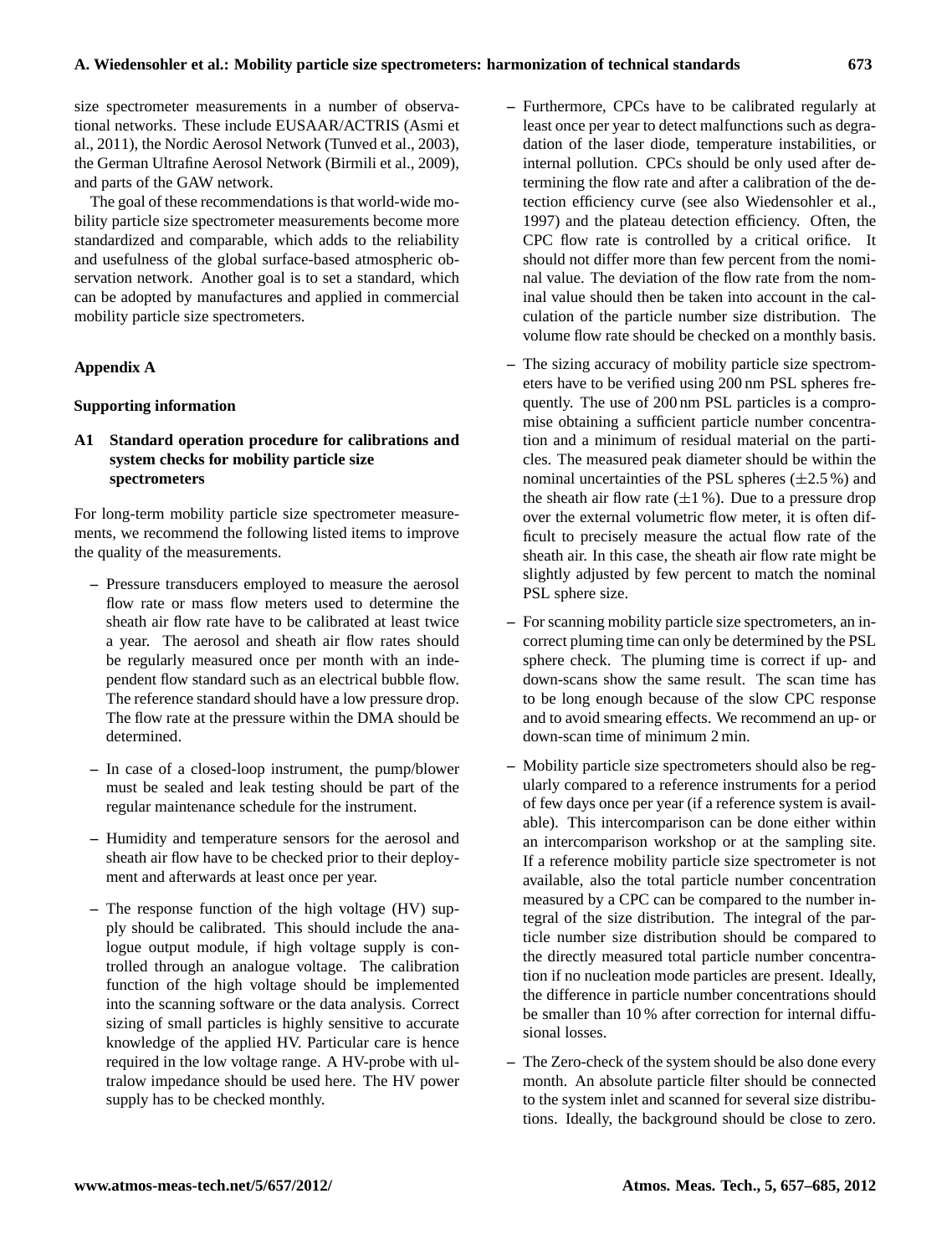|     | <b>EMEP</b> data base                                                                       | Comments especially for<br>mobility spectrometers                    |
|-----|---------------------------------------------------------------------------------------------|----------------------------------------------------------------------|
|     | Missing data                                                                                |                                                                      |
|     |                                                                                             |                                                                      |
| 999 | MMU I<br>Missing measurement, unspecified reason                                            | Instrument not operational<br>False measurements                     |
| 980 | MZS I<br>Missing due to calibration or zero check                                           | E.g. zero check with total particle<br>filter or HV power supply off |
|     | Mechanical problems                                                                         |                                                                      |
| 699 | LMU I                                                                                       | E.g. problems with flow, leaks, or                                   |
|     | Mechanical problem, unspecified reason                                                      | HV supply                                                            |
| 662 | <b>LFV V</b>                                                                                | E.g. aerosol flow or sheath flow                                     |
|     | Too high sampling flow, data considered valid                                               | rate out of range but considered as<br>valid                         |
| 652 | <b>LCNV</b>                                                                                 | Disturbance by other laboratory                                      |
|     | Construction/activity nearby                                                                | activity                                                             |
|     | Extreme or inconsistent values                                                              |                                                                      |
| 499 | <b>INU V</b>                                                                                | E.g. inconsistency with total                                        |
|     | Inconsistent with another unspecified<br>measurement                                        | particle counter reading                                             |
| 459 | <b>EUE I</b>                                                                                | Unexplained extreme values,                                          |
|     | Extreme value, unspecified error                                                            | technical problem is suspected                                       |
| 410 | <b>SDEV</b><br>Sahara dust event                                                            |                                                                      |
|     | Flags for aggregated data sets                                                              |                                                                      |
| 394 | DC9 V                                                                                       |                                                                      |
|     | Data completeness less than 90 %                                                            |                                                                      |
| 392 | DC7 V                                                                                       |                                                                      |
|     | Data completeness less than 70 %                                                            |                                                                      |
| 390 | DC5 V                                                                                       |                                                                      |
|     | Data completeness less than 50 %                                                            |                                                                      |
|     | Exception flags for accepted, irregular data                                                |                                                                      |
| 189 | LCS <sub>V</sub>                                                                            |                                                                      |
|     | possible local contamination indicated by wind                                              |                                                                      |
|     | from contaminated sector (auto)                                                             |                                                                      |
| 188 | <b>LCW V</b>                                                                                |                                                                      |
|     | possible local contamination indicated by low<br>wind speed (auto)                          |                                                                      |
| 187 | <b>LCPV</b>                                                                                 |                                                                      |
|     | possible local contamination indicated by                                                   |                                                                      |
|     | occurrence of new particles (auto)                                                          |                                                                      |
| 186 | <b>LCAV</b><br>possible local contamination indicated by single<br>scattering albedo (auto) |                                                                      |

**Table A1.** Flag list for data of mobility particle size spectrometer measurements according to the EMEP flagging description.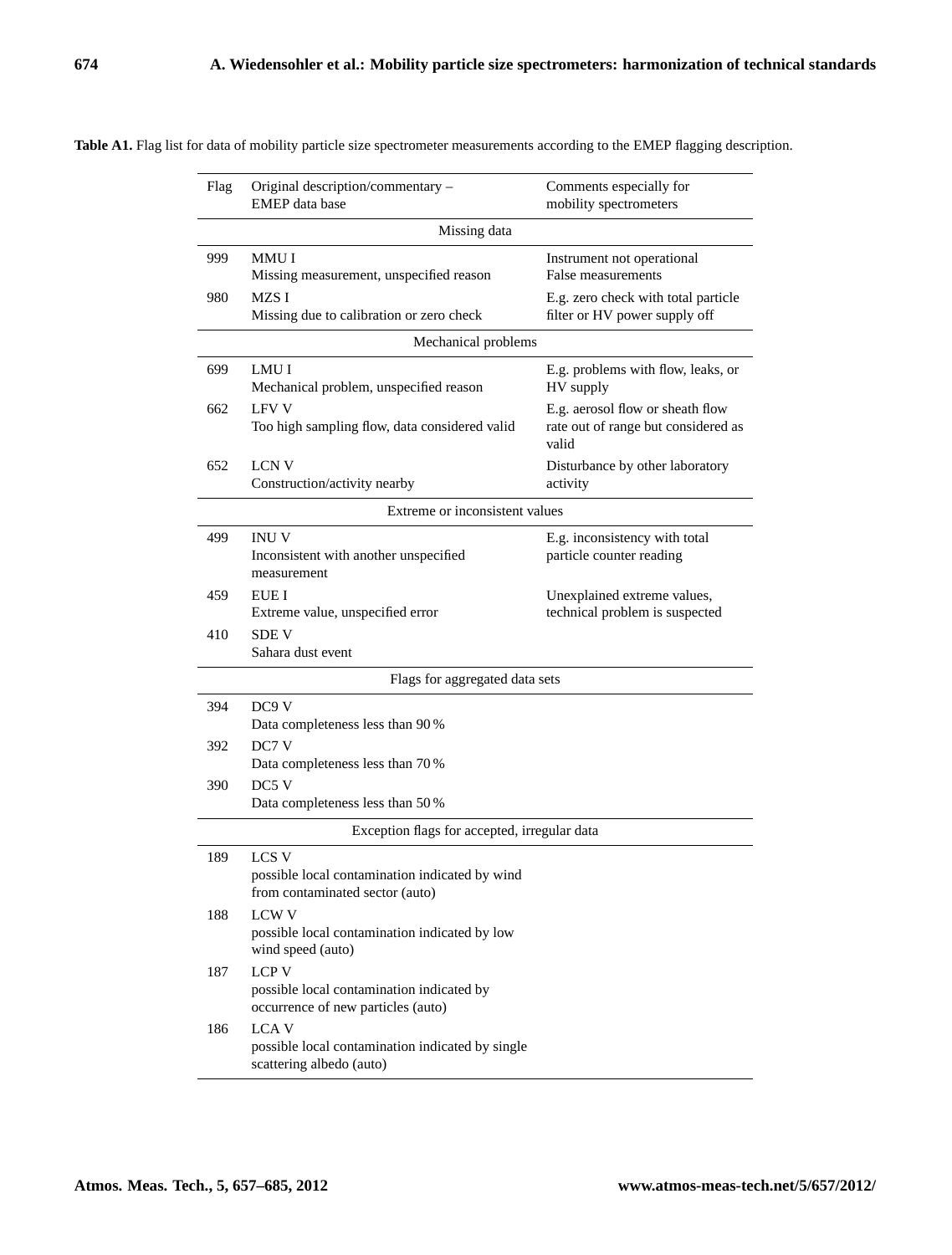|                                           | Transfer function                     | Multiple charge<br>correction                                                             | Interpolation (new sampling<br>points/bins)                            |
|-------------------------------------------|---------------------------------------|-------------------------------------------------------------------------------------------|------------------------------------------------------------------------|
| <b>IFT</b>                                | Ideal transfer probability            | Wiedensohler (1988)                                                                       | Linear<br>(no new discretizing)                                        |
| <b>NILU</b><br>(Fiebig et al., 2005)      | Stolzenburg (1988)                    | Wiedensohler (1988)                                                                       | Yes<br>(finer discretizing)                                            |
| <b>UHEL/FMI</b>                           | Stolzenburg (1988)                    | Wiedensohler (1988)                                                                       | Not available                                                          |
| PSI                                       | Real transfer probability             | Wiedensohler (1988)                                                                       | Yes<br>(discrete logarithmic<br>equidistant bins, $2^n$<br>per decade) |
| <b>ULUND</b><br>(Zhou, 2001)              | Real transfer probability             | Wiedensohler (1988)                                                                       | Spline<br>(discrete logarithmic<br>equidistant bins)                   |
| <b>ISAC</b>                               | Real transfer probability             | Wiedensohler (1988)                                                                       | Cubic or linear spline<br>(discrete logarithmic<br>equidistant bins)   |
| <b>LAMP</b>                               | Ideal transfer function<br>(triangle) | Wiedensohler (1988)                                                                       | Not available                                                          |
| <b>JRC</b>                                | Ideal transfer function<br>(triangle) | Wiedensohler<br>(1988)                                                                    | Linear spline<br>(discrete logarithmic<br>equidistant bins)            |
| <b>UMN</b>                                | Stolzenburg and McMurry<br>(2008)     | Wiedensohler (1988)<br>and Fuchs charging theory<br>(Fuchs, 1963; Hoppel and Frick, 1986) | Not available                                                          |
| <b>PKU</b>                                | Ideal transfer function               | Wiedensohler (1988)                                                                       | Linear spline in scale of logDp                                        |
| TNO (IFT<br>inversion)                    | Real transfer probability             | Wiedensohler (1988)                                                                       | Linear spline (discrete<br>logarithmic equidistant bins)               |
| <b>UBIR (TSI</b><br>inversion<br>routine) | Ideal transfer function               | Wiedensohler (1988)                                                                       | TSI inversion routine                                                  |

**Table 2.** Descriptions of the different non-commercial inversion routines to calculate particle number size distributions from mobility particle size spectrometer measurements.

## **A2 Description of non-commercial inversion routines**

In Table A2, the inversion routines of the different noncommercial mobility particle size spectrometers are described in detail.

## **A3 Description of the mobility particle size spectrometers**

In Table A3, the technical set up and software of the different non-commercial mobility particle size spectrometers are described in detail.

## **A4 EBAS Three-level data structure**

## **A4.1 Level-0**

The level-0 data set contains the metadata of the mobility particle size spectrometer, all mandatory raw data, and system parameters, as well as optional status parameters.

**–** Metadata should be included in the header as comment lines describing the mobility particle size spectrometer (e.g. inlet type, inlet length and diameter, DMA types, DMA dimensions, CPC type, serial numbers, dryer type, etc.), operational settings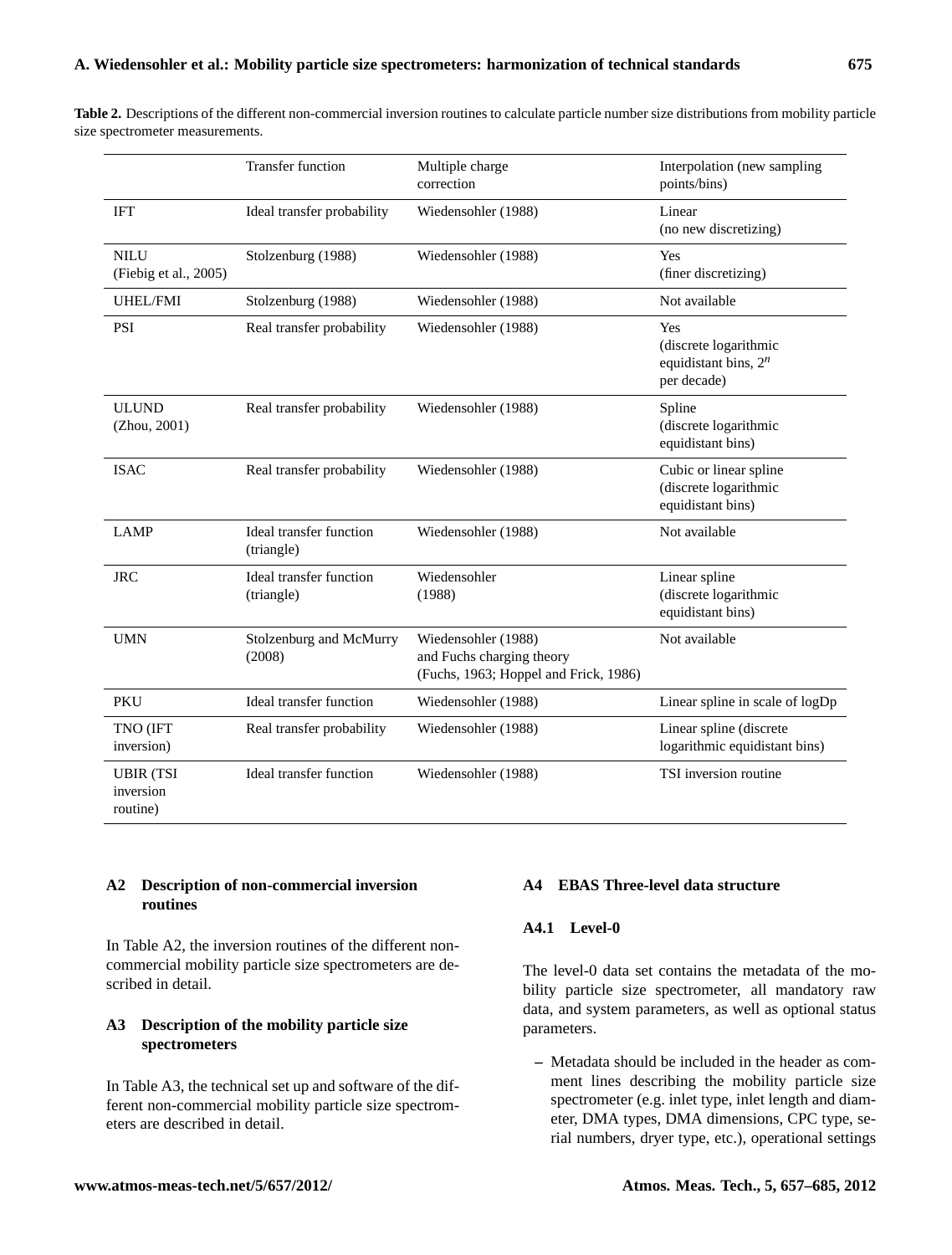|                              |                                    | Description                                                                            |
|------------------------------|------------------------------------|----------------------------------------------------------------------------------------|
| <b>IFT-SMPS</b><br>IFT-REF-1 | Range:<br>DMA:                     | $10 - 800$ nm<br>Hauke-type (custom-made); inner diameter 50 mm, outer                 |
| IFT-REF-2                    |                                    | diameter 67 mm, length 280 mm                                                          |
| IFT-REF-3                    | Bipolar diffusion charger:         | ${}^{85}$ Kr (non-commercial)                                                          |
|                              | CPC:                               | TSI model 3010, $\Delta T = 17$ K                                                      |
|                              | Software:                          | IFT scanning program                                                                   |
|                              | Sheath air flow:                   | Closed-loop system with blower, heat exchanger, mass                                   |
|                              |                                    | flow meter, and Nafion dryer                                                           |
|                              | Aerosol flow:                      | $\Delta p$ capillary for volumetric flow and Nafion dryer                              |
|                              | Sensors:                           | $T$ , RH in aerosol and sheath air flows; $p$ in aerosol flow                          |
|                              | HV power supply:                   | Positive                                                                               |
| <b>IFT-TDMPS</b>             | Range:                             | $3 - 800$ nm                                                                           |
|                              | DMA:                               | Hauke-type (custom-made); inner diameter 50 mm, outer                                  |
|                              |                                    | diameter 67 mm, length 280 mm                                                          |
|                              | UDMA (Ultrafine DMA):              | Hauke-type; inner diameter 50 mm, outer diameter                                       |
|                              |                                    | 67 mm, length 110 mm<br>${}^{85}$ Kr (non-commercial)                                  |
|                              | Bipolar diffusion charger:<br>CPC: | TSI model 3010, $\Delta T = 17$ K                                                      |
|                              | UCPC (Ultrafine CPC):              | TSI model 3025, $\Delta T = 27$ K                                                      |
|                              | Software:                          | IFT stepping program                                                                   |
|                              | Sheath air flow DMA:               | Closed-loop system with blower, heat exchanger, mass                                   |
|                              |                                    | flow meter, and Nafion dryer                                                           |
|                              | Aerosol flow DMA:                  | $\Delta p$ capillary for volumetric flow and Nafion dryer                              |
|                              | Sensors DMA:                       | $T$ , RH in aerosol and sheath air flows; $p$ in aerosol flow                          |
|                              |                                    | Positive                                                                               |
|                              | HV power supply DMA:               | Closed-loop system with blower, heat exchanger, mass                                   |
|                              | Sheath air flow UDMA:              | flow meter, and Nafion dryer                                                           |
|                              |                                    | $\Delta p$ capillary for volumetric flow and Nafion dryer                              |
|                              | Aerosol flow UDMA:                 | $T$ , RH in aerosol and sheath air flows                                               |
|                              | Sensors UDMA:                      | Positive                                                                               |
|                              | HV power supply UDMA:              |                                                                                        |
| <b>NILU-DMPS</b>             | Range:                             | $10 - 550$ nm                                                                          |
|                              | DMA:                               | Hauke-type (custom-made); inner diameter 50 mm, outer<br>diameter 67 mm, length 280 mm |
|                              | Bipolar diffusion charger:         | ${}^{63}$ Ni (non-commercial)                                                          |
|                              | CPC:                               | TSI model 3010, $\Delta T = 25$ K                                                      |
|                              | Software:                          | NILU stepping program                                                                  |
|                              | Sheath air flow:                   | Closed-loop system with blower, mass flow meter, heat<br>exchanger, and Nafion dryer   |
|                              | Aerosol flow:                      | Nafion dryer                                                                           |
|                              | Sensors:                           | $T$ , RH, $p$ in aerosol and sheath air flows                                          |
|                              | HV power supply:                   | Positive                                                                               |
| <b>UHEL-DMPS</b>             | Range:                             | 6-800 nm                                                                               |
|                              | DMA:                               | Hauke-type (custom-made); inner diameter 50 mm, outer                                  |
|                              |                                    | diameter 67 mm, length 280 mm                                                          |
|                              | Bipolar diffusion charger:         | ${}^{14}C$ (non-commercial)                                                            |
|                              | CPC:                               | TSI model 3772, $\Delta T > 25$ K                                                      |
|                              | Software:                          | UHEL stepping program                                                                  |
|                              | Sheath air flow:                   | Closed-loop system with blower, heat exchanger,                                        |
|                              |                                    | volumetric flow meter                                                                  |
|                              | Aerosol flow:                      | $\Delta p$ capillary for volumetric flow and Nafion dryer                              |
|                              | Sensors:                           | $T$ , RH in aerosol flow; $T$ , $p$ in sheath air flow                                 |
|                              | HV power supply:                   | Positive                                                                               |
|                              | Extra:                             | Possibility to switch between two DMA aerosol and                                      |
|                              |                                    | sheath air flow rates                                                                  |

**Table 3.** Description of the mobility particle size spectrometers used in the third intercomparison workshop.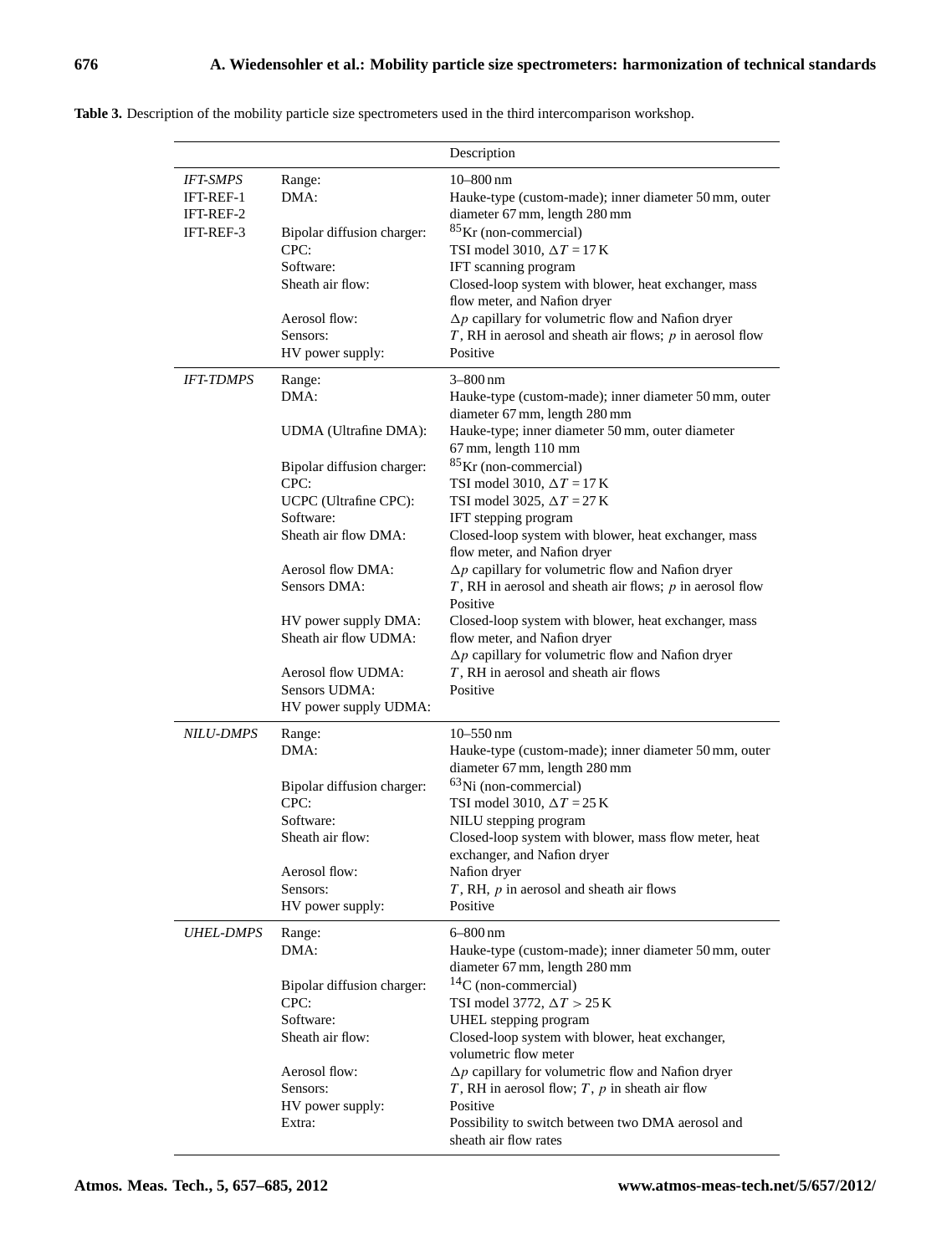## **Table A3.** Continued.

|                  |                                              | Description                                                                                                                                          |
|------------------|----------------------------------------------|------------------------------------------------------------------------------------------------------------------------------------------------------|
| <i>PSI-SMPS</i>  | Range:<br>DMA:<br>Bipolar diffusion charger: | $10 - 450$ nm<br>TSI modified-type (custom-made); inner diameter<br>18.8 mm, outer diameter 39.2 mm, length 437 mm<br>${}^{85}$ Kr (TSI model 3077A) |
|                  | Software:<br>CPC:                            | TSI model 3772, $\Delta T = 17$ K                                                                                                                    |
|                  | Sheath air flow:                             | PSI scanning program                                                                                                                                 |
|                  |                                              | Closed-loop system with blower, mass flow meter and<br>heat exchanger                                                                                |
|                  | Aerosol flow:                                | Nafion dryer                                                                                                                                         |
|                  | Sensors:                                     | $T$ , RH in sheath air flow                                                                                                                          |
|                  | HV power supply:                             | Negative                                                                                                                                             |
| <b>FMI-TDMPS</b> | Range:                                       | 7–500 nm                                                                                                                                             |
|                  | DMA:                                         | Hauke-type (custom-made); inner diameter 50 mm, outer                                                                                                |
|                  |                                              | diameter 67 mm, length 280 mm                                                                                                                        |
|                  | UDMA (Ultrafine DMA):                        | Hauke-type (custom-made); inner diameter 50 mm, outer                                                                                                |
|                  |                                              | diameter 67 mm, length 110 mm                                                                                                                        |
|                  | Bipolar diffusion charger:                   | ${}^{85}$ Kr (TSI model 3077A)                                                                                                                       |
|                  | CPC1:                                        | TSI model 3772, $\Delta T = 25$ K                                                                                                                    |
|                  | $CPC2$ :                                     | TSI model 3772, $\Delta T = 25$ K                                                                                                                    |
|                  | Software:<br>Sheath air flow DMA:            | UHEL stepping program                                                                                                                                |
|                  | Aerosol flow DMA:                            | Closed-loop system and volumetric flow meters<br>$\Delta p$ capillary for volumetric flow and Nafion dryer                                           |
|                  | Sensors DMA:                                 | $T$ , $p$ in sheath air flow                                                                                                                         |
|                  | HV power supply DMA:                         | Positive                                                                                                                                             |
|                  | Sheath air flow UDMA:                        | Closed-loop system and volumetric flow meters                                                                                                        |
|                  | Aerosol flow UDMA:                           | $T$ , $p$ in sheath air flow                                                                                                                         |
|                  | Sensors UDMA:                                | $\Delta p$ capillary for volumetric flow and Nafion dryer                                                                                            |
|                  | HV power supply UDMA:                        | Positive                                                                                                                                             |
| <b>JRC-DMPS</b>  | Range:                                       | $10 - 800$ nm                                                                                                                                        |
|                  | DMA:                                         | Hauke-type (custom-made); inner diameter 50 mm, outer<br>diameter 67 mm, length 280 mm                                                               |
|                  | Bipolar diffusion charger:                   | ${}^{85}$ Kr (TSI model 3077A)                                                                                                                       |
|                  | CPC:                                         | TSI model 3772, $\Delta T = 17$ K                                                                                                                    |
|                  | Software:                                    | IFT stepping program                                                                                                                                 |
|                  | Sheath air flow:                             | Closed-loop system with blower, heat exchanger, and                                                                                                  |
|                  |                                              | mass flow meter                                                                                                                                      |
|                  | Aerosol flow:                                | $\Delta p$ capillary for volumetric flow                                                                                                             |
|                  | Sensors:<br>HV power supply:                 | $T$ , RH in aerosol and sheath air flows<br>Positive                                                                                                 |
|                  |                                              |                                                                                                                                                      |
| <i>LAMP-DMPS</i> | Range:<br>DMA:                               | $10 - 450$ nm                                                                                                                                        |
|                  |                                              | TSI-type (custom-made); inner diameter 18.8 mm, outer<br>diameter 39.2 mm, length 444 mm                                                             |
|                  | Bipolar diffusion charger:                   | ${}^{63}$ Ni (non-commercial)                                                                                                                        |
|                  | CPC:                                         | TSI model 3010, $\Delta T = 17$ K                                                                                                                    |
|                  | Software:                                    | LAMP stepping program                                                                                                                                |
|                  | Sheath air flow:                             | Closed-loop system with blower, mass flow meter, and                                                                                                 |
|                  |                                              | diffusion dryer                                                                                                                                      |
|                  | Aerosol flow:                                | $\Delta p$ capillary for volumetric flow and                                                                                                         |
|                  |                                              | diffusion dryer                                                                                                                                      |
|                  | Sensors:                                     | $T$ , RH in aerosol and sheath air flows                                                                                                             |
|                  | HV power supply:                             | Positive                                                                                                                                             |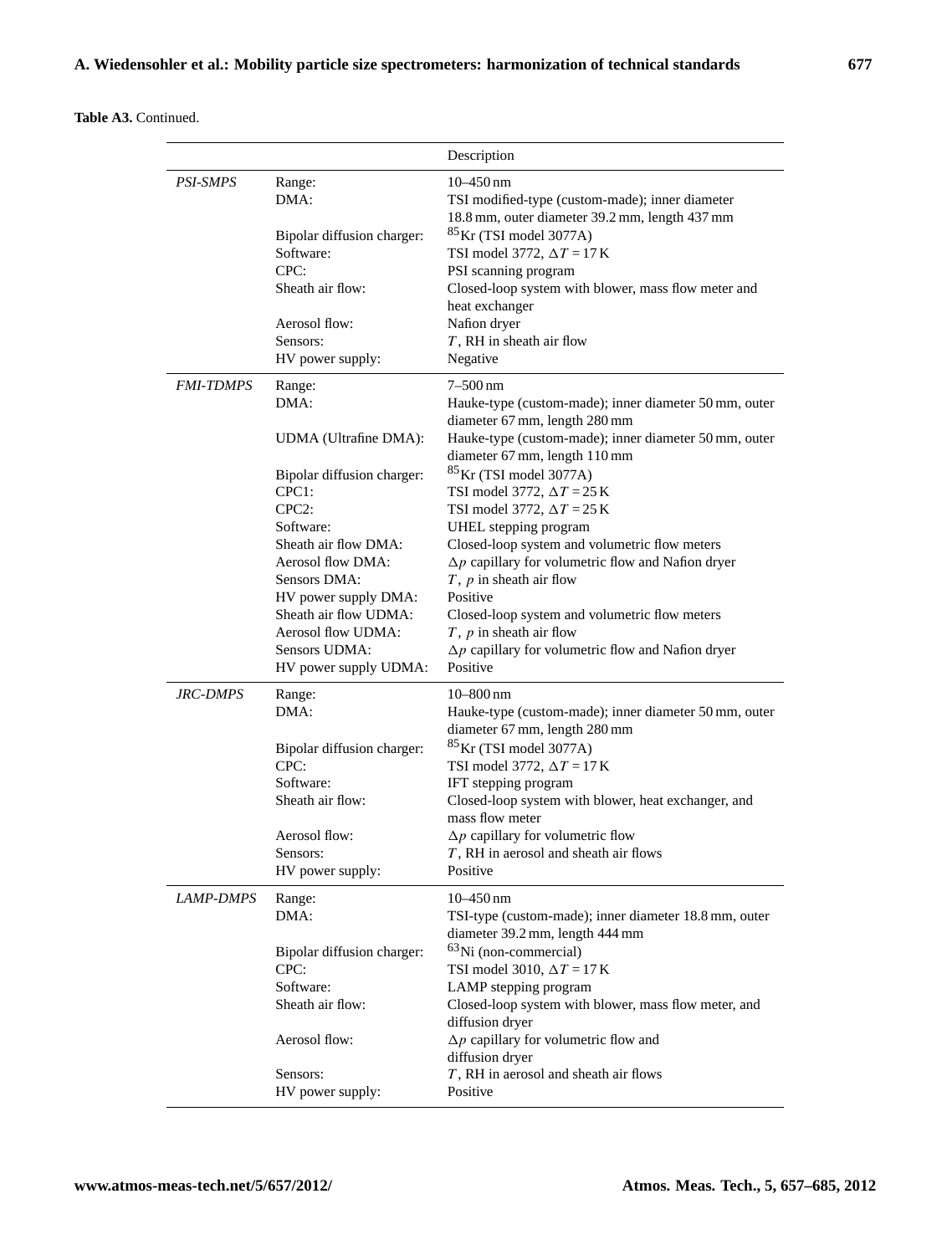**Table A3.** Continued.

|                  |                               | Description                                                                                      |
|------------------|-------------------------------|--------------------------------------------------------------------------------------------------|
| <b>NUIG-DMPS</b> | Range:                        | $20 - 500$ nm                                                                                    |
|                  | DMA:                          | TSI model 3081: inner diameter 18.8 mm, outer                                                    |
|                  |                               | diameter 39.2 mm, length 444 mm                                                                  |
|                  | Bipolar diffusion charger:    | ${}^{85}$ Kr (TSI model 3077A)                                                                   |
|                  | CPC:                          | TSI model 3010, $\Delta T = 17$ K                                                                |
|                  | Software:<br>Sheath air flow: | NUIG stepping program                                                                            |
|                  |                               | Closed-loop system with critical orifice and vacuum pump, heat exchanger, and<br>mass flow meter |
|                  | Aerosol flow:                 | $\Delta p$ capillary for volumetric flow and Nafion dryer                                        |
|                  | Sensors:                      | $T$ , RH in aerosol and sheath air flow                                                          |
|                  | HV power supply:              | Positive                                                                                         |
| <b>ISAC-DMPS</b> | Range:                        | $10 - 500$ nm                                                                                    |
|                  | DMA:                          | Hauke-type (custom-made); inner radius 50 mm; outer                                              |
|                  |                               | diameter; 67 mm, length 280 mm                                                                   |
|                  | Bipolar diffusion charger:    | ${}^{63}$ Ni (non-commercial)                                                                    |
|                  | CPC:                          | TSI model 3010, $\Delta T = 17$ K                                                                |
|                  | Software:                     | University of Kuopio stepping program                                                            |
|                  | Sheath air flow:              | Closed-loop system with critical orifice and vacuum pump,                                        |
|                  |                               | heat exchanger, mass flow meter, and diffusion dryer                                             |
|                  | Aerosol flow:                 | $\Delta p$ capillaries for volumetric flow and Nafion dryer                                      |
|                  | Sensors:                      | $T$ , RH in aerosol and sheath air flow                                                          |
|                  | HV power supply:              | Positive                                                                                         |
| <b>TNO-SMPS</b>  | Range:                        | $10 - 500$ nm                                                                                    |
| TSI 3034         | DMA:                          | TSI for model 3034: inner diameter 18.8 mm, outer                                                |
|                  |                               | diameter 39.2 mm, length 333 mm                                                                  |
|                  | Bipolar diffusion charger:    | ${}^{85}$ Kr (TSI model 3077A)                                                                   |
|                  | CPC:                          | TSI in-built (TSI model 3010 equivalent), $\Delta T = 25$ K                                      |
|                  | Software:                     | IFT scanning program                                                                             |
|                  | Sheath air flow:              | Closed-loop system with blower                                                                   |
|                  | Aerosol flow:                 | $\Delta p$ over pre-impactor for volumetric flow and Nafion dryer                                |
|                  | Sensors:                      |                                                                                                  |
|                  | HV power supply:              | Negative                                                                                         |
| <b>UBIR-SMPS</b> | Range:                        | $10 - 800$ nm                                                                                    |
| TSI 3936         | DMA:                          | TSI model 3081: inner diameter 18.8 mm, outer                                                    |
|                  |                               | diameter 39.2 mm, length 444 mm                                                                  |
|                  | Bipolar diffusion charger:    | ${}^{85}$ Kr (TSI model 3077A)                                                                   |
|                  | CPC:                          | TSI model 3775, $\Delta T = 17$ K                                                                |
|                  | Software:                     | Software: TSI scanning program                                                                   |
|                  | Sheath air flow:              | Closed-loop system with blower                                                                   |
|                  | Aerosol flow:                 | $\Delta p$ over pre-impactor for volumetric flow and Nafion dryer                                |
|                  | Sensors:                      |                                                                                                  |
|                  | HV power supply:              | Negative                                                                                         |

(e.g. aerosol flow and sheath air flow rate), and finally the number of size bins.

- **–** The mandatory raw data include the measured system parameters and the measured electrical particle mobility distribution as described above. The data should be flagged according to the flag list as shown in Table A1, if measurement problems were identified.
- **–** Optional data provide status parameters of the system. These data are meant for a future-orientated online data transfer showing the actual status of the instrument. These status parameters (e.g. standard deviation of the different flow rates, CPC temperatures and flow/liquid status) are necessary and important for an automated quality assurance procedure.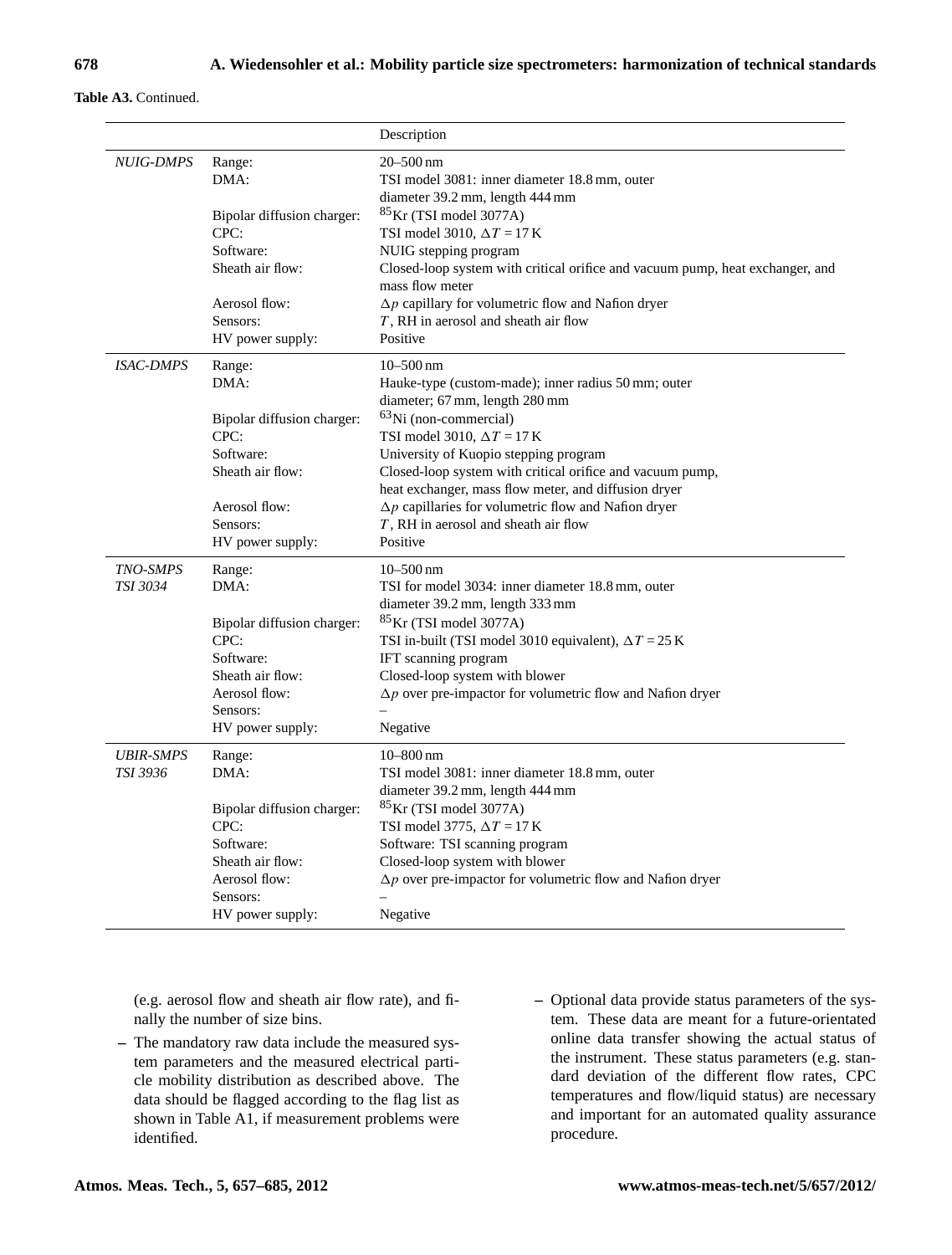| mandatory            |                                                                                         |
|----------------------|-----------------------------------------------------------------------------------------|
| Column 01            | Start date (Day of Year – starting 1 Jan, $00:00$ UTC with $0.00$ )                     |
| Column <sub>02</sub> | End date (Day of Year – starting 1 Jan, $00:00$ UTC with $0.00$ )                       |
| Column <sub>03</sub> | Start year                                                                              |
| Column <sub>04</sub> | End year                                                                                |
| Column <sub>05</sub> | Internal system temperature $(K)$                                                       |
| Column <sub>06</sub> | Internal system pressure (hPa)                                                          |
| Column <sub>07</sub> | Flow rate – aerosol flow rate $(l \text{ min}^{-1})$ at DMA temperature and pressure    |
| Column <sub>08</sub> | Flow rate – sheath air flow rate $(l \text{ min}^{-1})$ at DMA temperature and pressure |
| Column 09            | Relative humidity – aerosol flow $(\%)$                                                 |
| Column 10            | Relative humidity – sheath air $(\%)$                                                   |
| Column 11            | Number of particle size bins                                                            |
| Column 12            | Size bin 01 median particle mobility diameter for singly charged particles (in $\mu$ m) |
| Column               | /continue with all particle size bins                                                   |
| Column               | Size bin 01 (raw particle number concentrations in $cm^{-3}$ )                          |
| Column               | /continue raw concentration for all particle size bins                                  |
| optional             |                                                                                         |
| Column               | Size bin 01 Standard deviation – median particle mobility diameter (in $\mu$ m)         |
| Column               | /continue with all particle size bins                                                   |
| Column               | CPC saturator temperature (K)                                                           |
| Column               | CPC condenser temperature (K)                                                           |
| Column               | Standard deviation – aerosol flow rate $(l \text{min}^{-1})$                            |
| Column               | Standard deviation – sheath air flow rate $(l \text{ min}^{-1})$                        |
| Column               | CPC flow rate status, $0 - ok$ , $1 - flow$ error                                       |
| Column               | CPC liquid status, $0 - ok$ , $1 - liquid$ error                                        |
| Column               | Sheath air flow rate status, $0 - ok$ , $1 - flow$ not critical or unstable/low/high    |
| mandatory            |                                                                                         |
| Column,              | Numflag (data exist/do not exist/flagged $\longrightarrow$ 0/999/nnn)                   |

The whole level-0 data structures for single and dual DMA mobility particle size spectrometers are listed in Tables A4a and b, respectively. Data which do not fulfill the requirements must be flagged according to Table A1. False measurements should be removed from the data set and should be flagged as missing measurements.

In comment section of the metadata belonging to level-0, filtering of raw data should be described according to predefined Quality Control (QC). Accepted limits for system parameters such as flow rates, and RH:

- **–** aerosol flow rate: maximum variation around set point  $\pm 5$ % (recommendation)
- **–** sheath air flow rate: maximum variation around set point ±2 % (recommendation).

## **A4.2 Level-1**

Data in level-1 contain processed particle number size distributions with the original time resolution of the instrument (Table A5). The entire process includes:

- **–** inversion from electrical particle mobility distribution to particle number size distribution (conversion to  $dN/dlogDp$  and multiple charge correction)
- **–** correction for CPC counting efficiency
- **–** correction for internal losses due to particle diffusion
- **–** correction for particle losses from the aerosol inlet to the instrument
- **–** (optional) correction after comparison against reference mobility particle size spectrometer.

For dual DMA mobility particle size spectrometer only:

**–** assimilation of UDMA and DMA data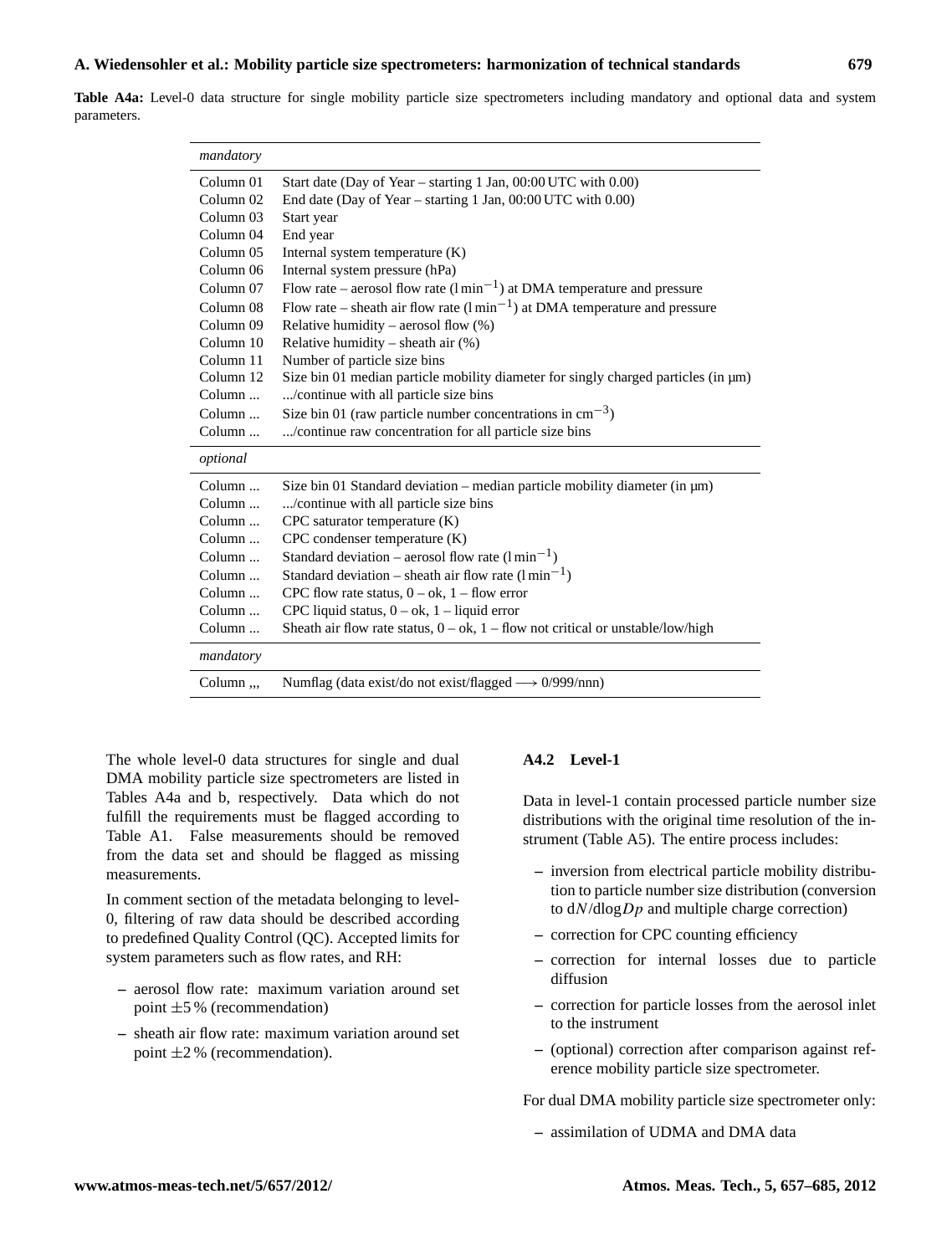Table A4b. Level-0 data structure for dual mobility particle size spectrometers including mandatory and optional data and system parameters.

| mandatory            |                                                                                           |
|----------------------|-------------------------------------------------------------------------------------------|
| Column 01            | Start date (Julian Day - starting 1 Jan, 00:00 UTC with 0.00)                             |
| Column 02            | End date (Julian Day - starting 1 Jan, 00:00 UTC with 0.00)                               |
| Column <sub>03</sub> | Start year                                                                                |
| Column <sub>04</sub> | End year                                                                                  |
| Column 05            | DMA temperature (K)                                                                       |
| Column <sub>06</sub> | DMA pressure (hPa)                                                                        |
| Column <sub>07</sub> | Flow rate – aerosol flow rate $(l \text{min}^{-1})$ – UDMA                                |
| Column <sub>08</sub> | Flow rate – sheath air flow rate $(l \text{ min}^{-1})$ – UDMA                            |
| Column <sub>09</sub> | Flow rate – aerosol flow rate $(l \text{ min}^{-1})$ – DMA                                |
| Column 10            | Flow rate – sheath air flow rate $(l \text{ min}^{-1})$ – DMA                             |
| Column 11            | Relative humidity – aerosol flow $%$ – UDMA                                               |
| Column 12            | Relative humidity – sheath air $(\%)$ – UDMA                                              |
| Column 13            | Relative humidity – aerosol flow $(\% )$ – DMA                                            |
| Column 14            | Relative humidity – sheath air $(\%)$ – DMA                                               |
| Column 15            | Number of size bins                                                                       |
| Column 16            | Size bin 01 median mobility particle diameter for singly charged particles (in µm)        |
| Column               | /continue with all particle size bins                                                     |
| Column               | Size bin 01 (raw particle number concentrations in $cm^{-3}$ )                            |
| Column               | /continue raw concentration for all particle size bins                                    |
| optional             |                                                                                           |
| Column               | Size bin 01 Standard deviation - median particle diameter                                 |
| Column               | /continue for all particle size bins                                                      |
| Column               | Standard deviation – aerosol flow rate $(l \text{ min}^{-1})$ – UDMA                      |
| Column               | Standard deviation – sheath air flow rate $(l \min^{-1})$ – UDMA                          |
| Column               | Standard deviation – aerosol flow rate $(l \min^{-1})$ – DMA                              |
| Column               | Standard deviation – sheath air flow rate $(l \text{min}^{-1})$ – DMA                     |
| Column               | CPC saturator temperature (K)                                                             |
| Column               | CPC condenser temperature (K)                                                             |
| Column               | CPC1 flow status, $0 - ok$ , $1 - flow$ error                                             |
| Column               | CPC2 flow status, $0 - ok$ , $1 - flow$ error                                             |
| Column               | CPC1 liquid status, $0 - ok$ , $1 - liquid$ error                                         |
| Column               | CPC2 liquid status, $0 - ok$ , $1 - liquid$ error                                         |
| Column               | Sheath air flow rate UDMA status, $0 - ok$ , $1 - flow$ not critical or unstable/low/high |
| Column               | Sheath air flow rate DMA status, $0 - ok$ , $1 - flow$ not critical or unstable/low/high  |
| mandatory            |                                                                                           |
| Column               | Numflag (data exist/do not exist/flagged $\longrightarrow$ 0/999/nnn)                     |

**–** removal of redundant size channels in the overlap region of UDMA and DMA.

In comment section of the metadata belonging to level-1 data, details should be listed about the transformations and corrections done from raw to processed data.

- **–** For dual mobility particle size spectrometer only: which and how many bins form the overlap between UDMA and DMA were used.
- **–** Description which inversion program with which bipolar charge equilibrium were used.
- **–** Description of the correction functions for CPC efficiency, losses inside of the mobility particle size spectrometer, and losses in transport inlet system.
- **–** (optional) Description of the correction function from comparison against a reference mobility particle size spectrometer.
- **–** Calibration date of the CPC and DMA (in case a measured DMA transfer function is used in the inversion program).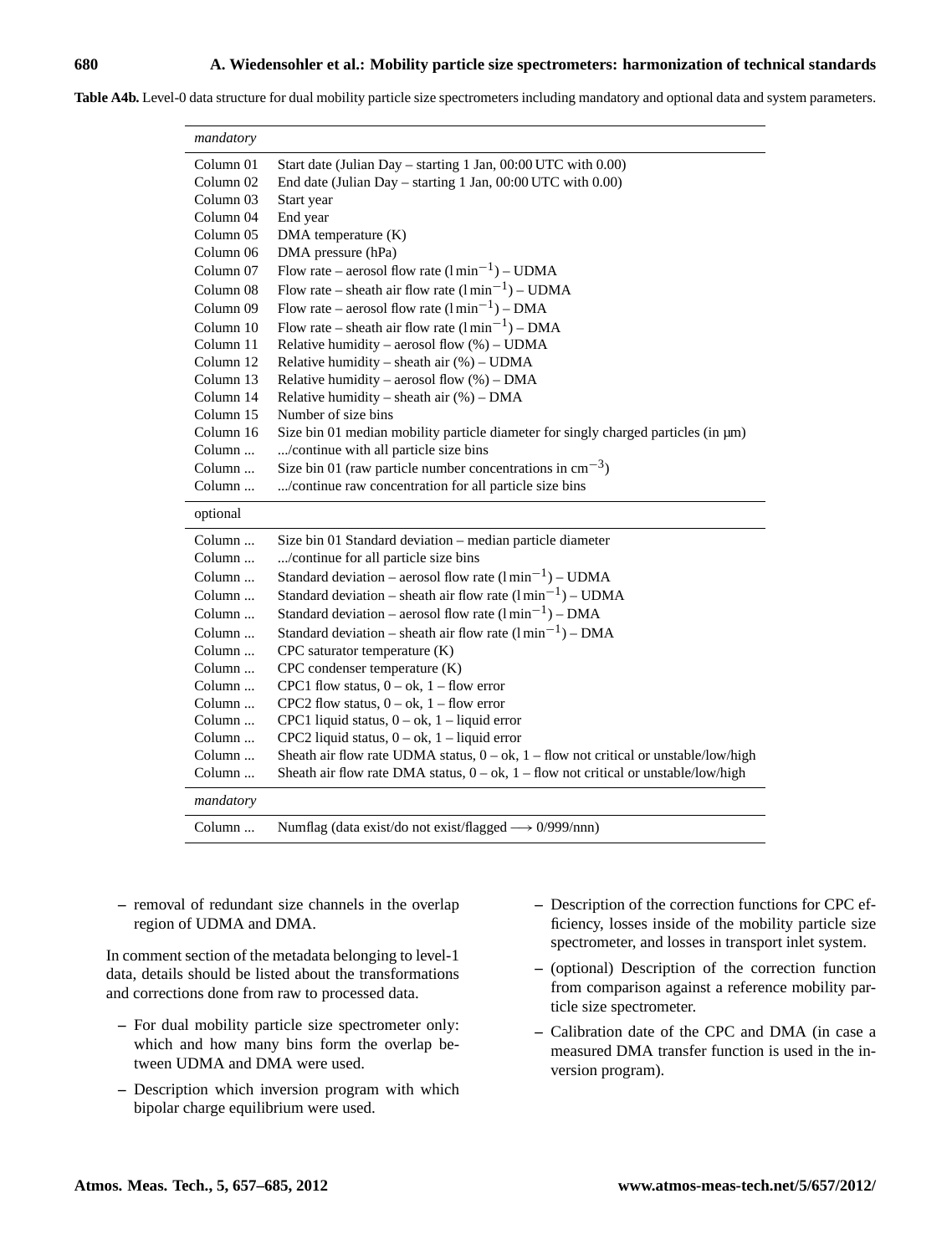**Table A5.** Level-1 processed particle number size distribution with the original time resolution. Midpoint bin particle mobility diameter is given in the title of the column.

| Column 01            | Start date (Julian Day – starting 1 Jan,<br>00:00 UTC with 0.00)    |
|----------------------|---------------------------------------------------------------------|
| Column <sub>02</sub> | End date (Julian Day – starting 1 Jan,<br>00:00 UTC with 0.00)      |
| Column <sub>03</sub> | Start year                                                          |
| Column <sub>04</sub> | End year                                                            |
| Column 05            | Internal system temperature $(K)$                                   |
| Column 06            | Internal system pressure (hPa)                                      |
| Column <sub>07</sub> | Number of particle size bins                                        |
| Column 08            | Size bin 01 (dN/dlogDp in cm <sup>-3</sup> ) <sup>*</sup>           |
|                      | /continue for all particle size bins                                |
| Column               | Numflag (data exist/do not exist/flagged<br>$\rightarrow 0/999/nnn$ |

<sup>∗</sup> Zero values are replaced by a very small value such as 10−<sup>5</sup> .

#### **A4.3 Level-2**

Data in level-2 are the final particle number size distributions, which were corrected to standard conditions of temperature (273.15 K) and pressure (1013.25 hPa), and averaged to a time resolution of 1 h (arithmetic mean). These final transformations are according to the standard in the EBAS data base. The data structure is described in Table A6 and consists of median values of the averaged particle number size distributions as well as their 15.87 and 84.13 percentiles.

As the WMO GAW-WDCA (World Data Centre for Aerosols) is hosted at the EMEP data center now, a minimum set of metadata parameters are required in the level-2 file header to meet the needs of WDCA. These requirements include station and instrument metadata for classifying the dataset in the database, e.g. instrument serial number, station GAW-ID, site land use and station settings. It also includes details about the corrections and calculations done.

Details about the corrections and calculations could alternatively be listed in comment section belonging to level-2 data.

- **–** Correction to STP
- **–** Calculations of average and percentile
- **–** The DMA and the laminar flow element to determine the aerosol flow rate have to be cleaned once per year. CPCs have to undergo a service of an experienced person to clean the saturator and the optics.
- **–** The bipolar diffusion charger should not be opened. The instructions of the manufacturer have to be followed.

**Table A6.** Level-2 processed particle number size distribution with the one hour time average at standard temperature and pressure. Bin particle mobility size is given in the title of the column.

| Column 01            | Start date (Julian Day – starting 1 Jan,<br>00:00 UTC with 0.00)                         |
|----------------------|------------------------------------------------------------------------------------------|
| Column <sub>02</sub> | End date (Julian Day – starting 1 Jan,<br>00:00 UTC with 0.00)                           |
| Column 03            | Start year                                                                               |
| Column <sub>04</sub> | End year                                                                                 |
| Column 05            | Internal system temperature $(K)$                                                        |
| Column 06            | Internal system pressure (hPa)                                                           |
| Column 07            | Number of particle size bins                                                             |
| Column 08            | Particle size bin 01 arithmetic mean<br>$(dN/dlog Dp$ in cm <sup>-3</sup> ) <sup>*</sup> |
| Column               | /continue for all particle size bins                                                     |
| Column               | Particle size bin 01 $dN/dlogDp$ 15.87 percentile<br>$\rm (cm^{-3})$                     |
| Column               | /continue for all particle size bins                                                     |
| Column               | Particle size bin 01 $dN/dlogDp$ 84.13 percentile<br>$\rm (cm^{-3})$                     |
| Column               | /continue for all particle size bins                                                     |
| Column               | Numflag (data exist/do not exist/flagged<br>$\rightarrow$ 0/999/nnn)                     |

\* Zero values are replaced by a very small value such as  $10^{-5}$ .

**Table A7.** Approximation coefficients for the formula describing the bipolar charge distribution for the charging states  $n$  ( $-2$ ,  $-1$ , 0, +1, +2) (Wiedensohler, 1988; Baron and Willeke, 2005).

|          |            | Approximation coefficients $a_i(n)$ |           |           |            |
|----------|------------|-------------------------------------|-----------|-----------|------------|
| i        | $n=-2$     | $n=-1$                              | $n=0$     | $n=+1$    | $n=+2$     |
| $\theta$ | $-26.3328$ | $-2.3197$                           | $-0.0003$ | $-2.3484$ | $-44.4756$ |
| 1        | 35.9044    | 0.6175                              | $-0.1014$ | 0.6044    | 79.3772    |
| 2        | $-21.4608$ | 0.6201                              | 0.3073    | 0.4800    | $-62.8900$ |
| 3        | 7.0867     | $-0.1105$                           | $-0.3372$ | 0.0013    | 26.4492    |
| 4        | $-1.3088$  | $-0.1260$                           | 0.1023    | $-0.1553$ | $-5.7480$  |
| 5        | 0.1051     | 0.0297                              | $-0.0105$ | 0.0320    | 0.5049     |

**–** The mobility particle size spectrometers should be operated in an environment of  $15-30$  °C to avoid a malfunction of the particle counter.

#### **A5 Constants and relevant equations**

The constants and equations follow the recommendations in the ISO 15900 standardization (also given in Kim et al., 2005):

Dynamic gas viscosity at 296.15 K and 1013.25 hPa:

 $\eta_0 = 1.83245 \times 10^{-5}$  kg m<sup>-1</sup> s<sup>-1</sup>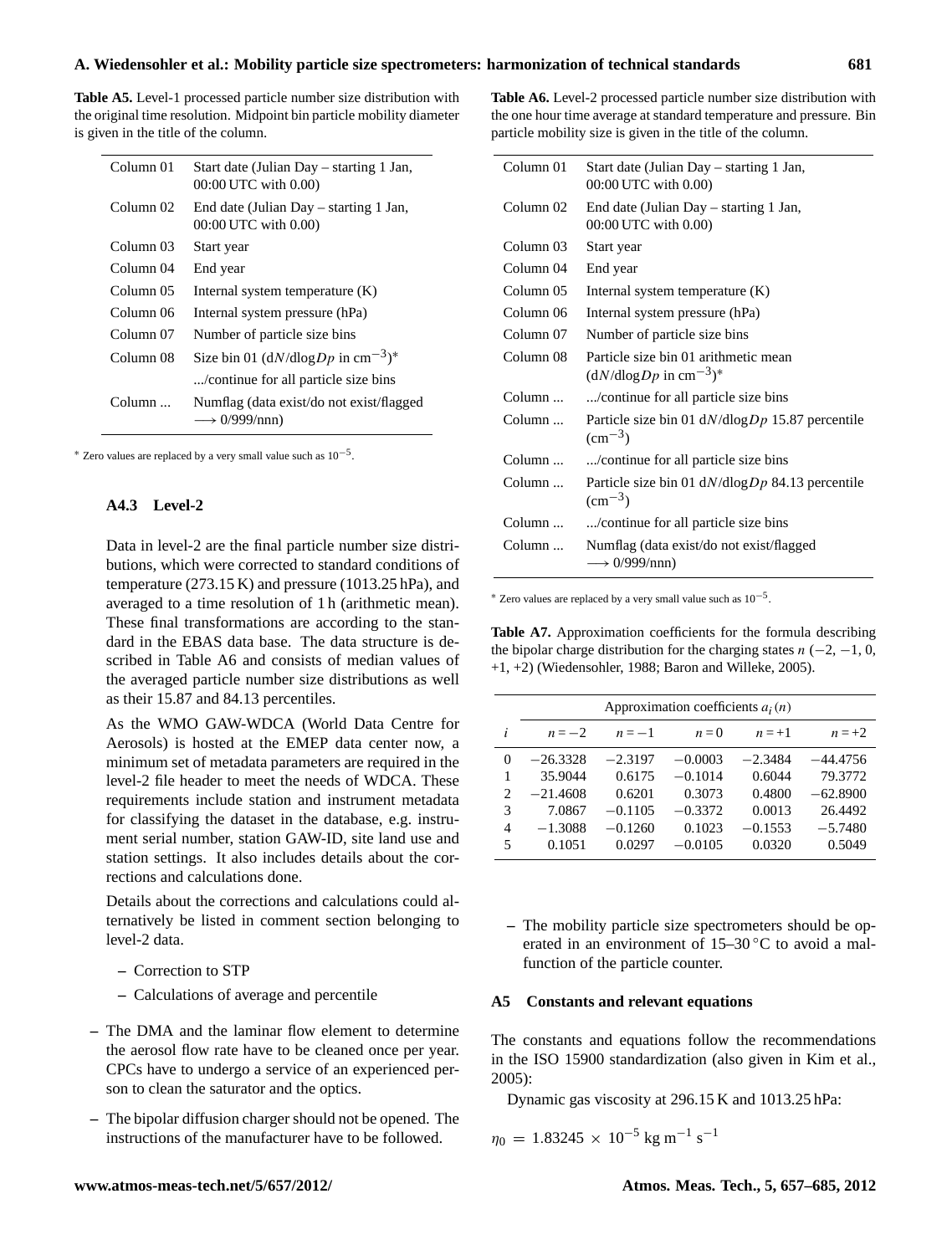**Table A8.** Abbreviations of research institutes and universities.

| Abbreviation | Research institutes and universities                            |
|--------------|-----------------------------------------------------------------|
| <b>IFT</b>   | Leibniz Institute for Tropospheric Research, Leipzig, Germany   |
| <b>NILU</b>  | Norwegian Institute for Air Research, Kjeller, Norway           |
| <b>FMI</b>   | Finnish Meteorological Institute, Helsinki, Finland             |
| <b>LAMP</b>  | Laboratoire de Météorologie Physique, Clermont-Ferrand, France  |
| <b>UHEL</b>  | University of Helsinki, Helsinki, Finland                       |
| <b>ULUND</b> | Lund University, Lund Sweden                                    |
| <b>PSI</b>   | Paul Scherrer Institute, Villigen, Switzerland                  |
| JRC.         | Joint Research Centre, Ispra, Italy                             |
| <b>UBIR</b>  | University of Birmingham, Birmingham, United Kingdom            |
| <b>NUIG</b>  | National University of Ireland, Galway, Ireland                 |
| <b>ISAC</b>  | Institute of Atmospheric Sciences and Climate, Bologna, Italy   |
| <b>TNO</b>   | TNO Built Environment and Geosciences, Utrecht, The Netherlands |
| <b>UMN</b>   | University of Minnesota, Minneapolis, USA                       |
| <b>PKU</b>   | Peking University, Beijing, China                               |

$$
\eta = \eta_0 \left(\frac{T}{T_0}\right)^{3/2} \left(\frac{T_0 + 110.4 \text{ K}}{T + 110.4 \text{ K}}\right).
$$

Mean free path at 296.15 K and 1013.25 hPa:

$$
\lambda_0 = 67.3 \times 10^{-9} \text{ m}
$$
  

$$
\lambda = \lambda_0 \left(\frac{T}{T_0}\right)^2 \left(\frac{p_0}{p}\right) \left(\frac{T_0 + 110.4 \text{ K}}{T + 110.4 \text{ K}}\right).
$$

Cunningham correction:

$$
C_{\rm C} = 1 + \frac{2 \cdot \lambda}{dp} \left( 1.165 + 0.483 \cdot \exp\left( -0.997 \frac{dp}{2 \cdot \lambda} \right) \right).
$$

Bipolar charge distribution:

To calculate the bipolar charge distribution analytically, an approximation formula for lower charging states,  $n, (-2, -1,$ +1, +2) was developed (Wiedensohler, 1988). This formula is valid for particle size ranges from 1 to 1000 nm or 20 to 1000 nm particle diameter for *n* equal to  $-1$ , 0, +1 or  $-2$ , +2, respectively. The according approximation coefficients are given in Table A7.

Approximation formula:

$$
F(n) = 10\left(\sum_{i=0}^{5} a_i(n) \left(\log \frac{D_P}{nm}\right)^i\right).
$$

For higher  $n (+3, -3, +4, -4$  etc.), the Gunn formula below can be used. A ratio of the electrical mobility of positive to negative ions  $Z_{I+}/Z_{I-}$  of 1.4/1.6 was suggested in Wiedensohler (1988).

Gunn (1956) equation:

$$
F(n) = \frac{e}{\sqrt{4 \pi^2 \cdot \varepsilon_0 \cdot D_P \cdot k \cdot T}}
$$

$$
\cdot \exp\left(-\frac{\left(n - \left(\frac{2 \pi \cdot \varepsilon_0 \cdot D_P \cdot k \cdot T}{e^2}\right) \ln \frac{Z_{1+}}{Z_{1-}}\right)^2}{\left(\frac{4 \pi \cdot \varepsilon_0 \cdot D_P \cdot k \cdot T}{e^2}\right)}\right).
$$

## **A5.1 EUSAAR format: TSI-mobility particle size spectrometer**

TSI-AIM raw data are particle counts versus time. The raw data are exported by AIM as shown below. The export also contains all parameters needed for all further calculations. The raw data time listed in this table is elapsed time since the start of the scan, the particle counts have been detected by the CPC at this elapsed time. As can be seen, the CPC is read 10 times per second.

The raw data export table also lists the particle diameter for singly charged particles  $(D^{1+}(t_{e,i}))$  which corresponds to the elapsed time  $(t_{e,i})$ . This diameter can be used to show raw counts versus particle size. The raw particle counts can either be accumulated in the time interval from  $t_{e,i-1}$  to  $t_{e,i}$ or in the diameter interval from  $D^{1+}(t_{e,i-1})$  to  $D^{1+}(t_{e,i})$ . Knowing the effective aerosol flow rate of the condensation particle counter, the number can be converted to a particle number concentration. The mid particle diameter is determined by the geometric mean of the lower  $D^{1+}(t_{e,i-1})$  and upper diameter  $D^{1+}(t_{e,i})$  of the chosen channel width.

#### **A5.2 EUSAAR format: Grimm-mobility particle size spectrometer**

The Grimm mobility particle size spectrometers record the measured raw electrical mobility distribution according to the EUSAAR Level-0 data format indicated as particle number concentration for each particle diameter bin.

## **A6 Abbreviation list of universities and research institutes**

The abbreviations of the research institutes and universities, which participated in the intercomparison of inversion routines and instruments, are listed in Table A8.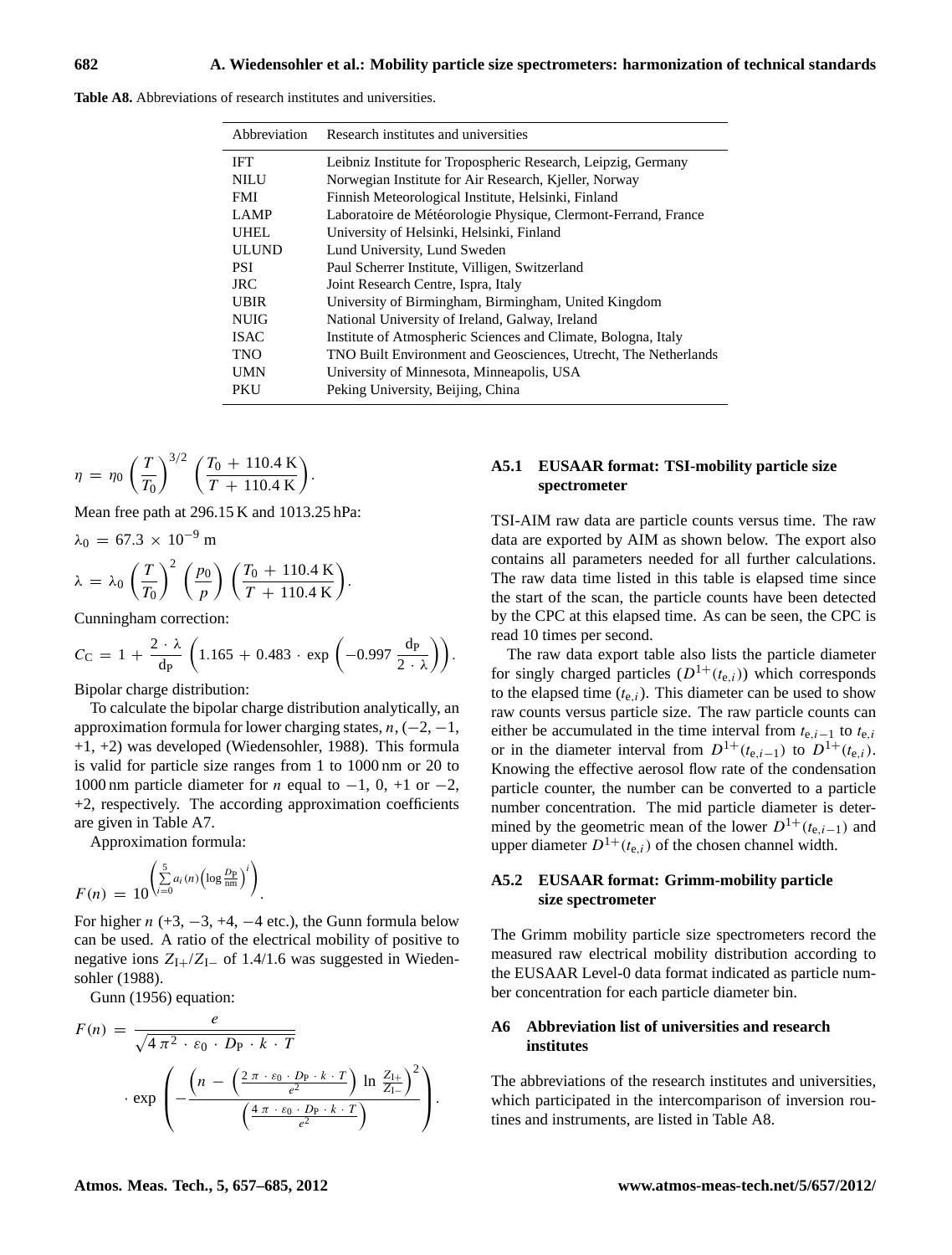*Acknowledgements.* This work was accomplished by the European research infrastructure projects EUSAAR (European Supersites for Atmospheric Aerosol Research, EU FP6 Integrated Infrastructures Initiatives project, No. FP6-026140), and ACTRIS (Aerosols, Clouds, and Trace gases Research InfraStructure Network). The research leading to these results has received funding from the European Union Seventh Framework Programme (FP7/2007- 2013) project No. 262254). Additionally, we acknowledge the network of excellence ACCENT (Atmospheric Composition Change: a European Network, EU FP6 Network of Excellence project, No. GOCE-CT-2004-505337) and the WCCAP (World Calibration Centre for Aerosol Physics as part of the WMO-GAW program; Global Atmosphere Watch) funded by the Federal Environmental Agency of Germany (Umweltbundesamt), EU-CAARI (European Integrated project on Aerosol Cloud Climate and Air Quality Interactions), the Marie Curie Initial Training Network CLOUD-ITN (EC FP7 grant No. 215072), the German Federal Ministry for the Environment, Nature Protection and Reactor Safety (Bundesministerium für Umwelt, Naturschutz und Reaktorsicherheit) grant F&E 3707 43200, and the project "Qualitätskontrolle der Messung ultrafeiner Partikel in der Außenluft im Jahr 2011" funded by the Saxon State Office for Environment, Agriculture and Geology (Sächsisches Landesamt für Umwelt, Landwirtschaft und Geologie). Atmospheric data generated within EUSAAR/ACTRIS/WMO-GAW are stored at EBAS, a database developed and operated by the Norwegian Institute for Air Research (NILU). EBAS hosts observation data of atmospheric aerosol chemical composition and physical properties. Figure 1 was kindly prepared by A. Haudek (IfT).

Edited by: J.-L. Jimenez

#### **References**

- Agarwal, J. K. and Sem, G. J.: Continuous flow, single-particlecounting condensation nucleaus counter, J. Aerosol Sci., 11, 343–357, 1980.
- Asmi, A., Wiedensohler, A., Laj, P., Fjaeraa, A.-M., Sellegri, K., Birmili, W., Weingartner, E., Baltensperger, U., Zdimal, V., Zikova, N., Putaud, J.-P., Marinoni, A., Tunved, P., Hansson, H.- C., Fiebig, M., Kivekäs, N., Lihavainen, H., Asmi, E., Ulevicius, V., Aalto, P. P., Swietlicki, E., Kristensson, A., Mihalopoulos, N., Kalivitis, N., Kalapov, I., Kiss, G., de Leeuw, G., Henzing, B., Harrison, R. M., Beddows, D., O'Dowd, C., Jennings, S. G., Flentje, H., Weinhold, K., Meinhardt, F., Ries, L., and Kulmala, M.: Number size distributions and seasonality of submicron particles in Europe 2008-2009, Atmos. Chem. Phys., 11, 5505–5538, [doi:10.5194/acp-11-5505-2011,](http://dx.doi.org/10.5194/acp-11-5505-2011) 2011.
- Baron, P. A. and Willeke, K.: Aerosol Measurement: Principles, Techniques, and Applications, 2nd Edn., Wiley-Interscience, 2005.
- Birmili, W., Stratmann, F., Wiedensohler, A., Covert, D., Russell, L. M., and Berg, O.: Determination of differential mobility analyzer transfer functions using identical instruments in series, Aerosol Sci. Tech., 27, 215–223, 1997.
- Birmili, W., Stratmann, F., and Wiedensohler, A.: Design of a DMA-based size spectrometer for a large particle size range and stable operation, J. Aerosol Sci., 30, 549–553, 1999.
- Birmili, W., Wiedensohler, A., Heintzenberg, J., and Lehmann, K.: Atmospheric particle number size distribution in central Europe: statistical relations to air masses and meteorology, J. Geophys. Res., 106, 32005–32018, 2001.
- Birmili, W., Schepanski, K., Ansmann, A., Spindler, G., Tegen, I., Wehner, B., Nowak, A., Reimer, E., Mattis, I., Müller, K., Brüggemann, E., Gnauk, T., Herrmann, H., Wiedensohler, A., Althausen, D., Schladitz, A., Tuch, T., and Löschau, G.: A case of extreme particulate matter concentrations over Central Europe caused by dust emitted over the southern Ukraine, Atmos. Chem. Phys., 8, 997–1016, [doi:10.5194/acp-8-997-2008,](http://dx.doi.org/10.5194/acp-8-997-2008) 2008.
- Birmili, W., Weinhold, K., Nordmann, S., Wiedensohler, A., Spindler, G., Müller, K., Herrmann, H., Gnauk, T., Pitz, M., Cyrys, J., Flentje, H., Nickel, C., Kuhlbusch, T. A. J., Löschau, G., Haase, D., Meinhardt, F., Schwerin, A., Ries, L., and Wirtz, K.: Atmospheric aerosol measurements in the German Ultrafine Aerosol Network (GUAN): Part 1: Soot and particle number size distributions, Gefahrst. Reinh. Luft, 69, 137–145, 2009.
- Charron, A. and Harrison, R. M.: Primary particle formation from vehicle emissions during exhaust dilution in the roadside atmosphere, Atmos. Environ., 37, 4109–4119, 2003.
- Chen, D. R., Pui, D. Y. H., Hummes, D., Fissan, H., Quant, F. R., and Sem, G. J.: Design and evaluation of a nanometer aerosol differential mobility analyzer (Nano-DMA), J. Aerosol Sci., 29, 497–509, 1998.
- Collins, D. R., Flagan, R. C., and Seinfeld, J. H.: Improved inversion of scanning DMA data, Aerosol Sci. Tech., 36, 1–9, 2002.
- Covert, D. S., Wiedensohler, A., and Russell, L. M.: Charging and transmission efficiencies of aerosol charge neutralizers, Aerosol Sci. Tech., 27, 206–214, 1997.
- Dahmann, D., Riediger, G., Schlatter, J., Wiedensohler, A., Carli, S., Graff, A., Grosser, M., Hojgr, M., Horn, H.-G., Jing, L., Matter, U., Monz, C., Mosimann, T., Stein, H., Wehner, B., and Wieser, U.: Intercomparison of mobility particle sizers (MPS), Gefahrst. Reinh. Luft, 61, 423–428, 2001.
- Dick, W., Huang, P. F., and McMurry, P. H.: Characterization of 0.02 to 1.0 µm particle losses in Perma Pure dryers: dependency on size, charge and relative humidity, PTL Publication No. 936: Particle Technologogy Laboratory, Department of Mechanical Engineering, University of Minnesota, Minneapolis, MN 55455, 1995.
- Fiebig, M., Stein, C., Schroder, F., Feldpausch, P., and Petzold, A.: ¨ Inversion of data containing information on the aerosol particle size distribution using multiple instruments, J. Aerosol Sci., 36, 1353–1372, 2005.
- Fissan, H., Helsper, C., and Thielen, H.: Determination of particle size distributions by means of an electrostatic classifier, J. Aerosol Sci., 14, 354–357, 1983.
- Fissan, H., Hummes, D., Stratmann, F., Buscher, P., Neumann, S., ¨ Pui, D. Y. H., and Chen, D.: Experimental comparison of four differential mobility analyzers for nanometer aerosol measurements, Aerosol Sci. Tech., 24, 1–13, 1996.
- Flagan, R. C.: On Differential mobility analyzer resolution, Aerosol Sci. Tech. 30, 556–570, 1999.
- Fletcher, R. A., Mulholland, G. W., Winchester, M. R., King, R. L., and Klinedinst, D. B.: Calibration of a condensation particle counter using a NIST traceable method, Aerosol Sci. Tech., 43, 425–441, 2009.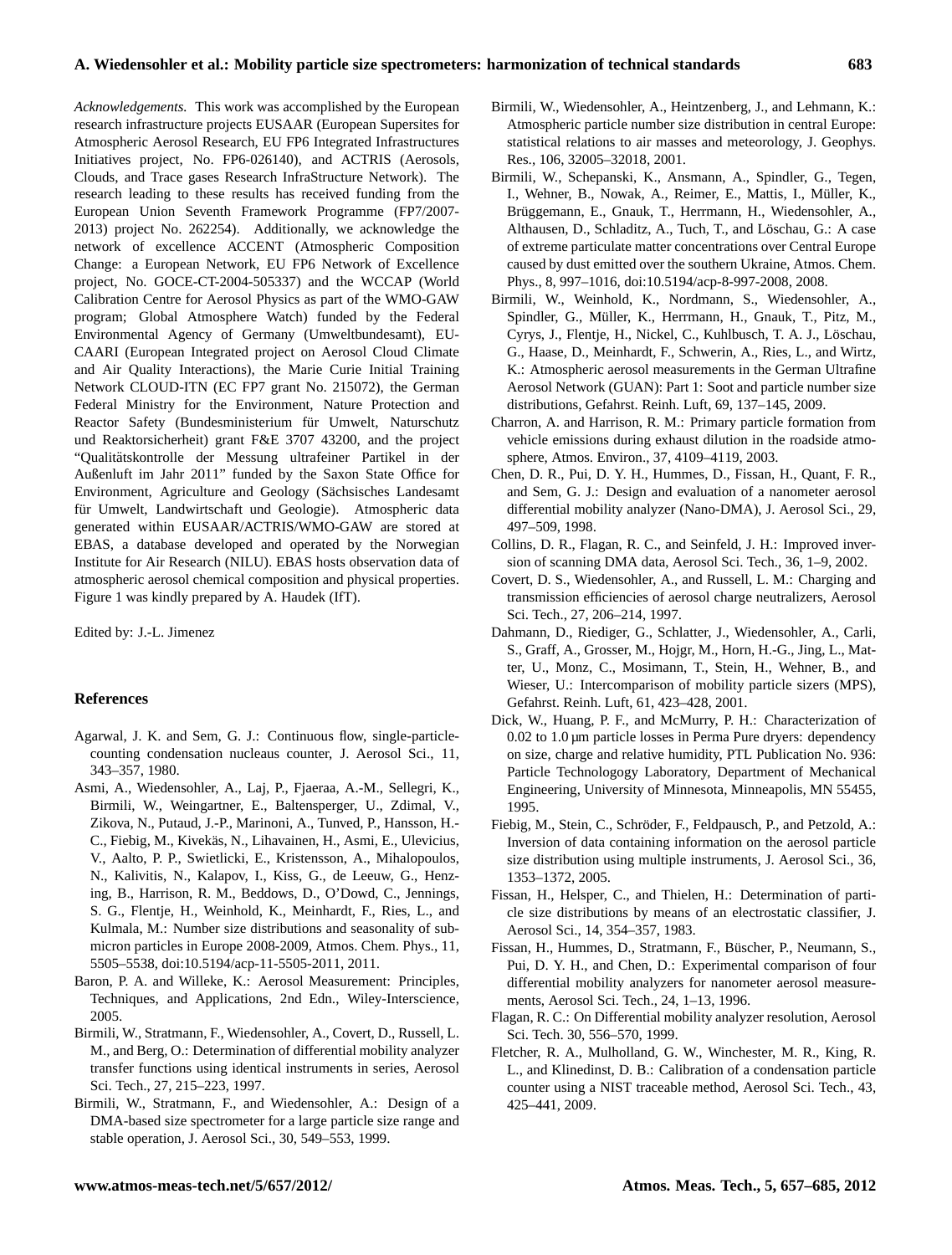- Fuchs, N. A.: On the stationary charge distribution on aerosol particles in a bipolar ionic atmosphere, Geofis. Pura. Appl., 56, 185– 193, 1963.
- Gunn, R.: The hyperelectrification of raindrops by atmospheric electric fields, J. Meteorol., 13, 283–288, 1956.
- Hagen, D. E. and Alofs, D. J.: Linear inversion method to obtain aerosol size distributions from measurements with a differential mobility analyzer, Aerosol Sci. Tech., 2, 465–475, 1983.
- Hagwood, C., Sivathanu, Y., and Mulholland, G.: The DMA transfer function with Brownian motion, a trajectory/Monte-Carlo approach, Aerosol Sci. Tech., 30, 40–61, 1999.
- Helsper, C., Horn, H. G., Schneider, F., Wehner, B., and Wiedensohler, A.: Intercomparison of five mobility size spectrometers for measuring atmospheric submicrometer aerosol particles, Gefahrst. Reinh. Luft, 68, 475–481, 2008.
- Hermann, M., Wehner, B., Bischof, O., Han, H.-S., Krinke, T., Liu, W., Zerrath, A., and Wiedensohler, A.: Particle counting efficiencies of new TSI condensation particle counters, J. Aerosol Sci., 38, 674–682, 2007.
- Hinds, W. C.: Aerosol Technology: Properties, Behaviour and Measurement of Airborne Particles, 2nd Edn., John Wiley, New York, 1999.
- Hoppel, W.: Determination of the aerosol size distribution from the mobility distribution of the charged fraction of aerosols, J. Aerosol Sci., 9, 41–54, 1978.
- Hoppel, W. A. and Frick, G. M.: Ion-aerosol attachment coefficients and the steady-state charge distribution on aerosols in a bipolar ion environment, Aerosol Sci. Tech., 5, 1–21, 1986.
- Imhof, D., Weingartner, E., Prévôt, A. S. H., Ordóñez, C., Kurtenbach, R., Wiesen, P., Rodler, J., Sturm, P., McCrae, I., Ekström, M., and Baltensperger, U.: Aerosol and  $NO<sub>x</sub>$  emission factors and submicron particle number size distributions in two road tunnels with different traffic regimes, Atmos. Chem. Phys., 6, 2215– 2230, [doi:10.5194/acp-6-2215-2006,](http://dx.doi.org/10.5194/acp-6-2215-2006) 2006.
- Jiang, J., Attoui, M., Heim, M., Brunell, N. A., McMurry, P. H., Kasper, G., Flagan, R. C., Giapis, K., and Mouret, G.: Transfer functions and penetrations of five differential mobility analyzers for sub-2 nm particle classification, Aerosol Sci. Tech., 45, 480– 492, 2011.
- Jokinen, V. and Mäkelä, J. M.: Closed-loop arrangement with critical orifice for DMA sheath excess flow system, J. Aerosol. Sci., 28, 643–648, 1997.
- Karlsson, M. N. A. and Martinsson, B. G.: Methods to measure and predict the transfer function size dependence of individual DMAs, J. Aerosol Sci., 34, 603–625, 2003.
- Kim, J. H., Mulholland, G. W., Kukuck, S. R., and Pui, D. Y. H.: Slip correction measurements of certified PSL nanoparticles using a nanometer Differential Mobility Particle Analyzer (Nano-DMA) for Knudsen number from 0.5 to 83, J. Res. Natl. Inst. Stand. Tech., 110, 31–54, 2005.
- Khlystov, A., Kos, G. P. A., ten Brink, H. M., Mirme, A., Tuch, T., Roth, C., and Kreyling, W. G.: Comparability of three spectrometers for monitoring urban aerosol, Atmos. Environ., 35, 2045– 2051, 2001.
- Knutson, E. O.: Extended Electric Mobility Method for Measuring Aerosol Particle Size and Concentration, in: Fine Particles: Aerosol Generation, Measurement, Sampling, and Analysis, edited by: Liu, B. Y. H., Academic Press, New York, 739– 762, 1976.
- Knutson, E. O. and Whitby, K. T.: Aerosol classification by electric mobility: apparatus, theory and applications, J. Aerosol Sci., 6, 443–451, 1975.
- Kousaka, Y., Okuyama, K., and Adachi, M.: Determination of particle size distribution of ultrafine aerosols using a differential mobility analyzer, Aerosol Sci. Tech., 4, 209–225, 1985.
- Liu, B. Y. H. and Pui, D. Y. H.: Submicron aerosol standard and primary, absolute calibration of the condensation nuclei counter, J. Colloid Interf. Sci., 47, 155–171, 1974.
- Mäkelä, J. M., Koponen, I. K., Aalto, P., and Kulmala, M.: Oneyear data of submiron size modes of tropospheric background aerosol in southern Finland, J. Aerosol Sci., 31, 595–611, 2000.
- Mulholland, G. W., Donnelly, M. K., Hagwood, C. R., Kukuck, S. R., Hackley, V. A., and Pui, D. Y. H.: Measurement of 100 nm and 60 nm particle standards by differential mobility analysis, J. Res. Natl. Inst. Stand. Tech., 111, 257–312, 2006.
- Reineking, A. and Porstendörfer, J.: Measurements of particle loss functions in a differential mobility analyzer (TSI, Model 3071) for Different Flow Rates, Aerosol Sci. Tech., 5, 483–486, 1986.
- Russell, L. M., Flagan, R. C., and Seinfeld, J. H.: Asymmetric instrument response resulting from mixing effects in accelerated DMA-CPC measurements, Aerosol Sci. Tech., 23, 491–509, 1995.
- Scheibel, H. G. and Porstendörfer, J.: Generation of monodisperse Ag- and NaCl-aerosols with particle diameters between 2 and 300 nm, J. Aerosol Sci., 14, 113–126, 1983.
- Schladitz, A., Müller, T., Massling, A., Kaaden, N., Kandler, K., and Wiedensohler, A.: In situ measurements of optical properties at Tinfou (Morocco) during the Saharan Mineral Dust Experiment SAMUM 2006, Tellus B, 61, 64–78, 2009.
- Stratmann, F. and Wiedensohler, A.: A new data inversion algorithm for DMPS-measurements, J. Aerosol Sci., 27 (Suppl. 1), 339–340, 1996.
- Stolzenburg, M.: An Ultrafine Aerosol Size Distribution Measuring System, PhD. thesis, Mechanical Engineering Department, University of Minnesota, USA, 1988.
- Stolzenburg, M. R. and McMurry, P. H.: An ultrafine aerosol condensation nucleus counter, Aerosol Sci. Tech., 14, 48–65, 1991.
- Stolzenburg, M. R. and McMurry, P. H.: Equations governing single and tandem DMA configurations and a new lognormal approximation to the transfer function, Aerosol Sci. Tech., 42, 421–432, 2008.
- Swietlicki, E., Hansson, H.-C., Hämeri, K., Svenningsson, B., Massling, A., McFiggans, G., McMurry, P. H., Petäjä, T., Tunved, P., Gysel, M., Topping, D., Weingartner, E., Baltensperger, U., Rissler, J., Wiedensohler, A., and Kulmala, M.: Hygroscopic properties of sub-micrometer atmospheric aerosol particles, 60, 432–469, 2008.
- ten Brink, H., Plomp, A., Spoelstra, H., and van de Vate, J.: A high resolution electrical mobility aerosol spectrometer (MAS), J. Aerosol Sci., 14, 589–597, 1983.
- Tuch, T., Brand, P., Wichmann, H. E., and Heyder, J.: Variation of particle number and mass concentration in various size ranges of ambient aerosols in Eastern Germany, Atmos. Environ., 31, 4193–4197, 1997.
- Tuch, T. M., Haudek, A., Müller, T., Nowak, A., Wex, H., and Wiedensohler, A.: Design and performance of an automatic regenerating adsorption aerosol dryer for continuous operation at monitoring sites, Atmos. Meas. Tech., 2, 417–422,